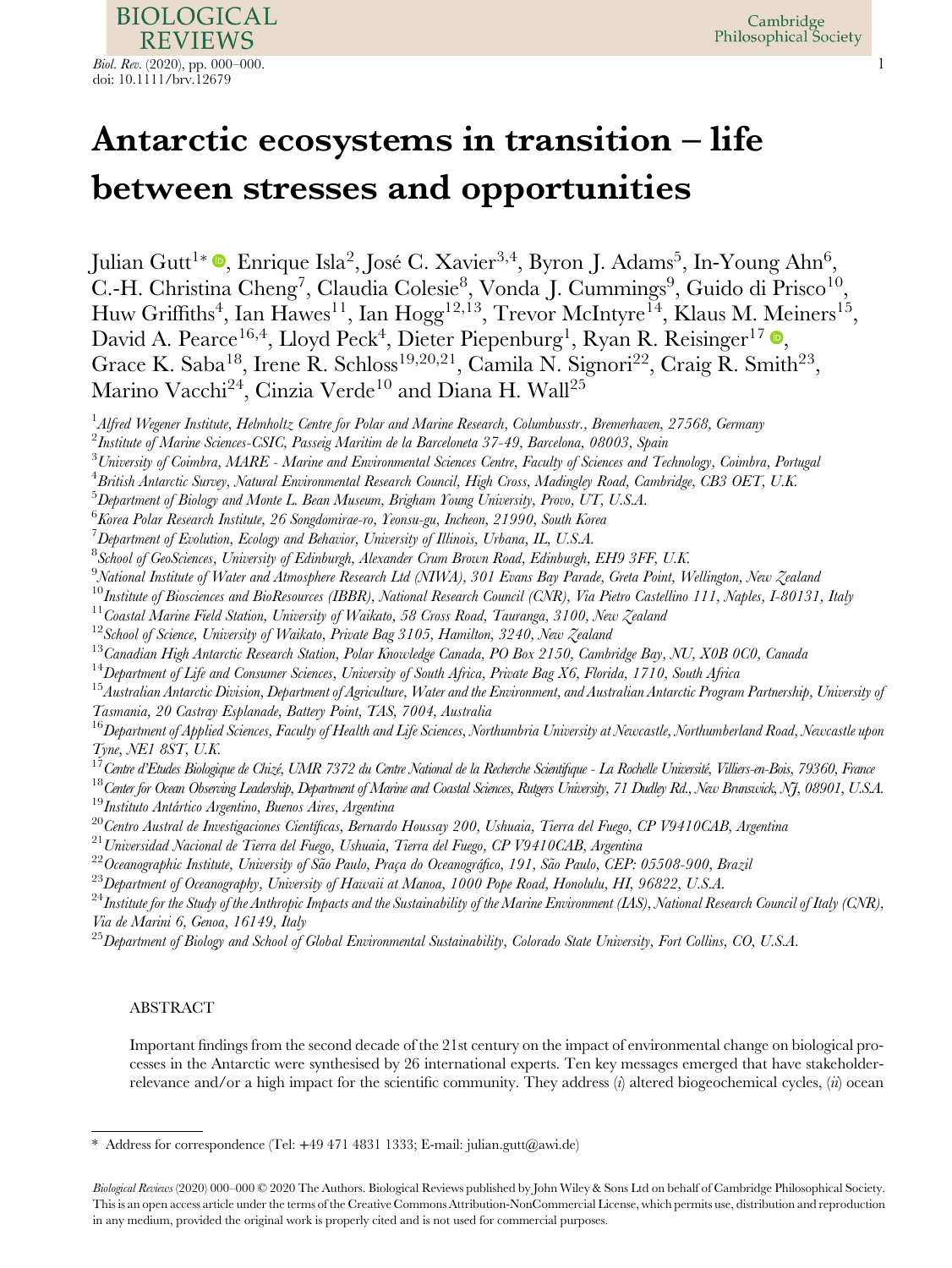acidification,  $(iii)$  climate change hotspots,  $(iv)$  unexpected dynamism in seabed-dwelling populations,  $(v)$  spatial range shifts,  $(vi)$  adaptation and thermal resilience,  $(vii)$  sea ice related biological fluctuations,  $(viii)$  pollution,  $(iv)$  endangered terrestrial endemism and  $(x)$  the discovery of unknown habitats. Most Antarctic biotas are exposed to multiple stresses and considered vulnerable to environmental change due to narrow tolerance ranges, rapid change, projected circumpolar impacts, low potential for timely genetic adaptation, and migration barriers. Important ecosystem functions, such as primary production and energy transfer between trophic levels, have already changed, and biodiversity patterns have shifted. A confidence assessment of the degree of 'scientific understanding' revealed an intermediate level for most of the more detailed sub-messages, indicating that process-oriented research has been successful in the past decade. Additional efforts are necessary, however, to achieve the level of robustness in scientific knowledge that is required to inform protection measures of the unique Antarctic terrestrial and marine ecosystems, and their contributions to global biodiversity and ecosystem services.

Key words: adaptation, benthic dynamism, biogeochemical cycles, climate change, invasion, new habitats, ocean acidification, primary production, range shifts, sea ice

## **CONTENTS**

| П. |                                                                                                                                           |
|----|-------------------------------------------------------------------------------------------------------------------------------------------|
|    |                                                                                                                                           |
|    | (1) Changes in the Antarctic cryosphere modify pathways of marine and terrestrial biogeochemical cycling in                               |
|    |                                                                                                                                           |
|    | (a) Anthropogenic pressures accelerate nutrient release and buildup of organic matter resulting from the melting of terrestrial and       |
|    |                                                                                                                                           |
|    | (b) Climate-induced breakdown in sea and freshwater ice coverage, and changes in ocean-circulation patterns modify                        |
|    | stratification of water columns; primary production is expected to increase, while carbon and nutrient fluxes will be altered 5           |
|    |                                                                                                                                           |
|    |                                                                                                                                           |
|    | (2)                                                                                                                                       |
|    |                                                                                                                                           |
|    | (b) Communities respond differently to ocean acidification, with ecosystem implications depending on the response of ecological           |
|    |                                                                                                                                           |
|    | Physical processes in the atmosphere force rapid ecosystem changes in climate change hotspots $\dots$ . 8                                 |
|    |                                                                                                                                           |
|    | Marine biological hotspots in fjords experience ecosystem changes due to warming-induced glacier melt and retreat  8                      |
|    | (c) Additional hotspots of climate change impact are to be expected in the future or exist already at a local scale $\ldots \ldots$ 9     |
|    | Benthic communities exhibit unexpected dynamism – from explosive growth to mass mortality  9<br>(4)                                       |
|    | (a)                                                                                                                                       |
|    | (b) Benthic recolonisation after sea ice and iceberg disturbance fosters mass occurrence of pioneer species  9                            |
|    |                                                                                                                                           |
|    | Range shifts, expansions, contractions and invasions are driven by environmental changes and human                                        |
|    | impacts                                                                                                                                   |
|    |                                                                                                                                           |
|    | Species expand their ranges in a warming Antarctic – faster, greener, and more competitive $\ldots \ldots \ldots \ldots$<br>(b)           |
|    | (c)                                                                                                                                       |
|    |                                                                                                                                           |
|    | Survival and resilience of species depend on their adaptation and acclimation potential  12<br>(6)                                        |
|    | (a) Feeling the cold – low temperatures damage proteins and constrain organismal performance but may also drive protein                   |
|    |                                                                                                                                           |
|    |                                                                                                                                           |
|    | $\left( u\right)$                                                                                                                         |
|    | (b) Feeling the heat – Antarctic species are vulnerable to change; their thermal resilience is poor, complex and variable $\therefore$ 12 |
|    |                                                                                                                                           |
|    |                                                                                                                                           |
|    | Feeling climate change – can genetic adaptations keep pace with environmental shifts?  13                                                 |
|    | Brood care and nesting of Antarctic fish call for modified management and conservation strategies  13                                     |
|    | Bioprospecting is still in its infancy but enzymes seem to be most promising $\ldots \ldots \ldots \ldots \ldots \ldots$<br>(e)           |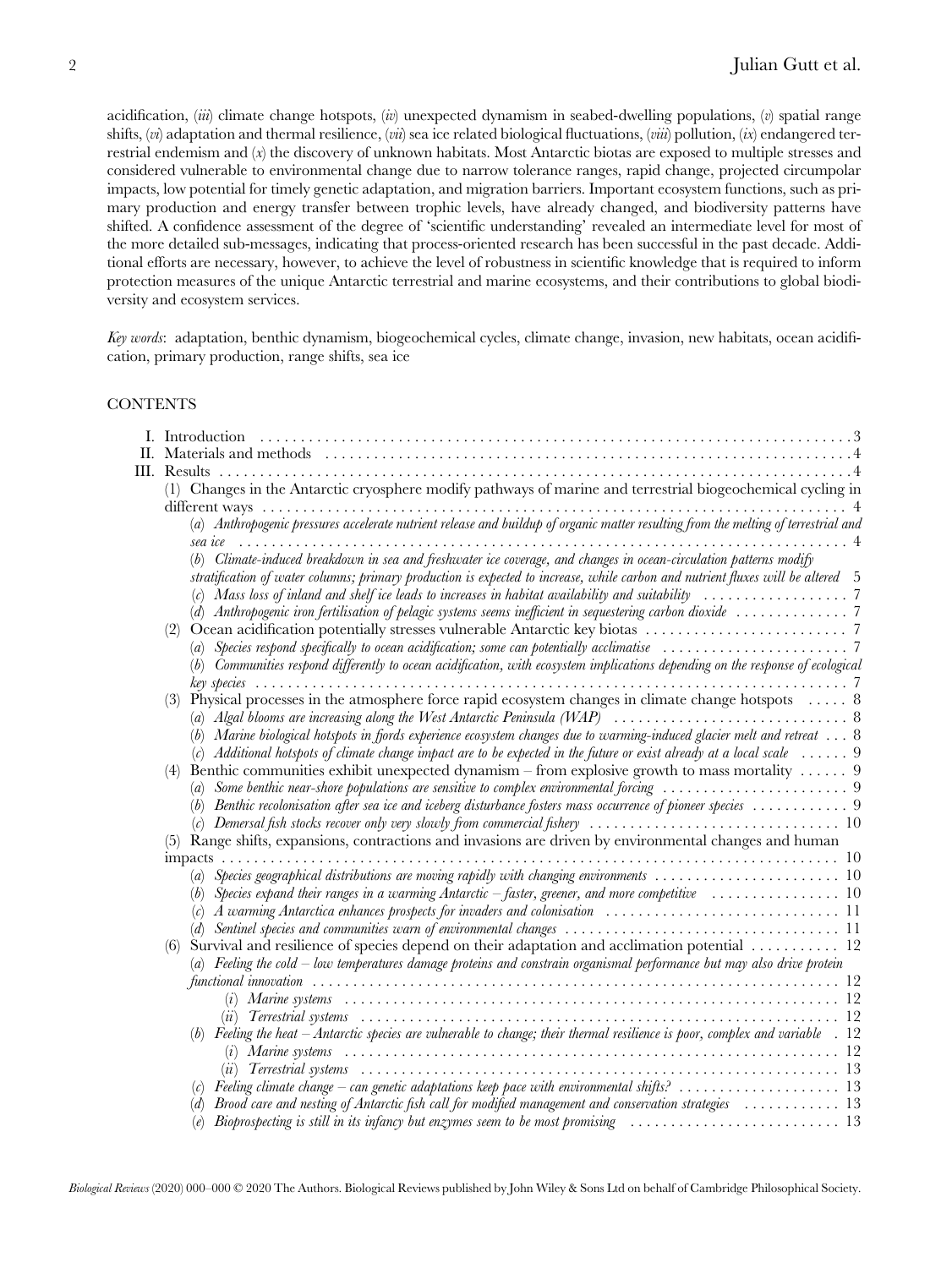| (7) Marine organisms, their life cycles and trophic interactions, are intrinsically linked to changing sea ice                                 |
|------------------------------------------------------------------------------------------------------------------------------------------------|
|                                                                                                                                                |
| (a) Tight relationships between sea ice, primary producers and marine herbivores suggest that changes in sea ice will have major               |
|                                                                                                                                                |
| (b) Sea ice controls benthic community composition and function $\ldots \ldots \ldots \ldots \ldots \ldots \ldots \ldots \ldots \ldots \ldots$ |
| (c) Not too much, and not too little $-\rho$ enguin and seal populations are sensitive to local variation in sea ice conditions $\Box$ 14      |
| Anthropogenic pollution and the responses of biota remain under-surveyed in Antarctic ecosystems . 15<br>(8)                                   |
| (a) Pollutants accumulate in ecosystems and impact top predators $\dots\dots\dots\dots\dots\dots\dots\dots\dots\dots\dots\dots\dots$           |
| (b) Plastics occur in the environment and in organisms but profound impact studies are lacking  15                                             |
| (9) Continental biotas are highly endemic and at risk from climate change $\dots \dots \dots \dots \dots \dots$                                |
|                                                                                                                                                |
| Distribution patterns are driven by landscape isolation combined with species-specific dispersal abilities $\ldots \ldots \ldots 16$           |
| Antarctica's warming will increase landscape connectivity and biotic interactions  16<br>(c)                                                   |
| $(10)$ Recently discovered assemblages are driven by particular environmental conditions  16                                                   |
| (a) Subglacial lakes contain active and functionally diverse microbial communities $\ldots \ldots \ldots \ldots \ldots \ldots$                 |
| $(b)$ Rare new habitats are vulnerable to environmental changes due to their uniqueness  16                                                    |
|                                                                                                                                                |
|                                                                                                                                                |
|                                                                                                                                                |
|                                                                                                                                                |
|                                                                                                                                                |

## I. INTRODUCTION

Life in the Antarctic makes a key contribution to our knowledge of the global biosphere due to its uniqueness and connectivity to adjacent ecosystems. The observed impacts and projected risks of rapid climate change for Antarctic biotas (Rogers et al., 2020) are a function of the severity of the hazards, the exposure and vulnerability of the biotas to stresses (Convey & Peck, 2019), and their capacity to adapt or escape. Research strategies are needed to assess further the uniqueness and resilience of Antarctic biotas to inform decisionmakers and conservationists on regional and global priorities (Meredith et al., 2019).

The findings in this synthesis focus on studies published since 2010, building upon research carried out since the beginning of the 20th century. This research included basic biological approaches (e.g. taxonomy), targeted studies on key species such as Antarctic krill Euphausia superba (Miller & Hampton, 1989), and ecological studies of biogeochemical cycles, including fluxes of energy to apex predators and physiological adaptations. For a broad coverage of historical results see e.g. Laws (1984), Smith (1990), Hempel (1994), and Knox (2006). Notable research into Antarctic life sciences during the past century includes the demonstration of how life, particularly fishes, evolved and adapted physiologically to the ice-cold environment (di Prisco, Maresca & Tota, 1991). Since then, the rapid development of biomolecular methods has enabled a variety of advances. New research platforms (e.g. research stations, ships) and novel instrumentation (e.g. satellites, landers, autonomous underwater vehicles, robotic floats and automated observatories) have allowed much-improved investigations of biological developments and environmental changes. While numerical and conceptual models often originated in more-accessible

ecosystems, specific analytical tools have also been developed to obtain deeper insights into Antarctic-specific ecological processes. Highly focused studies of Antarctic biotas and their environments have been conducted under international initiatives, such as the Ecology of the Antarctic Sea Ice Zone (EASIZ), Evolution and Biodiversity in the Antarctic (EBA) and additional research initiatives of the Scientific Committee on Antarctic Research (SCAR) and the Scientific Committee on Oceanic Research (SCOR).

In 2010, SCAR launched the Scientific Research Programme 'Antarctic Thresholds – Ecosystem Resilience and Adaptation' (AnT-ERA) to facilitate biological processfocused research in marine, freshwater and terrestrial ecosystems facing various stressors. Since then, a vast array of results ranging from molecular to ecosystem levels has been generated. Examples, are assembled in the *Antarctic Climate* Change and the Environment report and its regular updates to Antarctic Treaty Meetings (Turner et al., 2014).

This synthesis aimed to identify the most important climate-dependent findings from the past decade on biological processes in Antarctic ecosystems. These findings are synoptically synthesised into scientific messages, with associated levels of confidence. Where appropriate the findings are assembled independently for the marine, limnetic or terrestrial ecosystem from which they originate, to identify similarities and contrasts across these ecosystems. Results were considered to be 'most important' if they  $(i)$  were novel and could be clustered into messages with considerable relevance for the scientific community, research and funding strategies, projects and textbooks, or  $(ii)$  have relevance for stakeholders, such as: the Intergovernmental Panel on Climate Change (IPCC), the Intergovernmental Science-Policy Platform on Biodiversity and Ecosystem Services (IPBES), the United Nations Decade of Ocean Science for Sustainable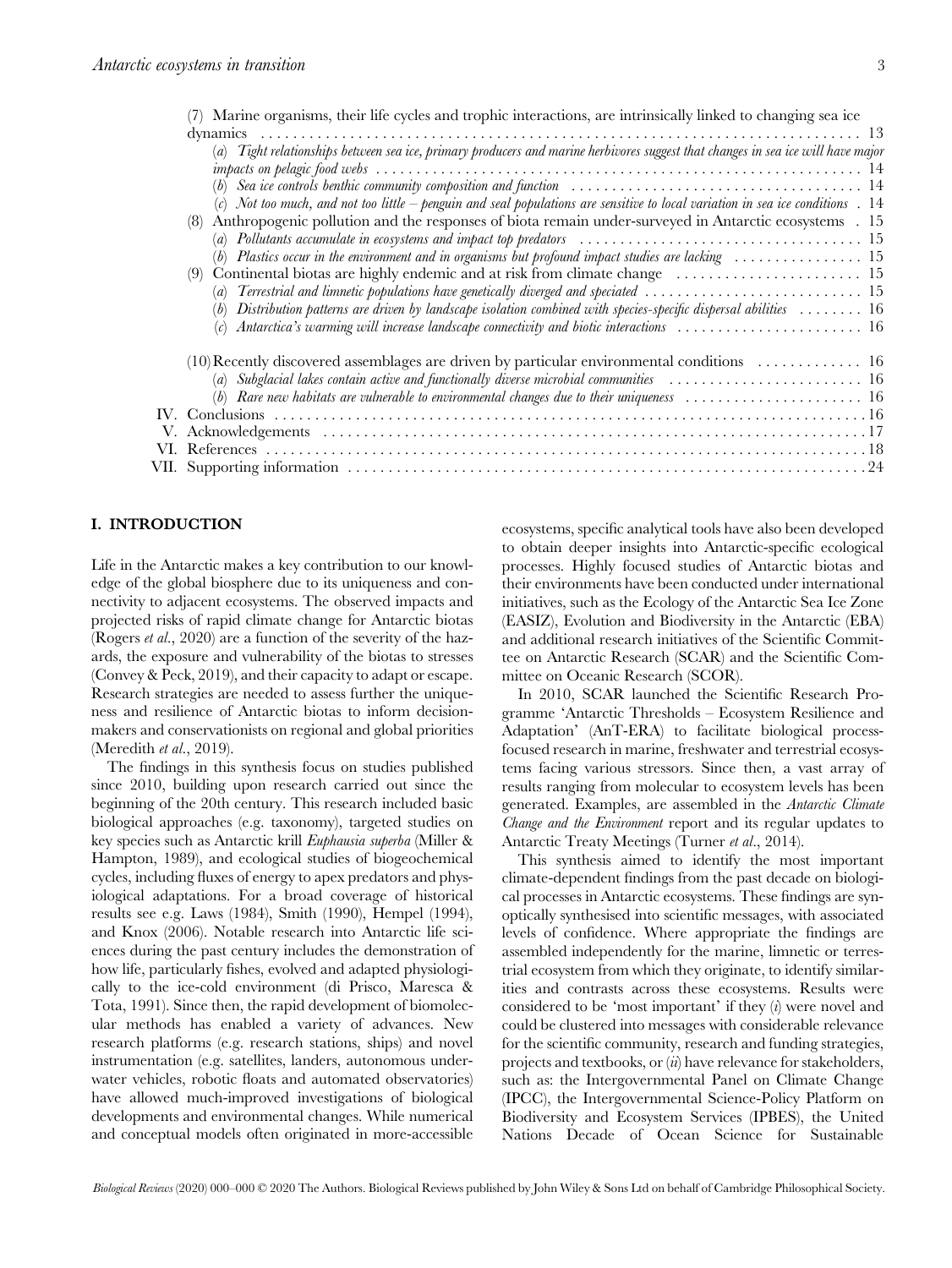Development, the Antarctic Treaty System with its nature conservation initiatives, the Commission for Environmental Protection (CEP) and the Commission on the Conservation of Antarctic Living Resources (CCAMLR). Stakeholders also include science managers, politicians, journalists, and the general public. Some of the findings reflect questions raised by the 1st Scientific Antarctic Committee on Antarctic Research Antarctic and Southern Ocean Science Horizon

Scan, the implementation of which has recently been

### II. MATERIALS AND METHODS

assessed (Kennicutt et al., 2019).

A SCAR AnT-ERA workshop held in Coimbra, Portugal, in 2019 identified 10 high-level scientific key messages (Fig. 1) on biological processes in the Southern Ocean and on the Antarctic continent, which fall into 31 more detailed submessages (Fig. 2). These are discussed in detail in Section III. The messages and sub-messages were developed by consensus of the 25 experts from the AnT-ERA steering committee and invited guest experts, who jointly authored this assessment and whose areas of expertise are provided as online supporting information in Appendix S1. We are aware that other groups might identify different key questions, but we attempted to include all scientific themes, groups of organisms, Antarctic regions and ecosystems. We restrict our survey to research published from 2010 onwards, other than in a few exceptional cases. While our 10 key messages are interrelated to some extent, the aggregation of focused results cannot always reflect these thematic overlaps. Only the most recent publications and only those considered to be 'most important' (for definition see above) are cited. Numerous additional valuable results have been published that are referenced in the publications mentioned herein.

To verify the relevance of our key messages, the peerreviewed literature for 2010–2020 was analysed in a standardised way by using in the *Web of Science* the key words listed in Appendix S2. The results are illustrated in Fig. 2. To document the progress of knowledge in the past decade values are also provided for period 1970–2020 in Appendix S2.

To assess the level of confidence of the sub-messages, IPCC AR5 methodology was applied (Mach et al., 2017; IPBES, 2019; see Appendix S3), which categorises the quantity/quality of evidence in combination with the agreement between them as: 'limited', 'emerging', 'divergent', or 'robust'). Important results were initially proposed by experts, then discussed during the workshop or by later correspondence until agreement among all authors was reached. Principally this classification depends not only on the quality/quantity of the evidence and agreement between conclusions, but also on the wording of the message. The confidence level is higher for simple and general statements, but lower if an evidence-based message tries to capture the complexity of a system. The high-level key messages themselves were considered too general to be assessed in this way.

#### III. RESULTS

Of the literature resulting from our search terms predominantly referring to Antarctic biotas in transition as a response to environmental change (Morley et al., 2020), 67% were published in the past 10 years. Only 33% of the papers identified were from the 1970 to 2010 period (see Appendix S2). Even for the traditional theme of 'adaptation', 56% of papers since 1970 were written between 2010 and 2020. This predominance is due to a steadily increasing knowledge on biochemical processes within single cells, often subsumed under the term 'adaptation', and a shift from qualitative to quantitative ecosystem-level analyses. It is still challenging to link these two extremes by up- and downscaling approaches to assess the variability and sensitivity of ecological functions (Gutt et al., 2018; Neumann et al. (2019). Figure 1 shows that our 10 messages affect humans most in their connection with climate regulation, followed by nature conservation and to a lesser extent with human food provision and bioprospecting, including for medicine and lifestyle products and applications (Fig. 1). The literature survey (Fig. 2) identified topics with high societal interest and relevance, such as the responses of biotas to climate change (message 3) and short- to mid-term biogeochemical cycles (message 1), and adaptation of species to polar conditions (message 6), to be numerically best represented in the scientific literature. However, not all globally relevant or emerging themes, such as long-term carbon sequestration by benthic processes (part of message 1), ocean acidification (message 2) and pollution (message 8), have been intensively investigated in the Antarctic.

## (1) Changes in the Antarctic cryosphere modify pathways of marine and terrestrial biogeochemical cycling in different ways

Antarctic ecosystems play a central role in regulating global biogeochemical cycles, particularly in the ocean, and affect the global climate system (Henley et al., 2020). Changes in these functions are rapid, hampering our ability to describe and assess their outcomes fully. Cascading effects ultimately can impact processes at all ecosystem levels, determining the stability and resilience of Antarctic biotas and their interactions both on land and in the ocean.

(a) Anthropogenic pressures accelerate nutrient release and buildup of organic matter resulting from the melting of terrestrial and sea ice

Microbially maintained subglacial brines can be reservoirs of nutrients such as iron, and organic matter, connecting the land, including subglacial lakes, with the ocean (Hawkins et al., 2014; Vick-Majors et al., 2020). Similarly, land-based glaciers are a significant source of nutrients and organic matter for stream and cryolake ecosystems (Bagshaw et al., 2016). Warming enhances these transport processes. The sediment fluxes that accompany nutrient transport produce additional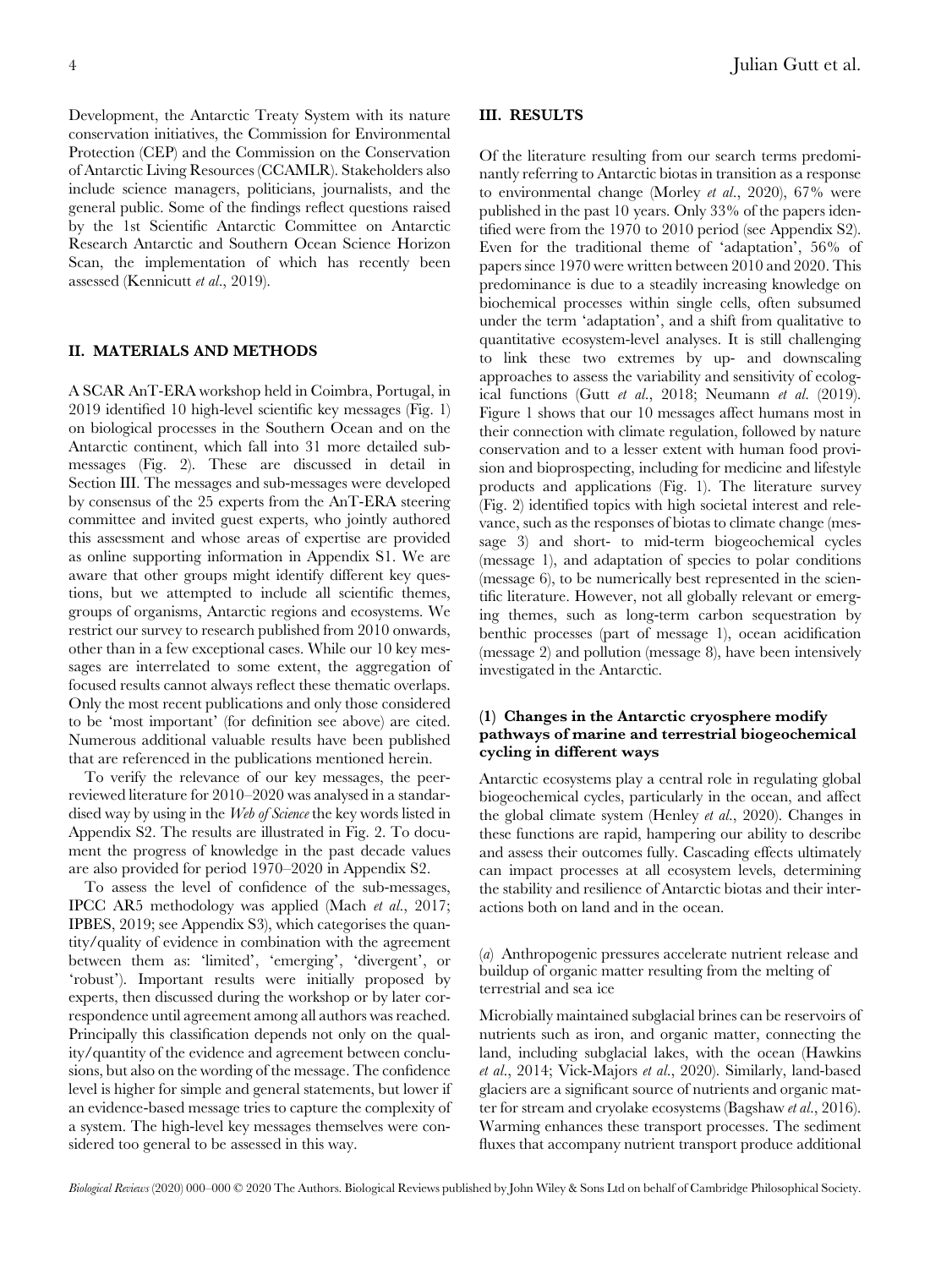

Fig 1. Relationships between 10 themes, for which we synthesized our 10 evidence-based scientific key messages (left) and fields of applied research in Antarctica and the Southern Ocean represented by ecosystem goods and services (nature's contributions to people) or related applications (right). Thicker lines indicate stronger relationships.

consequences: in lakes, pulsed sediment flux can lead to short-term turbidity, initially resulting in decreased photosynthetically active radiation and net primary production, followed by increases in both variables (Obryk et al., 2016). Marine benthic biomass is expected to increase due to enhanced export of carbon to the sea-bed (Jones et al., 2013) and to contribute to carbon sequestration as a negative feedback of climate change feedback (Barnes, 2017). In the open ocean, the numbers of icebergs increase when calving rates from glaciers and iceshelves rise due to atmospheric and ocean warming. These changes affect the stimulation of primary production, especially through fertilisation (Wu & Hou, 2017), with consequences for food webs, but also create phytoplankton losses due to complex hydrodynamic and biogeochemical processes (Vernet et al., 2011), creating another negative feedback from climate change (Hopwood et al., 2019).

Due to warming of the Antarctic Peninsula, blooms of green snow algae strongly influenced by marine nutrient inputs are expected to shrink in some areas, due to ice melt, and to expand in others, especially close to bird and seal colonies, resulting in a net increase in biomass and, thus, to act as a significant carbon sink (Gray et al., 2020).

(b) Climate-induced breakdown in sea and freshwater ice coverage, and changes in ocean-circulation patterns modify stratification of water columns; primary production is expected to increase, while carbon and nutrient fluxes will be altered

Climate change effects, including increased freshwater inputs, strengthen shallow marine water-column stratification, stimulating the production of large-cell diatoms and the haptophyte *Phaeocystis antarctica* (Kaufman et al., 2017;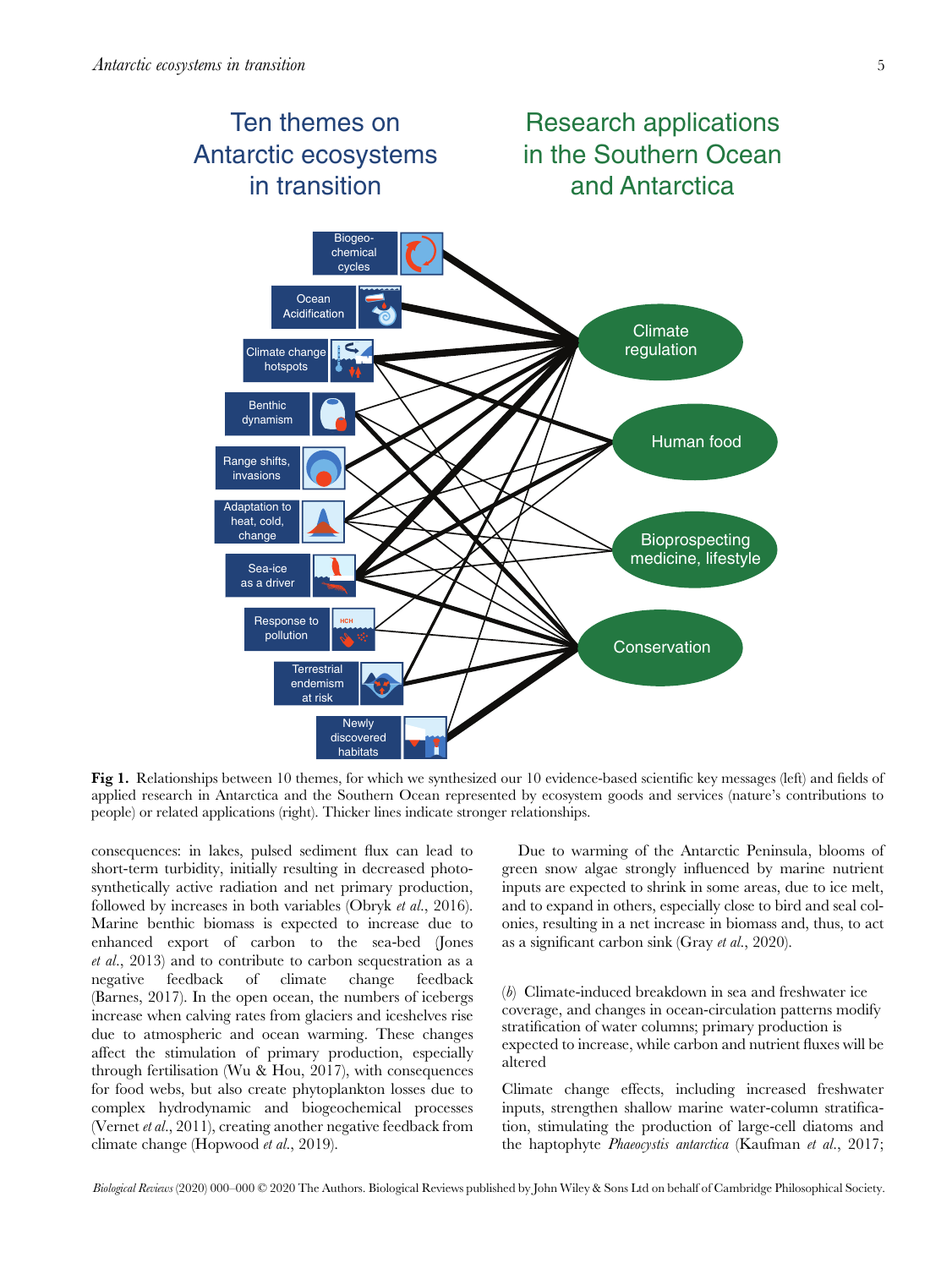| Key message<br>(abbreviated)                 | Sub-message<br>(abbreviated)                                                                                                                                                                                            | Confidence<br>Quantity/quality of evidence<br>Agreement<br>emerging robust<br>limited divergent | Number of publications<br>$2010 - 2020$<br>per message-specific literature survey<br>30 80 80 90 10<br>$\phi$<br>$\sim$<br>$\circ$ |  |  |  |  |  | DB |  |
|----------------------------------------------|-------------------------------------------------------------------------------------------------------------------------------------------------------------------------------------------------------------------------|-------------------------------------------------------------------------------------------------|------------------------------------------------------------------------------------------------------------------------------------|--|--|--|--|--|----|--|
| 1. Biogeo-<br>chemical<br>cycles             | 1a Ice melting, nutrient increase, biomass build-up<br>1b Water column stratification, nutrient fluxes<br>1c New habitat availability due to shelf ice loss<br>1d Iron fertilization                                    |                                                                                                 |                                                                                                                                    |  |  |  |  |  |    |  |
| 2. Ocean<br>acidification                    | 2a Species-specific responses to ocean acidification<br>2b Impact of ocean acidification on ecosystems                                                                                                                  |                                                                                                 |                                                                                                                                    |  |  |  |  |  |    |  |
| 3. Climate-<br>change<br>hotspot             | 3a Increasing blooms WAP<br>3b Threatened fjord biodiversity and glacier melting<br>3c Additional climate-change hotspots                                                                                               |                                                                                                 |                                                                                                                                    |  |  |  |  |  |    |  |
| 4. Benthic<br>dynamism                       | 4a Benthic sensitivity<br>4b Benthic succession<br>4c Slow fish stock recovery                                                                                                                                          |                                                                                                 |                                                                                                                                    |  |  |  |  |  |    |  |
| 5. Range<br>shifts,<br>invasions             | 5a Distribution shifts due to climate change<br>5b Range expansion due to warming<br>5c Invasion and colonization<br>5d Sentinel warnings of environmental changes                                                      |                                                                                                 |                                                                                                                                    |  |  |  |  |  |    |  |
| 6. Adaptation<br>to cold,<br>heat.<br>change | 6a Low temperature – protein damage and innovation<br>6b Poor and complex thermal resilience<br>6c Pace of adaptation and environmental shifts<br>6d Fish reproduction and conservation<br>6e Enzymes in bioprospecting |                                                                                                 |                                                                                                                                    |  |  |  |  |  |    |  |
| 7. Sea ice<br>as a driver                    | 7a Sea-ice, herbivores and pelagic food webs<br>7b Sea-ice shapes benthic communities<br>7c Penguins/seals, sensitive to sea-ice conditions                                                                             |                                                                                                 |                                                                                                                                    |  |  |  |  |  |    |  |
| 8. Response<br>to pollution                  | 8a Persistent organic pollutants<br>8b Microplastics and other debris                                                                                                                                                   |                                                                                                 |                                                                                                                                    |  |  |  |  |  |    |  |
| 9. Terrestrial<br>endemism<br>at risk        | 9a Diverged and speciated biota<br>9b Endemism and landscape connectivity<br>9c Biotic interactions as a driver                                                                                                         |                                                                                                 |                                                                                                                                    |  |  |  |  |  |    |  |
| <b>10. New</b><br>habitats                   | 10a Microbial communities in subglacial lakes<br>10b Vulnerable newly discovered habitats                                                                                                                               |                                                                                                 |                                                                                                                                    |  |  |  |  |  |    |  |

∆ divergent for krill, salps, and vegetation of the WAP region; emerging for poorly investigated species.

Fig 2. Scientific key messages/themes, sub-messages (left, abbreviated) with assessment of 'confidence' of the sub-messages [centre; after Mach et al. (2017) and IPBES (2019)] and number of scientific publications per key message over the period 2010–2020 resulting from the literature survey (right; for search terms see Appendix S2). WAP, West Antarctic Peninsula.

Höfer *et al.*, 2019), but also the growth of other small flagellates (Mendes et al., 2018). In contrast to most other oceans, intense nutrient trapping is expected due to warming in the Southern Ocean (Moore et al., 2018). This process will increase total marine net primary production, which will also be enhanced by increased light from shorter sea ice-cover periods (Moreau et al., 2015). As a consequence, increasing CO2 uptake could occur, especially along the West Antarctic Peninsula (WAP) (Brown et al., 2019). Models project, especially for highly productive areas such as the Ross Sea and WAP, that increased rates of remineralisation (Henley et al., 2018) support pelagic ecosystem function (Petrou

et al., 2016). Furthermore they increase the amount of food available to krill and salps and through them, albeit to different extents, support higher trophic levels (Flores et al., 2012; Henschke et al., 2016) and further remineralisation (Plum, Hillebrand & Moorthi, 2020). However, nutrient upwelling could be reduced, with negative impacts on phytoplankton growth. A projected increase in westerly winds (positive Southern Annular Mode in combination with the long-term Amundsen Sea Low) would regionally promote upwelling of nutrient-rich waters, compensating the shallowing of mixedlayer depths and increased stratification (Deppeler & Davidson, 2017). Planktonic production is expected to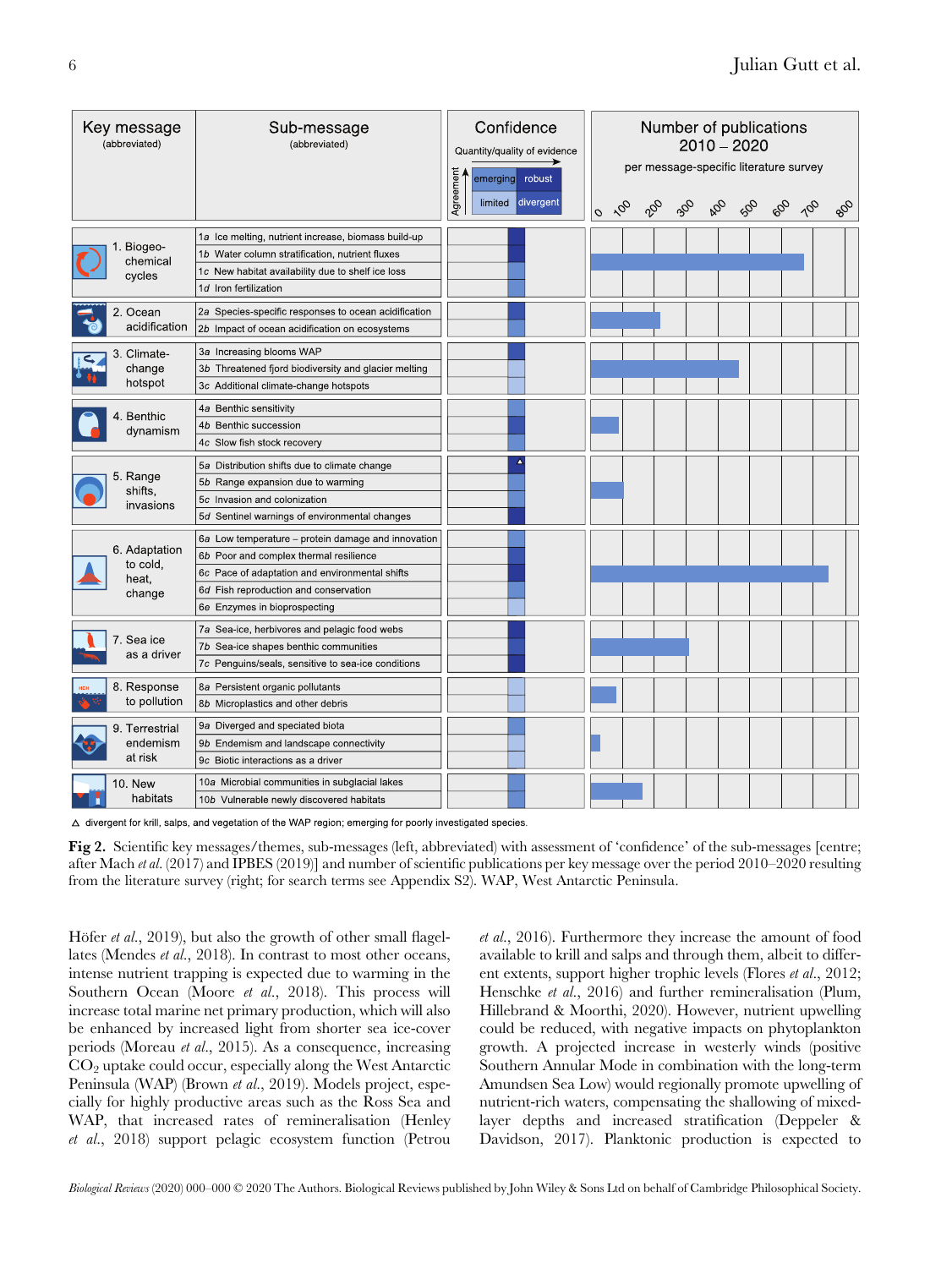increase anthropogenic  $CO<sub>2</sub>$  uptake with ongoing climate change due to a decreasing buffering capacity of the ocean (Hauck & Völker, 2015). Models have also predicted that Southern Ocean primary production and related ecosystem functions will maintain high oxygen concentrations in adjacent surface waters (Keller et al., 2016). In freshwater inland water bodies, perennial ice covers have profound impacts on primary producers (Sutherland, Howard-Williams & Hawes, 2020), and a shift to seasonal ice cover will gradually break down highly stratified water columns, leading to increased primary production and other, as yet unknown, consequences for ecosystem processes (Obryk, Doran & Priscu, 2019).

(c) Mass loss of inland and shelf ice leads to increases in habitat availability and suitability

Glacial retreat increases the available ground for slow colonisation in maritime terrestrial systems, which can result in local increases in biomass and productivity (Favero-Longo et al., 2012). Indirect impacts of inland ice melt on habitat are mediated through increased meltwater production. Resulting expansions of stream volume and wetted soil area, and lake level rise in the endorheic lakes common in much of Antarctica, will enhance habitat area and/or quality. For increasing terrestrial connectivity, through increased streamflow, see Section III.9c. In marine ecosystems, ice shelf collapses expand suitable habitat for plankton blooms (Bertolin & Schloss, 2009), depositing fresh organic matter onto the sea floor, which represents a new biological ('blue') carbon uptake in the Southern Ocean water column (Peck et al., 2010) and suitable territory for benthos (Gutt et al., 2011; Sañé et al., 2012). However, evidence is still insufficient regarding whether the sea-bed accumulates enough organic matter to act as a long-term carbon sink (Isla & DeMaster, 2018).

(d) Anthropogenic iron fertilisation of pelagic systems seems inefficient in sequestering carbon dioxide

Studies on iron limitation combined with ocean acidification (e.g. Hoppe et al., 2017), especially for high-nutrient low-chlorophyll pelagic systems, have been used to assess carbon cycling and sequestration. In a more applied approach, an iron-fertilisation experiment, north of the polar front in the Atlantic sector of the Southern Ocean showed significant changes in pelagic community composition and ecological functions. However, it found no enhanced export of organic matter from surface waters to deeper layers (Laglera et al., 2017), even though signals in the deep sea generally mirrored processes in the euphotic layer. Upwelling meant that a calculated 66% of remineralised carbon reaching 1000 m depth was re-exposed to the atmosphere after only 38 years (Robinson et al., 2014). Iron fertilisation can even reduce natural deep-ocean  $CO<sub>2</sub>$ storage (Salter et al., 2014).

## (2) Ocean acidification potentially stresses vulnerable Antarctic key biotas

Ocean acidification (OA) is another anthropogenic climaterelated stressor affecting marine species, with ocean uptake of atmospheric  $CO<sub>2</sub>$  reducing carbonate concentrations and pH. Models project a rapid shallowing of the water depths below which carbonate dissolution will occur in almost the entire Southern Ocean that will affect calcifying and non-calcifying life forms. Thus, OA may become one of the most serious pressures on marine organisms and ecosystems.

(a) Species respond specifically to ocean acidification; some can potentially acclimatise

Responses of primary producers (including growth and photosynthesis) to simulated OA vary among species and with duration of exposure, ranging from positive to negative. The dominant phytoplankton species, the haptophyte Phaeocystis antarctica, is more tolerant to OA than the abundant diatoms Chaetoceros debilis and Fragilariopsis kerguelensis (Trimborn et al., 2017). This may have feedbacks to climate, as Phaeocystis is a source of dimethyl sulfide, modifying cloud properties and cooling air temperatures. Responses of key Antarctic invertebrate species parallel those in non-polar regions, with early life-history stages being generally more vulnerable. For example, development and/or carbonate structures of young Antarctic krill, echinoderms and molluscs may be disrupted (e.g. Bylenga, Cummings & Ryan, 2017), and the hatching success and suitable habitat of krill is projected to decrease (Kawaguchi et al., 2013). Across a range of species, adult life stages show effects of exposure to end-century pH levels [e.g. on survival, shell dissolution, reproductive development; Manno et al., 2017; Dell'Acqua et al., 2019)]. Other species/stages are not adversely affected, including adult Antarctic krill (Ericson et al., 2018). Negative effects are observed only in association with increased temperatures (e.g. development of Antarctic dragonfish (Gymnodraco acuticeps); Flynn et al., 2015), and warming may have stronger effects than acidification (e.g. in some notothenioid fishes; Enzor, Hunter & Place, 2017). Longer-term studies reveal the potential for compensatory responses to OA: polar brachiopods produce a thicker shell in response to dissolution of the outer layer (Cross, Harper & Peck, 2019). Among the meiofauna, foraminiferans are expected generally to suffer from OA, especially where shallowing of the calcite compensation depth is predicted, whilst nematodes seem to be more robust and show species-specific responses (Ingels et al., 2012).

(b) Communities respond differently to ocean acidification, with ecosystem implications depending on the response of ecological key species

Direct investigations of rates of change associated with OA (Negrete-García et al., 2019) and community-level responses are rare. Short-term  $(\sim 2$  week) studies of coastal Antarctic systems have revealed reductions in primary production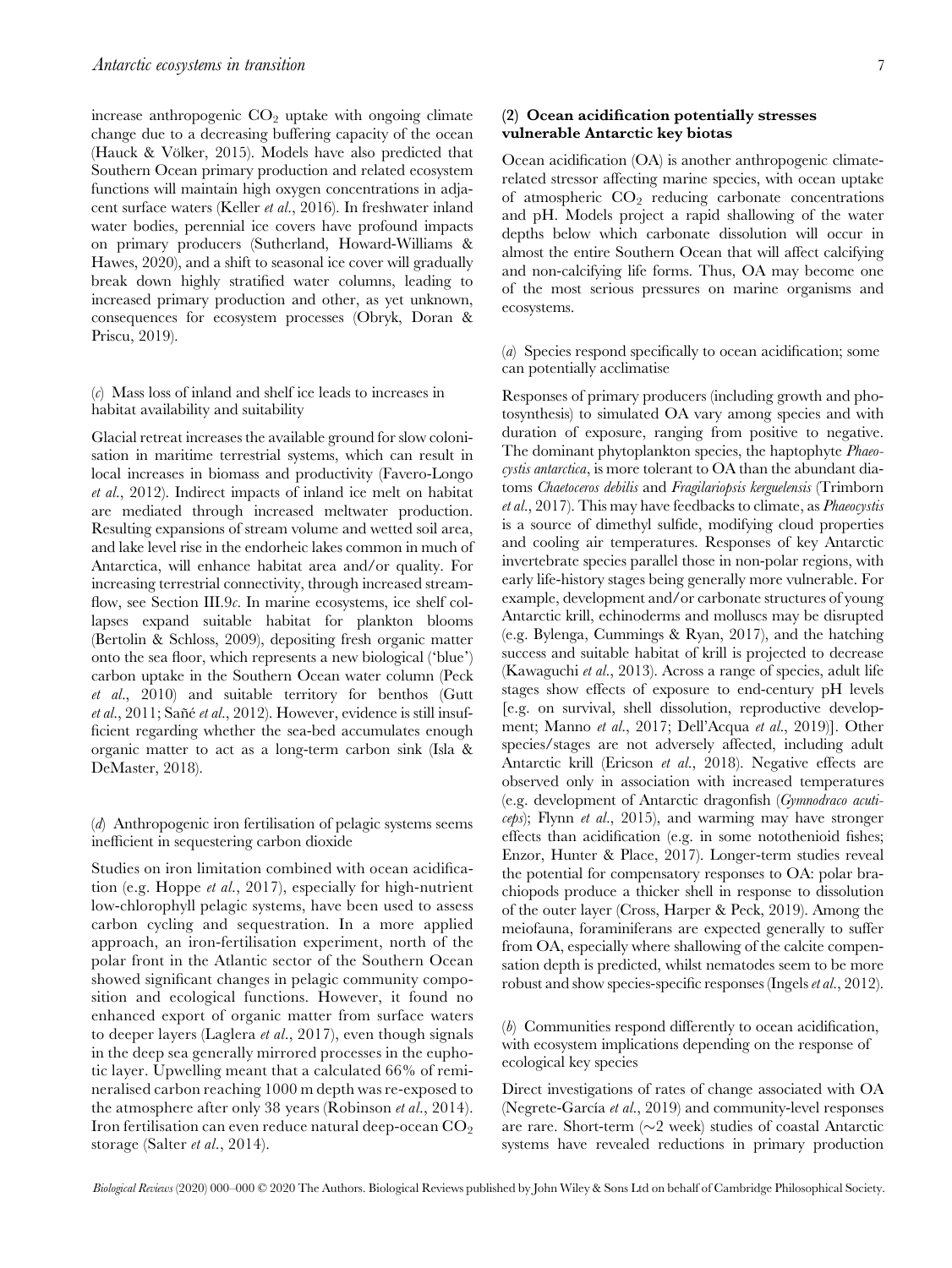and increases in bacterial activity (e.g. Deppeler et al., 2018). Under-sea-ice microalgal communities showed only modest productivity increases and no change in biomass or composition (Cummings et al., 2019). In a three-month in situ experiment, benthic diatoms changed their photo-tactile vertical migration behaviour, affecting their photo-physiology and net production (Black et al., 2019). However, crustacean grazer assemblages remained unaffected after 1 month at end-century OA conditions (Schram et al., 2016).

Predictions of ecosystem-level changes require knowledge of which species and functional groups will be, and will not be, impacted by acidification (in combination with other stressors), and particularly their long-term ability to adapt to these changes.

## (3) Physical processes in the atmosphere force rapid ecosystem changes in climate change hotspots

Biological responses to warming and related physical processes over the last 50 years along the WAP (listed in Table 1) indicate what other Antarctic marine and terrestrial ecosystems may experience with predicted large-scale climate change under similar forcing variables. Important changes in the biology of krill species (Euphausiacea) and their competitors and predators are described in Section III.3b.

## (a) Algal blooms are increasing along the West Antarctic Peninsula (WAP)

Phytoplankton dynamics along the WAP respond to sea icemediated changes in the water column. Years of higher

Table 1. Changes in distribution and abundance of key pelagic organisms along the West Antarctic Peninsula (WAP), and the key message sections in which they are described

| Distribution and abundance of key organisms along<br>the WAP                                                                                                                             | Message    |  |  |
|------------------------------------------------------------------------------------------------------------------------------------------------------------------------------------------|------------|--|--|
| Antarctic krill ( <i>Euphausia superba</i> ) aggregate in fjords                                                                                                                         | 3b         |  |  |
| Hotspots of post-larval Antarctic krill abundance have<br>shifted southwards                                                                                                             | 5a         |  |  |
| Increase in the abundance of the non-ice-dependent<br>Thysanoessa macrura krill in the northern WAP region<br>and of ice-dependent crystal krill $(E.$ crystallorophias) in<br>the south | 5 <i>b</i> |  |  |
| Salp and pteropod summer abundances are inversely<br>related to abundance of Antarctic krill                                                                                             | 7a         |  |  |
| Large reductions in the distribution of ice-dependent<br>Antarctic silverfish ( <i>Pleuragramma antarctica</i> ) have<br>occurred on the WAP shelf                                       | 5a         |  |  |
| Adélie penguins ( <i>Pygoscelis adéliae</i> ) have declined in the<br>northern but increased in the southern WAP                                                                         | 5d         |  |  |
| Sub-polar penguin species (chinstrap, P. antarctica;<br>gentoo, P. papua) have increased in the northern WAP                                                                             | 5b         |  |  |
| Strong correlations between pelagic chlorophyll<br>biomass, krill recruitment, and penguin foraging<br>demonstrate tight trophic coupling in the WAP<br>coastal ocean                    | 7a         |  |  |

winter ice extent and duration, reduced winds, and increased water-column stability favour high summer phytoplankton biomass (Venables, Clarke & Meredith, 2013; Saba et al., 2014; Schloss et al., 2014). Moreover, ice type (fast, grease, pack or brash ice), temperature and water column properties contribute to phytoplankton composition and cell size structure of early summer blooms with small cryptophytes in relatively warm water and larger diatoms under prolonged summer stratification combined with windinduced mixing (Biggs et al., 2019). A 40% increase in primary production in a sampling area off the northern WAP between 1997 and 2010 was associated with longer production seasons due to sea ice retreat and ocean warming (Moreau *et al.*, 2015); however, there are regional disparities that have reversed in the past decade. In the northern offshore WAP region, years of low winter sea ice and a relatively deep mixed layer observed between 1995 and 2006 correlated with lower phytoplankton biomass and a shift towards small size-dominated microbial plankton (Montes-Hugo et al., 2009). Observations since 2010 revealed increases in phytoplankton biomass in the northern WAP that are above the long-term average (Schofield et al., 2017) and a decrease in average biomass with deepening mixed-layer depths in southern inshore WAP sites (Kim et al., 2018). Future projections indicate that primary production (along with nitrate consumption) will increase further in this area. In this case, iron additions from melting in glacial environments may allow complete nitrate depletion in some coastal waters, which is currently rarely observed (Höfer et al., 2019).

Microbes such as eukaryotic phototrophs and prokaryotic photoheterotrophs, chemoheterotrophs and aerobic anoxygenic phototrophs characterise spring and summer microbial communities, whereas winter communities harbour a higher proportion of archaeal and bacterial chemolithoautotrophs (Grzymski et al., 2012; Luria et al., 2016). Kim & Ducklow (2016) suggested an increasingly important role of marine heterotrophic bacteria in future warmer coastal WAP food webs. The role of viruses in microbial processes and ecosystem functions remain understudied in the Southern Ocean, although this information is critical to predicting future changes in microbial dynamics.

(b) Marine biological hotspots in fjords experience ecosystem changes due to warming-induced glacier melt and retreat

Atmospheric warming and increased incursions of warm Circumpolar Deep Water onto the continental shelf have caused rapid retreat of fjord tidewater glaciers at the WAP (Cook et al., 2016).

In Potter Cove on King George/25 de Mayo Island (KGI), benthic structure shifted markedly from dominance by ascidians towards a mixed community comprising e.g. sea-pens, sponges, bivalves, sea anemones and ophiuroids, resulting from increased sedimentation rates following glacier retreat (Sahade et al., 2015). By contrast, newly icefree seabed has sustained explosive growth of obviously sedimentation-tolerant ascidians (Lagger *et al.*, 2018). In the

Biological Reviews (2020) 000-000 © 2020 The Authors. Biological Reviews published by John Wiley & Sons Ltd on behalf of Cambridge Philosophical Society.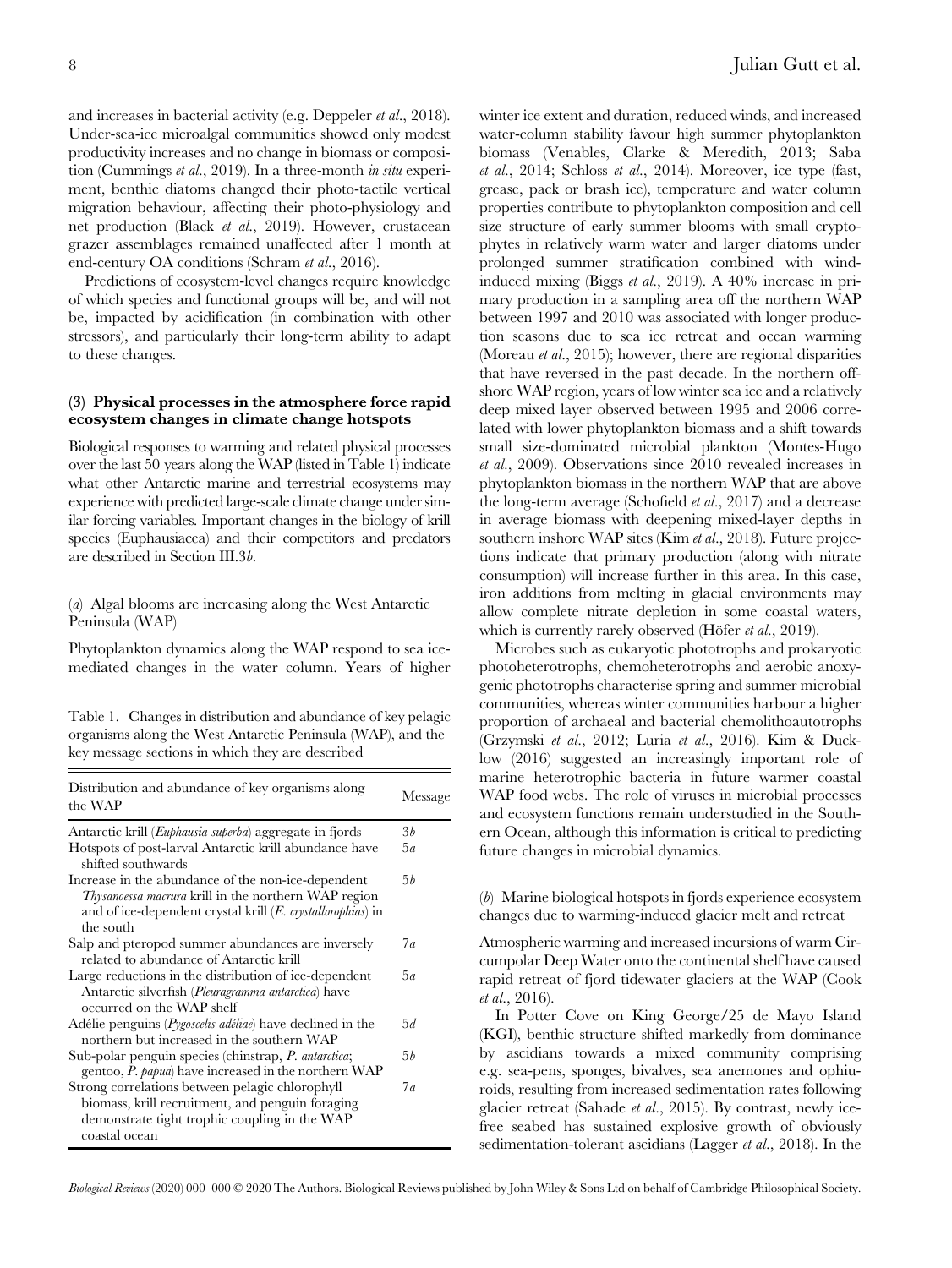adjacent Marian Cove, megazoobenthic assemblages changed with distance from the retreating glacier front, suggesting that physical disturbance is a major process shaping benthic communities (Moon et al., 2015), and some benthic diatoms (e.g. Paralia sp.) reported rarely in previous studies showed an intense and persistent bloom from which herbivorous and filter-feeding consumers benefited (Ha et al., 2019). The observed processes in the two KGI fjords allow the conclusion that climate-induced glacial retreat will alter ecosystem structure and functioning in additional fjords along the WAP, including those that have experienced little glacial retreat so far (see e.g. Lundesgaard et al., 2020).

Fjords in the WAP region are also known as local hotspots of biodiversity (Pabis, Sicinski & Krymarys, 2011), with e.g. two million tons of Antarctic krill and >300 feeding humpback whales Megaptera novaeangliae (Nowacek et al., 2011) observed in single fjords, and up to 38-fold higher megafaunal abundances compared to the adjacent continental shelf (Grange & Smith, 2013).

(c) Additional hotspots of climate change impact are to be expected in the future or exist already at a local scale

A significant decrease in late-summer sea ice concentration is projected for the Bellingshausen and Amundsen Seas as a consequence of geographically extending climate change (Meredith *et al.*, 2019). Similar consequences to those already experienced for decades by the WAP region (see Section III.3*a*), must be expected also for these currently cooler sectors of the Southern Ocean, since they have similar pelagic and benthic systems. A southward shift of the Antarctic Circumpolar Current remains controversial (Cristofari et al., 2018; Meijers et al., 2019). If it reaches  $>4$  km per decade (Yang et al., 2020), it will have a crucial impact on the entire pelagic system (Cheung *et al.*, 2009), with cascading effects on higher tropic levels (see also Section III.5a) due to shifts in the steep gradient in sea-surface temperature. Bokhorst, Convey & Aerts (2019) found that terrestrial biodiversity hotspots are often related to penguin and seal excrement, which creates conditions adequate for local and potentially invasive plants to establish. When seasonal ice cover is reduced in lakes, exposing open water, variations in the precipitation–evaporation balance can increase desiccation and salinisation, and the lakes will become important hotspots of climate change impacts on biodiversity (Verleyen et al., 2012).

## (4) Benthic communities exhibit unexpected dynamism – from explosive growth to mass mortality

Until recently, Southern Ocean benthic systems were described as characterised by long-term stability and slow biological processes. Novel evidence demands a paradigm shift towards populations and community dynamics ranging from 'slow–stable' in a global context to 'fast–variable'

compared to the majority of the Antarctic benthos, with profound implications for their resilience or vulnerability.

(a) Some benthic near-shore populations are sensitive to complex environmental forcing

In McMurdo Sound (Ross Sea), the glass sponges Anoxycalyx joubini and Rossella nuda showed virtually no growth over a 10-year observation interval (Dayton et al., 2013, 2016). They were mostly  $>2$  m tall, some were killed by the predatory starfish *Acodontaster conspicuous* with no subsequent recruitment. While artificial substrates deployed in the 1970s were not significantly colonised by epifauna until 1989, they were found in 2010 to be totally covered by A. joubini and other sponges, some of which had grown to 50 cm in diameter. They continued growing until 2015, when most specimens died due to amphipod infestation, predation or sedimentation. These unexpectedly strong population dynamics in an environment that is both very cold (at nearly  $-2^{\circ}C$ ) and very stable in temperature were only weakly correlated with shifts in phytoplankton productivity driven by the calving of a massive nearby iceberg. While such dramatic changes were not observed for sponges on natural substrates, similar population shifts of echinoderms and bivalves were clearly attributable to the alteration of the marine production regime affected by regional iceberg and sea ice dynamics (Dayton et al., 2019; Kim, Hammerstrom & Dayton, 2019b). In addition, sea ice cover duration and thickness as well as snow cover, all related to climate change, were important largescale variables in explaining the diversity and functional traits of coastal benthic communities in this area (Cummings et al., 2018). In laboratory experiments, demosponge species exhibited extreme phenotypic plasticity in metabolic physiology, with differences in metabolism among species being greater than seasonal changes (Morley et al., 2016), a finding that contributes considerably to our understanding of high benthic dynamism. See Section III.3b for climate change impacts on the WAP benthos.

## (b) Benthic recolonisation after sea ice and iceberg disturbance fosters mass occurrence of pioneer species

Twelve years after the Larsen A ice shelf disintegrated in the western Weddell Sea, recruits of the glass sponge Rossella cf. villosa dominated the newly exposed seabed (Gutt et al., 2011). Dense aggregations of holothurians indicated unusually successful recruitment. Ophiuroid assemblages shifted from suspension- to deposit-feeder dominance. Abundant ascidian species disappeared, whilst formerly rare species doubled in abundance. Typical macrobenthic deep-sea species, assumed to characterise the sub-ice shelf benthos, may vanish when conditions turn to Southern Ocean shelf 'normality' (Gutt et al., 2013; Segelken-Voigt et al., 2016). These shifts are most likely caused by changes in food availability driven by ice shelf disintegration, current patterns, unpredictable sea ice dynamics (Cape et al., 2014) and prey–predator interactions. Meiofaunal communities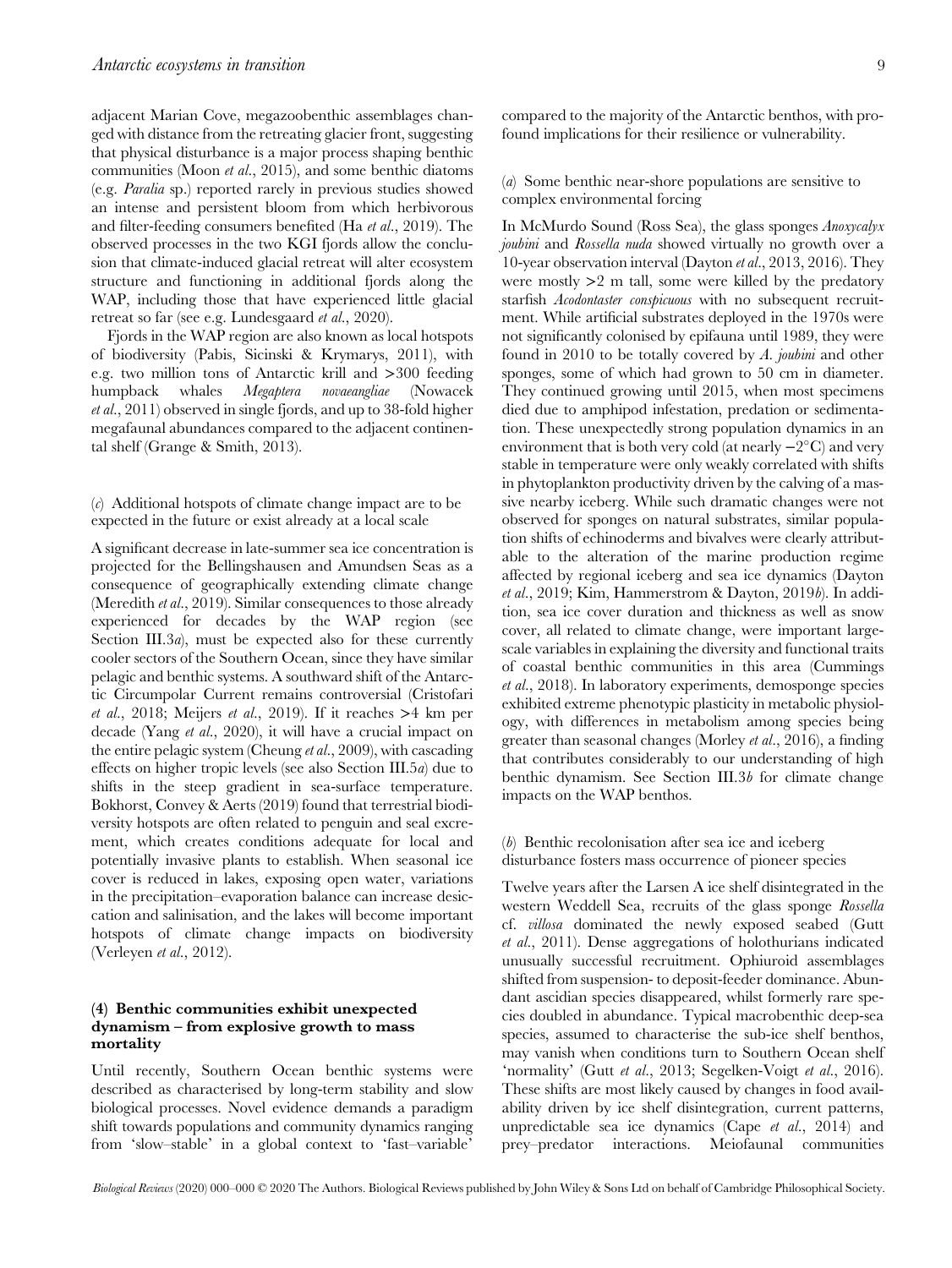generally responded more slowly to change, still resembling those of food-limited deep-sea habitats 5 years after the Larsen B ice shelf disintegration (Rose et al., 2014). However, two nematode genera were found to be rapid colonisers (Raes, Rose & Vanreusel, 2010).

After local devastation of the benthos due to anchor ice uplift in McMurdo Sound, the demosponge Homaxinella balfourensis recruited immediately and grew rapidly (Dayton et al., 2016). Sponges of this genus were also abundant near the terminus of tidewater glaciers in the Ross Sea and in iceberg scours in the Weddell Sea (Gutt et al., 2011). The demosponge Stylocordyla chupachups, gorgonians such as Primnoisis sp. and Ainigmaptilon antarcticus, as well as the hydrozoans Corymorpha spp. and Oswaldella antarctica, are further examples of pioneer species. The patchwork of dynamic stages of recolonisation increase regional beta-diversity (Turner et al., 2014).

## (c) Demersal fish stocks recover only very slowly from commercial fishery

Commercial bottom trawling in the Southern Ocean between the 1960s and 1990 led to a substantial depletion of the target and by-catch nototheniid rockcod and icefish species. The recovery time of these populations has been estimated to last 2–3 decades because of slow growth and low fecundity. A more recent study indicated that even this estimate was too optimistic, because the fish habitats around the South Shetland Islands are also severely impacted by rapid climate change (Marschoff et al., 2012; Barrera-Oro, Marschoff & Ainley, 2017).

## (5) Range shifts, expansions, contractions and invasions are driven by environmental changes and human impacts

Distribution shifts have been observed and predicted for a variety of Antarctic species. They are driven by changing climate (in marine and terrestrial habitats) and/or human introductions (mainly in terrestrial habitats). Human movements and declining ocean barriers enhance connectivity of the Antarctic to the rest of the world, facilitating biological invasions. Warmer temperatures boost species' range expansions, threatening adapted local specialists.

## (a) Species geographical distributions are moving rapidly with changing environments

Consistent, long-term distribution shifts are occurring in the Southern Ocean, with warming resulting in poleward shifts in many species. For example, in response to the strengthening and southward shift of westerly winds, the foraging range of wandering albatross (Diomedea exulans) shifted southwards (Weimerskirch et al., 2012). However, the direction and extent of range shifts vary among species. Some albatrosses and petrels shifted southwards from the 1990s to 2000s, but white-chinned petrels (*Porcellaria aequinoctialis*) occurred further north (Péron et al., 2010). Of seven Southern Ocean

seabird species, the foraging ranges of four are projected to contract in the north, instead of shifting polewards (Krüger et al., 2018). Historical hotspots of post-larval Antarctic krill abundance have moved southwards from the Southwest Atlantic Sector to the WAP shelf system over the past 90 years. Sharp decreases in juveniles and new recruitment since the 1970s are attributed to increased temperatures and winds, and a reduction in sea ice (Atkinson et al., 2019). Krill habitat quality is projected to continue to shift southwards and impact phenology due to warming and changes in phytoplankton biomass (Veytia et al., 2020), subsequently impacting the foraging habitats of their predators, such as crabeater seals (Hückstädt et al., 2020). On the WAP shelf, a large reduction in the distribution of a key sea ice dependent species, the Antarctic silverfish (Pleuragramma antarctica), suggests a local population collapse (Parker et al., 2015). Ninety per cent of lanternfish (Myctophidae) species are also predicted to shift polewards (Freer et al., 2019). Terrestrial nematodes, tardigrades, and rotifers are wind-dispersed across vast geographical space whereas springtails (Collembola) generally disperse long distances via open waterways. Climate-driven changes that lead to increased frequency and magnitude of extreme wind and meltwater events will likely expand the geographic range of cosmopolitan taxa. Similarly, the geographic ranges of more endemic species are predicted to contract concomitant with landscape-scale changes in habitat suitability (Adams et al., 2014).

Increasing temperatures alone are not predicted to result in wholesale extinction or invasion of Antarctic life, but 79% of Antarctic endemic sea-floor invertebrate species (down to 1000 m) are projected to face reductions of habitats charcterised by suitable temperature conditions. The 963 species with ranges that cross the Polar Front were projected either to lose (53.5%) or to gain (46.5%) potential habitat (Griffiths, Meijers & Bracegirdle, 2017). King penguin (Aptenodytes patagonicus) colonies are predicted to disappear or decline in most of the sub-Antarctic, but new colonies may appear as the winter sea ice disappears (Cristofari et al., 2018). Models for baleen whale populations generally predict declines, as the abundances of their prey decrease due to warming, but impacts vary among populations. If whales adapt their migratory behaviour, some species (e.g. minke whales, Balaenoptera bonaerensis) may benefit from changing conditions, while others (e.g. southern right whales, Eubalaena australis) will decline (Tulloch et al., 2019). For contraction of species found under disintegrating ice shelves and the expansion of the 'normal' shelf fauna into such areas, see Section III.4b.

(b) Species expand their ranges in a warming Antarctic  $$ faster, greener, and more competitive

Range expansion is most obvious in the terrestrial realm where habitat availability is predicted to increase by  $\sim$ 25% by the end of the 21st century (Lee et al., 2017). Deglaciated terrains can be colonised rapidly, supporting an increased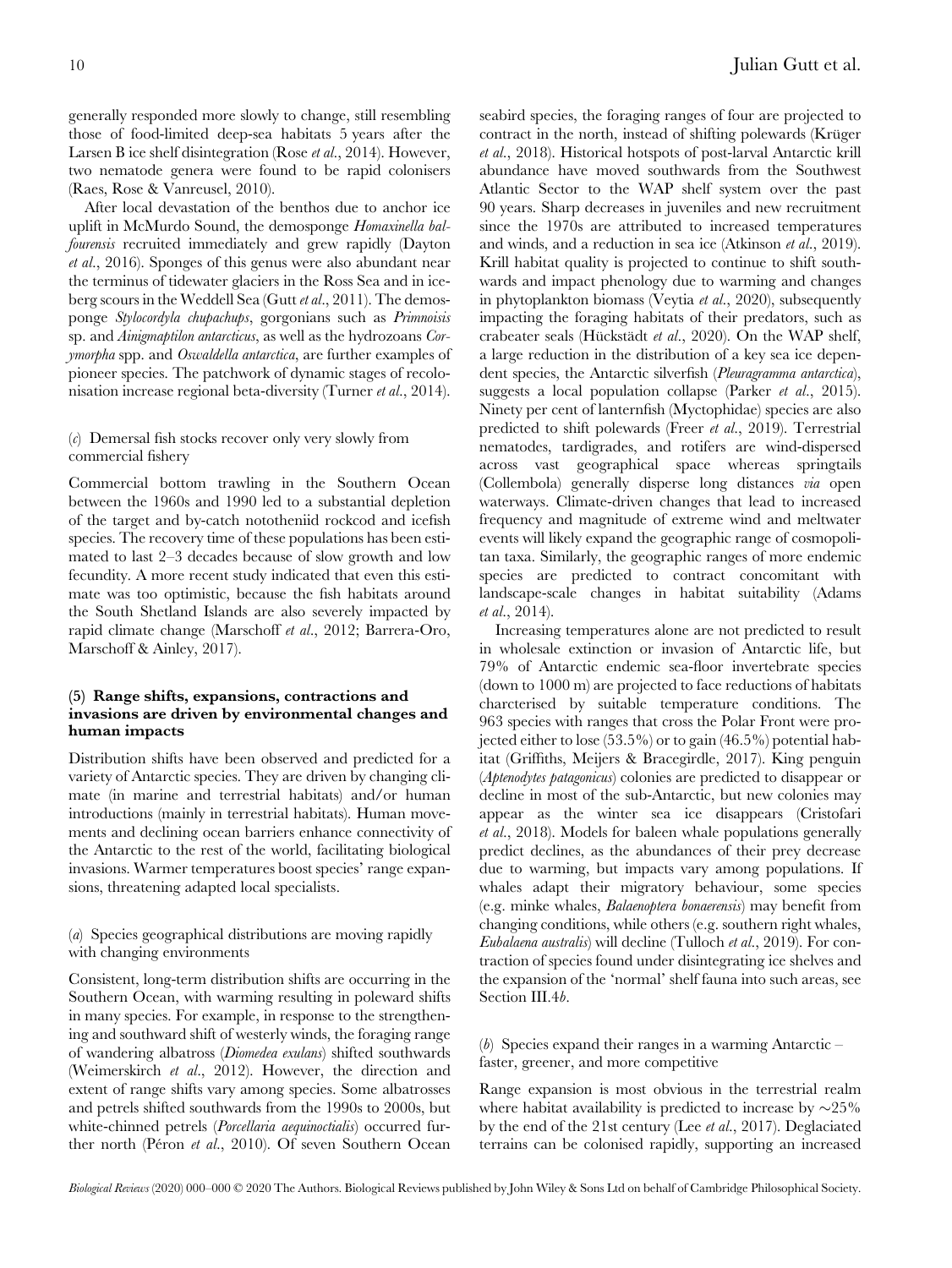diversity and abundance of bacteria, lichens and bryophytes (Favero-Longo et al., 2012). In particular, taxa with wider ecological response amplitudes are predicted to thrive, with evidence available for hypoliths (Le et al., 2016) and soil microbial communities. A general trend emerges that warmer temperatures boost terrestrial ecosystem productivity. Between 1991 and 2002, with increasing temperature, four out of six monitored lichen species increased their growth rates by 124% (Sancho, Pintado & Green, 2019). Moss growth rates have quadrupled over the past approximately 50 years (Amesbury et al., 2017), and also the two Antarctic native vascular plants Colobanthus quitensis and especially Deschampsia antarctica proliferated.

Such changes can cause drastic shifts in terrestrial populations because locally adapted species may have evolved lifehistory trade-offs that result in decreased resilience. Endemic lichen species have shown little to no potential to acclimatise (Colesie et al., 2018) and for Antarctic tardigrades, changes in soil hydrology can modify physical constraints and alter their abundance (Andriuzzi et al., 2018).

In the marine realm, range expansions of various zooplankton species are linked to differences in sea ice changes with warming. From 1993 to 2013, the abundance of nonice-dependent krill Thysanoessa macrura increased in coastal and shelf waters of the northern WAP region, while the abundance of sea ice-dependent crystal krill Euphausia crystallorophias increased in the south (Steinberg et al., 2015). Furthermore, sub-polar penguin species, including chinstrap (Pygoscelis antarctica) and gentoo (P. papua), increased in abundance in the northern WAP region as Adélie penguins (P. adéliae) have declined (Ducklow et al., 2013). Range expansions of king crabs (Neolithodes yaldwyni) with reproductively viable populations were recently reported in the Palmer Deep and on the WAP slope (C.R. Smith *et al.*, 2012*b*; Griffiths et al., 2013).

## (c) A warming Antarctica enhances prospects for invaders and colonisation

In the terrestrial realm, humans have introduced non-native organisms, including the grass species Poa annua. While the two native vascular plants have been shown to be capable of withstanding competition for space, this might change with climate warming (Cavieres et al., 2018). The flightless chironomid midge Eretmoptera murphyi was introduced to Signy Island in the 1960s, accelerating nutrient cycling and potentially outcompeting in the future the indigenous and endemic chironomid Belgica antarctica, highlighting the importance of biosecurity measures (Bartlett et al., 2020).

The occurrence of invasive species has been most evident at sites with high human visitation frequency. Monitoring programs have detected high levels of non-native species (e.g. 233 individuals from 14 orders) around Scott Base (Newman et al., 2018). However, clear evidence of an impact of invasive taxa at highly visited sites is missing (Velasco-Castrillón, Hawes & Stevens, 2018). Antarctica is currently unsuitable for most of the globally invasive terrestrial species;

however, areas of the Antarctic Peninsula are predicted to become suitable for up to six of these species within the 21st century (Duffy et al., 2017).

In the marine realm, four non-native invertebrates (crustacean, bryozoan, ascidian, cnidarian) and one cryptogenic kelp have been recorded (McCarthy et al., 2019). Antarctica is not as physically isolated as previously thought. Newly identified mechanisms for colonisation include rafting on kelp or passive transport in surface waters, as eddies and storms move southwards across the Polar Front (Fraser et al., 2018). The risk of human-introduced invasive species is linked to ship activity, with approximately 180 vessels and 500+ voyages into Antarctic waters annually (McCarthy et al., 2019).

#### (d) Sentinel species and communities warn of environmental changes

Long-term observations of selected species can be valuable indicators of change. The use of lichens as biomonitors for warming is increasing, especially on the sub-Antarctic islands (Sancho et al., 2019), and mosses are used as proxies for coastal climate change in the regionally drying East Antarctica (Robinson et al., 2018).

In the ocean, extreme sea-surface temperature events decrease population growth in black-browed albatrosses (Thalassarche melanophris; Pardo et al., 2017), making them valuable sentinels. Food stress caused by climate change increased the heterozygosity of breeding Antarctic fur seal (Arctocephalus gazella) females by 8.5% per generation over the last two decades (Forcada & Hoffman, 2014). Southern elephant seals (Mirounga leonina) produce pups of poorer condition in years with lower ocean productivity within their foraging ranges (Oosthuizen et al., 2015). In the WAP, precipitous declines (80% since the mid-1970s) of Adélie penguins in the north and increases in the south (Ducklow et al., 2013) have been attributed to differences in Antarctic krill availability and recruitment (Trivelpiece et al., 2011) and changes in sea ice, precipitation and snowmelt (Cimino et al., 2016). A geographic shift of areas of ecological significance based on aggregations of various top predators has been projected, which has relevance for future conservation and protection measures (Hindell et al., 2020). New ways of using marine top predators as sentinels for trends in environmental conditions are emerging. For example, the adiposity of humpback whale blubber is a proxy of sea ice conditions in the preceding year (Bengtson Nash et al., 2018).

'Ecosystem Essential Ocean Variables' represent a complex combination of biological traits and ecologically relevant physico-chemical variables related to biological functional groups (Constable et al., 2016). They can be used as sentinels of changing environmental conditions, including single ecosystem components such as marine benthic communities, since they complement world-wide initiatives such as the Long-Term Ecological Research (LTER) network. Specifically, bivalve shells and fish otoliths can record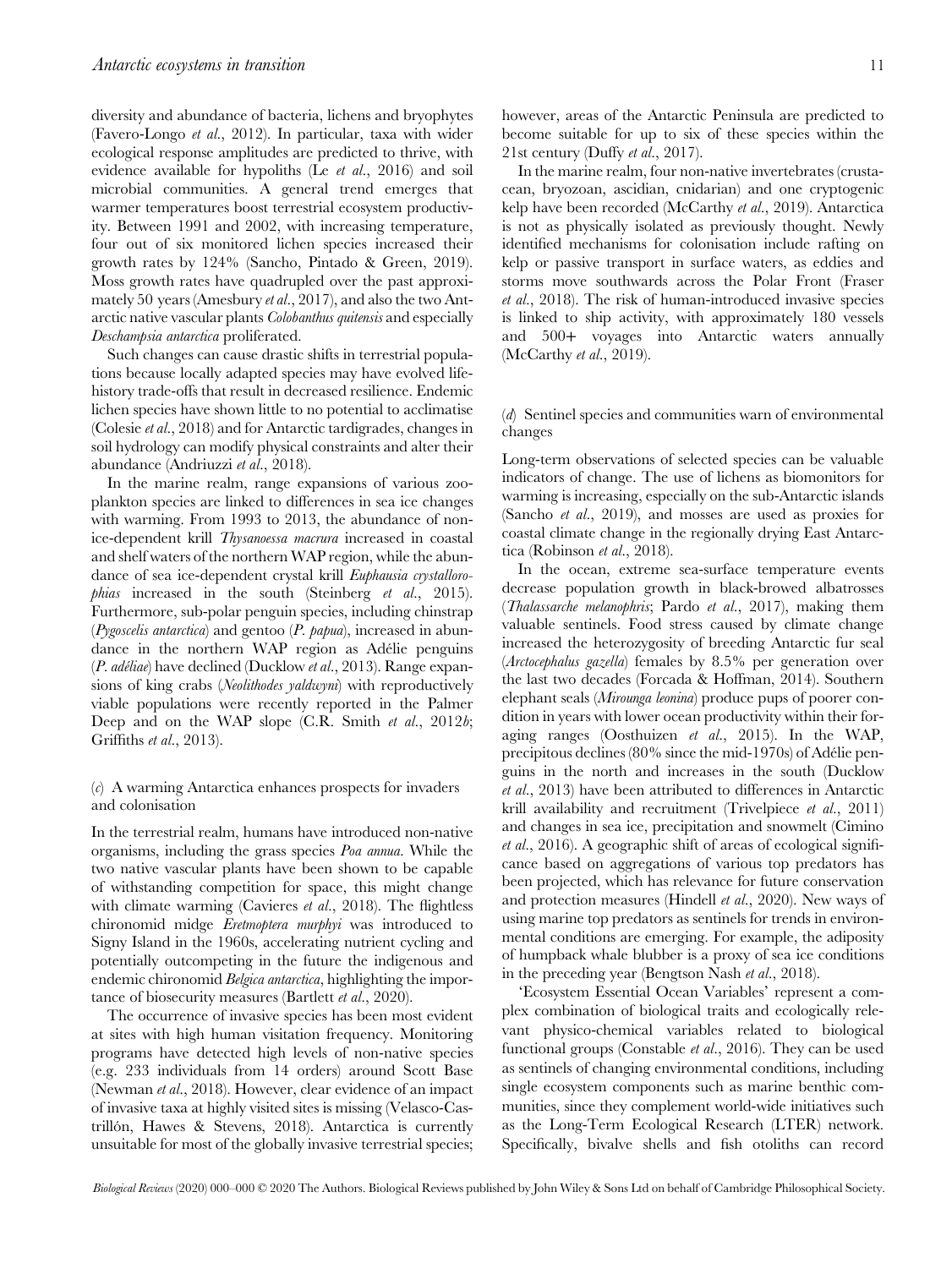environmental signals such as changing sea ice dynamics and temperature over their lifetimes (Trevisiol et al., 2013).

# (6) Survival and resilience of species depend on their adaptation and acclimation potential

Abilities to respond to changing Antarctic environments vary among organisms, shaped by distinctive selective pressures they experienced in their respective habitats during their evolutionary history. Marine waters hover chronically around −1.9C, just above the freezing point of sea water, while terrestrial temperatures fluctuate widely seasonally, even daily, reaching vastly lower extremes. Marine ectotherms have adapted to remain active in pervasive constant cold, while terrestrial organisms have adapted to quiescent tolerance of prolonged aridity and frozen habitats, and to burst into growth during a finite window of more clement conditions. Knowledge of the complexity of adaptations of organisms to polar conditions is crucial to infer which species will become winners or losers in response to climate change, and to predict resilience, tipping points and impacts on ecosystem services.

(a) Feeling the cold – low temperatures damage proteins and constrain organismal performance but may also drive protein functional innovation

(i) Marine systems. Cold can prevent proteins from forming properly. With Southern Ocean temperatures at or near freezing point year-round, Antarctic notothenioid fishes are the most cold stenothermal marine vertebrates globally (Verde, Parisi & di Prisco, 2006), and are found to sustain high levels of protein damage. The repair machinery responsible for recycling improperly formed or damaged proteins in their cells runs 2–5 times faster than in lower latitude species (Todgham, Crombie & Hofmann, 2017). At the organism level, growth, embryonic development and post-prandial processes are 3–10 times slower than the expected effects of low temperature in Antarctic species, a consequence of problems in producing proteins at low temperatures (Peck, 2018). Cellular proteins and membrane lipids can be damaged by the high oxygen concentrations in cold water. Neuroglobin and cytoglobin were discovered in Antarctic fishes, including the haemoglobin-less channichthyid species, suggesting the evolution of functional innovations to mitigate such oxidative damage. Under experimental conditions, neuroglobin showed oxygen-related functions but its precise role in protection from damage remains unknown (Cuypers et al., 2017, Giordano et al., 2020).

(ii) Terrestrial systems. For Antarctic terrestrial organisms, shifts in the frequency of soil freeze–thaw cycles represent a physiological challenge. Small, poikilothermic animals with limited mobility – such as  $S$ cottnema lindsayae, the dominant nematode in Taylor Valley, Dry Valleys, East Antarctica – experienced population shifts with an increased frequency of soil freeze–thaw cycles between 1999 and 2001. Fewer juveniles reached maturity, and reduced reproductive

success ultimately had the potential to impact population size (Knox et al., 2016; T.E. Smith et al., 2012). Similarly, for Antarctic mosses (Bramley-Alves et al., 2014) and lichens, ice encapsulation at subfreezing temperatures can have detrimental effects (Bjerke, 2011), even if some of the isolated symbiotic photobionts exhibit high cryoresistance (Hájek et al., 2012).

# (b) Feeling the heat – Antarctic species are vulnerable to change; their thermal resilience is poor, complex and variable

(i) Marine systems. Ocean warming is a key climate change stressor. New research has tested the thermal resilience of Antarctic marine species. At the organismal level, species generally require 2–15 times as long as temperate species to acclimate to warming (Peck, 2018). Their longterm limits are about  $2-3$ °C above ambient temperature, similar to species of the thermally stable tropics, compared to  $6-9^{\circ}$ C for temperate species (Peck *et al.*, 2014). Some experiments show significant plasticity in early-life stages (Suckling et al., 2015), and no single cellular or physiological mechanism sets the thermal limits, because different species fail for different reasons (M.S. Clark et al., 2017b). Recently, the first long-term (two-year) field experiment showed that 1C warming doubled growth rates in most species, and community structure changed dramatically (Ashton et al., 2017). At  $2^{\circ}$ C warming, growth was not faster, or even was slower, species had not acclimated, and there were stress responses and indicators of cell death (Clark et al., 2019).

At the cellular level, brain lipid membranes are especially vulnerable to heat, and neuronal impairment is the first impact of acute heat stress. While broadly stenothermal, Antarctic fishes vary in acute thermal tolerance, e.g. brain synaptic membrane fluidity varies among species (Biederman et al., 2019), with the more thermal-tolerant fish being least fluid. In short-term thermal acclimation, homeoviscous (i.e. maintenance of optimal fluidity) responses also vary among species, with membrane lipid remodelling occurring in one but not in a related sympatric species (Malekar et al., 2018).

Recent comparative studies on thermal responses showed that for Antarctic fish, differences exist among latitudes and species within and across regions. This complexity is evident even for only a small number of studied species, in terms of Critical Thermal Maximum as a measure for thermal tolerance (Beers & Sidell, 2011), in terms of cellular transcriptional response to warm acclimation (Huth & Place, 2016), or to acute heat stress (Bilyk, Vargas-Chacoff & Cheng, 2018). Furthermore, analyses of the X-ray structure of haemoglobin of Eleginops maclovinus demonstrate that mechanisms underlying ATP regulation and the Root effect are diverse between sub- and high-latitude Antarctic notothenioids (Coppola et al., 2012). This finding suggests that the distinct evolutionary history of each lineage may have influenced the extant genotype and adaptive potential to future change.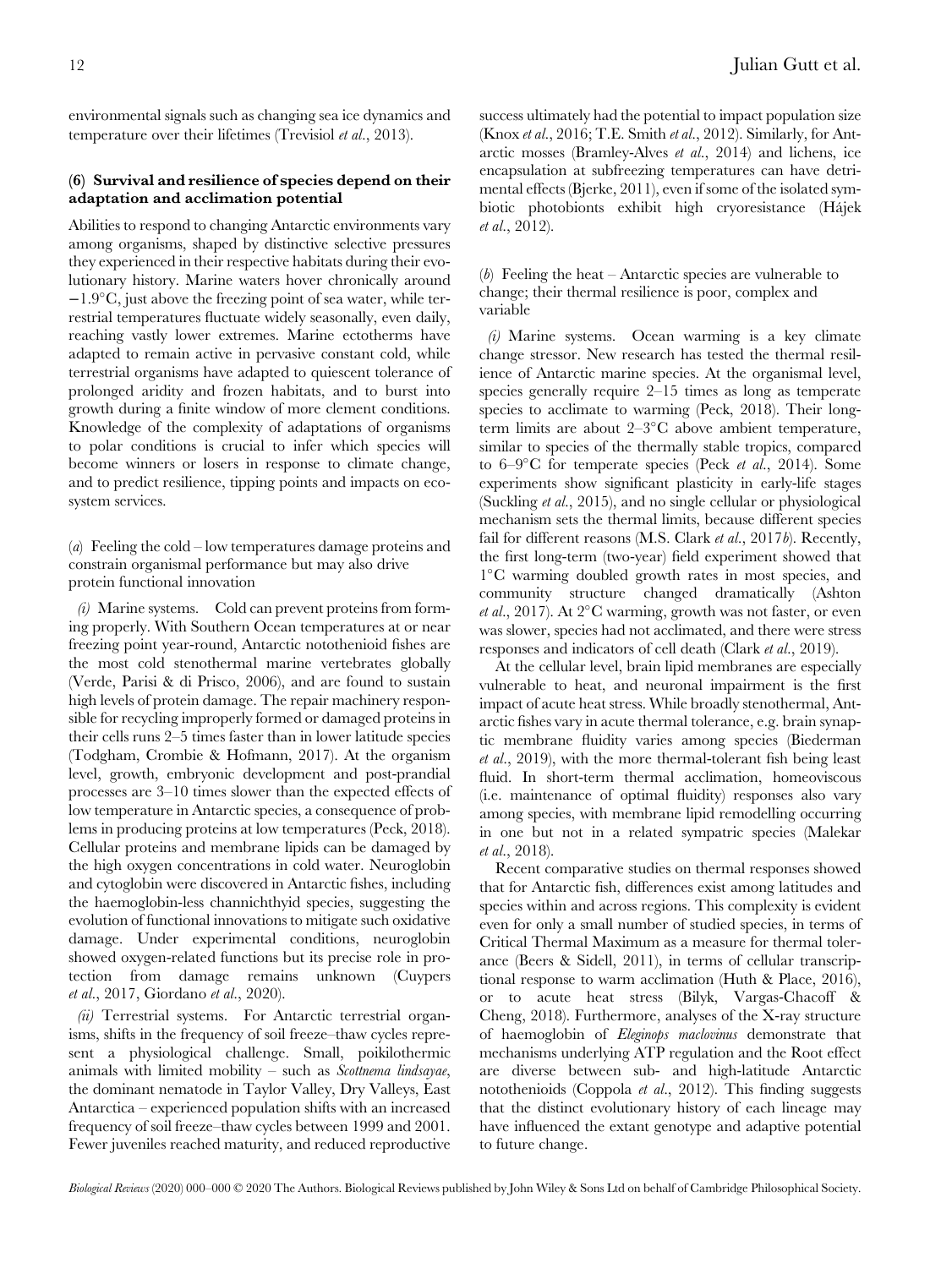(ii) Terrestrial systems. Many Antarctic terrestrial biotas, in contrast to most marine organisms, have broad environmental tolerances allowing them to survive wide temperature fluctuations, including sub-Antarctic caterpillars, microarthropods and nematodes, all of which can cope with increased and/or variable temperatures (e.g. Everatt et al., 2013). Furthermore, McGaughran et al. (2010) showed that the metabolic rate of the springtail Cryptopygus antarcticus traveia on Marion Island was strongly correlated with microclimate, suggesting physiological differentiation at the molecular level. Metabolic rate, through its influence on energy assimilation, significantly affects life-history trait evolution and on Marion Island the differences in microclimate appear to promote plasticity in springtail metabolic responses. Similarly, Chown, Haupt & Sinclair (2016) showed that fluctuating temperatures had a minor influence on caterpillar metabolic rate, again indicating plasticity to microhabitat variation. For Antarctic vegetation, thermal resilience is complex. For instance, a study of Antarctic lichens indicted that symbiosis integrity is highly imbalanced with changes in frequency and magnitude of warming events (Colesie et al., 2018).

(c) Feeling climate change – can genetic adaptations keep pace with environmental shifts?

Climate change and other environmental shifts will likely favour species with short generation times (e.g. bacteria), which can rapidly alter their genetic make-up and adapt (Verde et al., 2016), and, thus, reduce the impact on ecosystem processes. Many terrestrial and marine invertebrates and vertebrates, vascular plants, as well as microbes, both prokaryotes and eukaryotes are also exposed to environmental shifts. In groups with long generation times, the time needed for genetic adaptation might be too long to allow adaption to change (Peck, 2011).

The two main mechanisms effecting genetic change are mutation and gene flow within and among populations. Most Antarctic species may be poor in this respect under rapid environmental change, due to long generation times, slow growth rates, and large (hence fewer) eggs, all of which reduce rates of production and fixation of novel genetic material in populations (Peck, 2018). To assess capacity for adaptive potential, entry points include whole-genome sequencing, tests of functional responses to stress to evaluate adaptive plasticity, and estimation of genetic variability in populations to gauge survival potential. Only a handful of Antarctic marine vertebrate genomes have been sequenced and analysed to date: for two penguins (Li et al., 2014) and five notothenioid fishes (Shin et al., 2014; Bargelloni et al., 2019; Chen et al., 2019; Kim et al., 2019a). One of these studies compared the genomes (and transcriptomes) of the high-latitude cold-adapted Antarctic toothfish (Dissostichus mawsoni) and a basal non-Antarctic and closest sister species, which never experienced the same selective pressure, to identify Antarctic-specific adaptations (Chen et al., 2019). These include co-opted genes for intracellular freeze resistance,

expansion of specific gene families that combat oxidative stress, a rapid amplification of transposable elements potentially related to speciation, and shifts in genetic and developmental programs enabling secondary pelagicism and niche expansion.

## (d) Brood care and nesting of Antarctic fish call for modified management and conservation strategies

Since 2010, the use of cameras has revealed important ecological and ethological attributes of Antarctic fishes, especially in terms of reproductive strategies. We now know that nesting and parental care of embryos is typical, as observed in at least two dozen notothenioid species, including icefishes (Ferrando et al., 2014), dragonfishes (La Mesa et al., 2019), plunderfishes (Jones & Near, 2012) and nototheniids (Eastman et al., 2013). As these species cover most Antarctic fish families, nesting and parental care are likely their prevailing strategies. The keystone species, the Antarctic silverfish utilises the sub sea ice platelet layer as a nursery ground (Vacchi, Pisano & Ghigliotti, 2017). In addition, for the Antarctic toothfish Dissostichus mawsoni, areas and timing of reproduction, as well as the pelagic nature of the eggs, have been discovered (Parker et al., 2019). This new knowledge is key for improving conservation and management strategies of Antarctic marine living resources.

(e) Bioprospecting is still in its infancy but enzymes seem to be most promising

The systematic search for bioactive metabolites (bioprospecting) in the Antarctic focusses on marine benthic invertebrates, krill species, fishes, microorganisms, fungi and plants. Such metabolites can be used as scaffolds for biotechnological applications in medicine (e.g. for anticancer, antiinflammatory, and antibacterial applications, and cardiovascular disease prevention), as well as in the development of lifestyle products, cryopreservation, and environmental technologies (Tripathi et al., 2018). Currently, enzymes seem to be most promising (Bruno et al., 2019). Nevertheless, despite the Southern Ocean being considered "a prolific resource of bioactive chemicals" (Núñez-Pons & Avila, 2015, p. 1127), market-ready products are still rare. An example for genetic engineering is the introduction of the DaCBF7 gene isolated from Antarctic hairgrass (Deschampsia antarctica) into rice cultivar, resulting in increased low-temperature tolerance (Byun et al., 2015). A breakthrough for the use of antifreeze glycoproteins, e.g. in medicine and food technology, is yet to come.

## (7) Marine organisms, their life cycles and trophic interactions, are intrinsically linked to changing sea ice dynamics

Net overall Antarctic sea ice extent abruptly and unexpectedly plummeted to an unprecedented record minimum in 2016 and has remained below its long-term climatological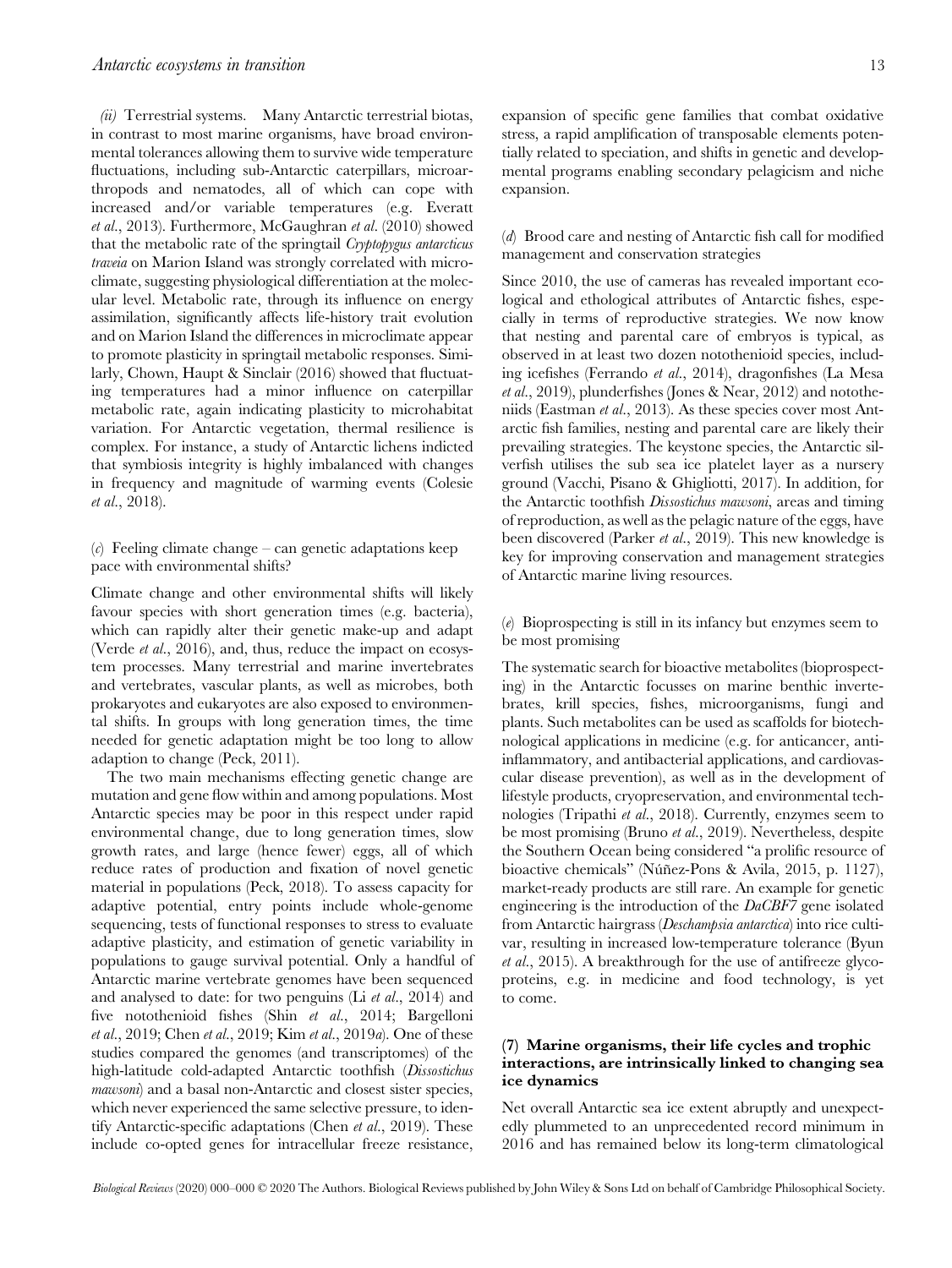average ever since (Reid et al., 2020). Models project a 25% decrease by 2100 (Maksym, 2019). Given the tight relationships between sea ice, and pelagic and benthic food webs, including higher trophic levels, projected changes in sea ice extent, volume, seasonality and properties (e.g. thickness) are expected to have significant ecological ramifications for all Southern Ocean biotas.

(a) Tight relationships between sea ice, primary producers and marine herbivores suggest that changes in sea ice will have major impacts on pelagic food webs

Sea ice provides a substrate for ice-algal communities, which serve as an important food source for pelagic herbivores when food in the water column is scarce, and provides protection from predators (Meyer et al., 2017). Pteropods, copepods and young Antarctic krill overwinter under the sea ice, where ice algae provide a crucial food source to sustain energy reserves (Johnson et al., 2019). For the pack-ice zone in the northern Weddell Sea, a high dependency of herbivores, e.g. overwintering ice-associated copepods and larval Antarctic krill, on ice-algal carbon has been found (Kohlbach et al., 2018). Off East Antarctica, larval Antarctic krill fed primarily on ice algae (O'Brien et al., 2011), but showed dietary plasticity between years with different sea ice conditions (Jia et al., 2016).

Sea ice is also important in priming spring phytoplankton blooms, which are strongly correlated with Antarctic krill recruitment and penguin foraging (Saba et al., 2014), and in regulating zooplankton community composition. Anomalous years of high salp and pteropod summer abundance were correlated with warmer sea-surface temperatures and less sea ice in the spring, and inversely related to abundance anomalies of Antarctic krill that dominate in summers following higher winter ice extent (Steinberg et al., 2015). Habitat suitability models also showed a close association of squid species with sea ice (Xavier *et al.*, 2016*b*).

## (b) Sea ice controls benthic community composition and function

Direct links have been established between sea ice conditions, pelagic primary productivity and, subsequently, coastal benthic communities (e.g. Cummings et al., 2018). Persistent, multi-year sea ice can result in decreased *in situ* primary production, through its influence on light availability, with consequences for diversity and abundance of primary consumers. Changes in phytoplankton (size class structure) under thicker, multi-year, land-fast sea ice with reduced under-ice light affected benthic invertebrate abundance by altering the quality of food (Kim et al., 2019a). At a site with multi-year sea ice, the quantity and quality of benthic algal detritus was lower relative to that at a site with thinner, annually formed ice (Lohrer, Cummings & Thrush, 2013). A decrease in duration of sea ice cover, and the associated increased light and reduced sedimentation, resulted in a regime shift from an invertebrate- to an algal-dominated

community (G.F. Clark et al., 2017a). On the deeper shelf, the dominance of the polychaete Aurospio foodbancsia covaried with pack ice duration, while other species exhibited nonlinear or only small responses (C.R. Smith et al., 2012a). A simulated benthic community on the deeper shelf and slope did not show major changes under increased primary production resulting from sea ice loss (Jansen et al., 2020).

Although future land-fast ice characteristics are difficult to predict, there will undoubtedly be changes in composition and function of coastal benthic communities in a warming world. Encouragingly, plasticity of feeding modes and generality of functional traits may confer resilience to sea iceassociated productivity changes (Cummings et al., 2018; Wing *et al.*, 2018), with functionally diverse communities likely to store more carbon in a reduced sea ice environment (Barnes & Sands, 2017). Hints for benthic biomass decrease and composition shifts in a high-latitude area, assumed to be caused by sea ice increase, are provided by Pineda-Metz, Gerdes & Richter (2020). It this long-term study the relatively large area of investigation was characterised by high faunistic patchiness as well as high sea ice variability and different methodological approaches were applied.

(c) Not too much, and not too little – penguin and seal populations are sensitive to local variation in sea ice conditions

Sea ice characteristics influence the foraging and breeding success of ice-obligate vertebrates in a non-linear fashion, whereby thresholds in sea ice concentration and extent are evident. For example, Adélie penguin breeding success is affected by icescape conditions. Deviations from optimal sea ice concentrations result in increased foraging effort by adults and reduced breeding success (Le Guen et al., 2018). Persistence of sea ice throughout chick-provisioning periods in the absence of polynyas, in combination with anomalous precipitation and changes in sea ice firmness, explain massive breeding failures (Ropert-Coudert et al., 2018). Population growth rates of emperor penguins (Aptenodytes forsteri) are maximised at intermediate sea ice concentrations (Jenouvrier et al., 2012). Indeed, rapid emperor penguin population changes have already been observed in relation to changing sea ice conditions (Fretwell & Trathan, 2019), and 80% of all populations are projected to be nearly extinct by 2100 under the business-as-usual IPCC scenario, whilst  $91\%$  will survive under the  $1.5^{\circ}$ C Paris Agreement goal (Jenouvrier et al., 2020). Ice-obligate seals (e.g. Weddell seals, Leptonychotes weddellii) are seemingly less affected by short-term icescape perturbations, but more frequent disruptions, such as iceberg events causing large sea ice extent, may result in long-term negative population effects (Chambert, Rotella & Garrott, 2012).

These results suggest that sea ice requirements by seals and penguins are complex, and that many ice-dependent populations rely on intermediate sea ice concentrations for successful breeding. Therefore, not only do projected long-term sea ice declines threaten ice-obligate breeding seal and penguin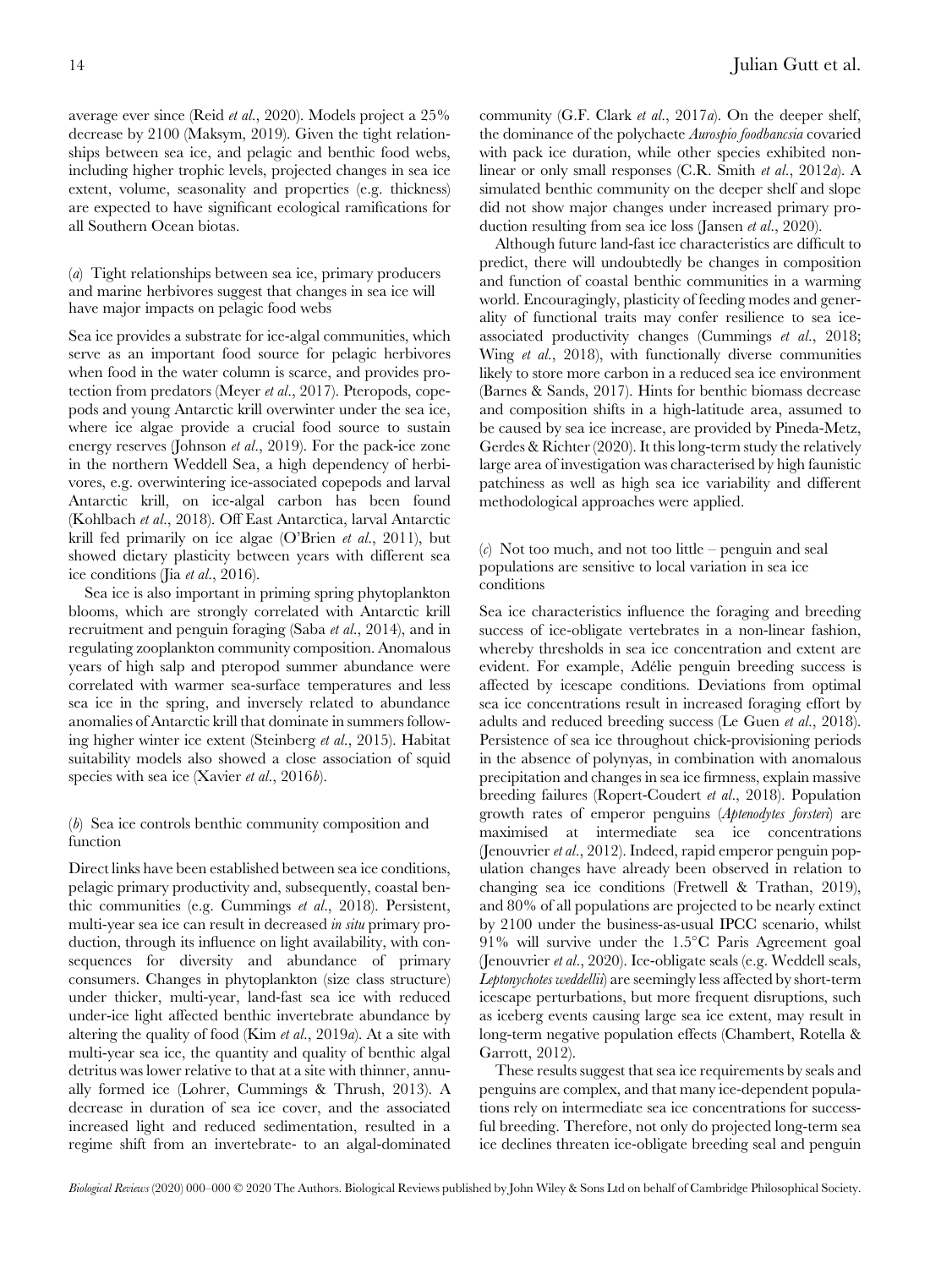species, but shorter-term local increases and decreases of sea ice stress these populations by increasing travel distances of adults and altering the distribution of suitable foraging patches. For climate-induced range expansion and contraction, see Section III.5b.

## (8) Anthropogenic pollution and the responses of biota remain under-surveyed in Antarctic ecosystems

Anthropogenic pollutants in marine and terrestrial environments, especially novel waste products such as macro- and microplastics, persistent organic pollutants (POPs) and heavy metals, increasingly attract scientific interest and the attention of decision makers. Although currently insufficient, knowledge on the impacts of such pollutants on biotas is essential for informing both Antarctic Treaty policy and national legislation to prevent ecosystem damage.

(a) Pollutants accumulate in ecosystems and impact top predators

The Antarctic is an environmental sink for anthropogenic bio-accumulative POPs and heavy metals, reaching atmospheric, marine (from sea surface to the deep sea) and terrestrial environments (Isla, Pérez-Albaladejo & Porte, 2018). Biomagnification of toxic polychlorinated biphenyls (PCBs) has been reported across marine foodwebs. Studies on top predators, such as skua species and wandering albatross, showed that increasing POPs and trace metals contributed to a decrease in long-term reproductive performance, but did not affect survival rate or long-term breeding success in south polar skuas (Catharacta maccormicki; Goutte et al., 2018). Fish and squid show a decreasing trend for at least partly anthropogenic Hg levels that are bioaccumulated in the food chain (Cipro et al., 2018; Seco et al., 2019). The biological impacts, however, are still unknown.

A first Environmental Risk Assessment for soil biotas on King George Island showed different responses, from neutral to negative, for bacteria, cladocerans, microalgae, and macrophytes to contamination of toxic trace elements (Pereira et al., 2017). Pesticides and other legacy chlorinated hydrocarbons are detectable in different vegetation types as well as soils along the Antarctic Peninsula (Cabrerizo et al., 2012).

(b) Plastics occur in the environment and in organisms but profound impact studies are lacking

Macroplastics have rarely been quantified in the Antarctic (e.g. Waller et al., 2017) and little is known about the response of biotas. Entanglements by plastic packaging bands and other waste have been recorded over a 25-year time series in 1033 Antarctic fur seals, mainly juveniles (44%; Waluda & Staniland, 2013). Quantities of plastic debris items (>5 mm) regurgitated after ingestion by grey-headed (Thalassarche chrysostoma) and black-browed albatrosses in and around their nests at Bird Island (South Georgia) increased significantly

from near zero between 1994 and 2019. The number of items per breeding pair varied by an order of magnitude across three albatross species, including the wandering albatross and the southern giant petrel (Macronectes giganteus; Phillips & Waluda, 2020). Long-lines lost during fishing activities between 2008 and 2017 reached an estimated total length of 12555 km in the areas monitored by the Commission for the Conservation of Antarctic Marine Living Resources (CCAMLR Secretariat, 2018).

Microplastics comprised of fibres and fragments have already been detected in coastal sediments, water, sea ice (Munari et al., 2017; Kelly et al., 2020) and top predators. For example, they were present in 20% of the diet of penguins (Bessa et al., 2019). Microplastics were absent in some offshore water and sediment samples (Kuklinski et al., 2019; Barnes, Walters & Goncalves, 2010) but found at other sites (Isobe et al., 2017). Laboratory studies demonstrated the potential for Antarctic krill to ingest microplastic particles (Dawson *et al.*, 2018), our knowledge on *in situ* accumulation of microplastics in tissues of Antarctic organisms is extremely poor. The title Plastics everywhere… of the publication of the first evidence for plastic fragments ingested by the collembolan Cryptopygus antarcticus emphasised that plastics have even entered the Antarctic terrestrial food web, and, thus, the most remote region on earth (Bergami et al., 2020).

## (9) Continental biotas are highly endemic and at risk from climate change

Isolation of terrestrial and limnetic habitats by glaciers and coastal ice sheets as well as topographic barriers has resulted in local populations with high levels of genetic distinctiveness. Increased connectivity and/or dispersal of individuals among habitats as a consequence of warming and human activity will potentially disrupt co-adapted gene complexes developed over millions of years. These findings need to be considered in biosecurity strategies.

(a) Terrestrial and limnetic populations have genetically diverged and speciated

A high degree of endemism among Antarctic terrestrial and limnetic invertebrates has been hypothesised for decades. Recent genetic advances have confirmed this speculation and identified endemism in a wide range of organisms, including groups once thought to be globally distributed, such as diatoms (Souffreau et al., 2013; Kociolek et al., 2017), cyanobacteria (Jung et al., 2019), lichens (Jones et al., 2015) and rotifers (Velasco-Castrillón et al., 2014; Iakovenko et al., 2015). Further, it has become increasingly clear that terrestrial and limnetic habitats support taxa that have survived multiple glacial cycles over millions of years. Many taxa have undergone evolutionary radiations on the continent, specifically springtails (Collins et al., 2020), including in locations not previously considered refugial, such as the Antarctic Peninsula for Schistidium moss species (Biersma et al., 2018).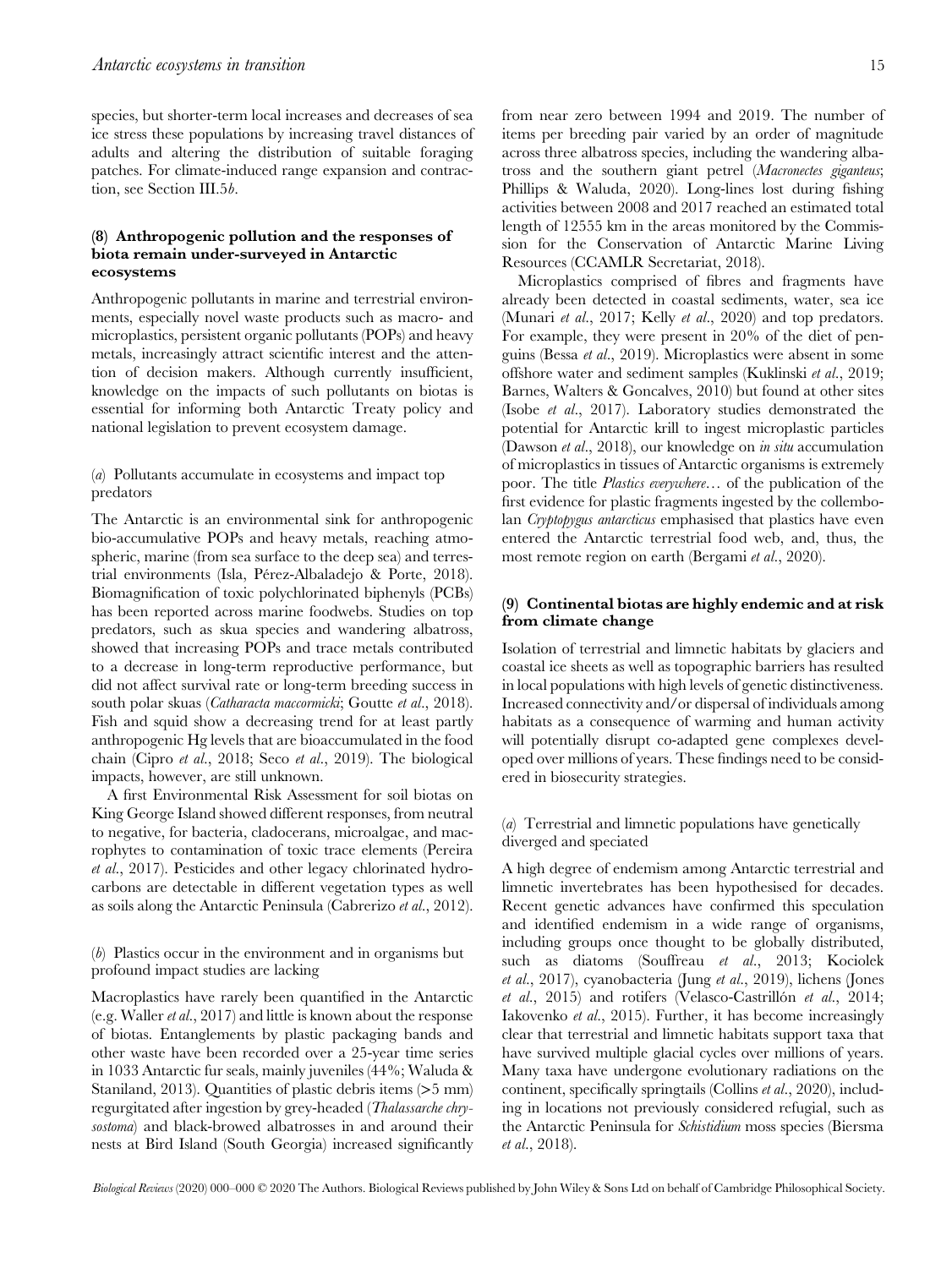(b) Distribution patterns are driven by landscape isolation combined with species-specific dispersal abilities

Geographic scales of isolation are influenced by dispersal abilities. Species that are suited to airborne dispersal, such as nematodes, can show broad-scale patterns of diversity (Adams et al., 2014). Other taxa, including some springtails and copepods, have low dispersal capacity and remain genetically isolated with small distribution ranges (<10 km; Bennett et al., 2016; Karanovic et al., 2014 due to geomorphological barriers such as glaciers and ice sheets (Carapelli, Leo & Frati, 2017).

## (c) Antarctica's warming will increase landscape connectivity and biotic interactions

In contrast to today's habitat fragmentation by inland ice and topographic dispersal barriers, the Pliocene was a period of relatively high habitat connectivity. Currently, the world is heading for similar conditions to the Pliocene with high  $CO<sub>2</sub>$  concentrations and rising temperatures. Increased habitat connectivity, also present during interglacial periods, enhances dispersal (Lee *et al.*, 2017) and reduces local endemism by mixing genetically distinct populations. The distribution and abundance of continental taxa was previously thought to be driven primarily by abiotic drivers (Hogg et al., 2006). However, biotic interactions between different nematode species or fungi and cyanobacteria are now known also to shape such communities (Caruso et al., 2019; Lee et al., 2019). As a consequence of increased connectivity, interactions such as resource competition among species may develop, more suitable habitats may become available, and novel niches and/or habitats for invasive species may be created (Hughes et al., 2019; Lee et al., 2017).

## (10) Recently discovered assemblages are driven by particular environmental conditions

Recently discovered habitats extend our knowledge of evolutionary and ecological processes in the Antarctic and contribute to global assessments of biodiversity and ecosystem functioning.

(a) Subglacial lakes contain active and functionally diverse microbial communities

Nearly 4000 operational taxonomic units of Bacteria and Archaea have been identified on the basis of 16 s subunit DNA sequences from water and sediments recovered from subglacial Lake Whillans (Christner et al., 2014). Various metabolic groups have been detected that comprise relatives of species known to use reduced N, S or Fe and  $CH_4$  as energy sources. Chemosynthetic carbon-fixation pathways appear to underpin their community metabolism (Achberger et al., 2016; Purcell et al., 2014).

New results from other subglacial lakes, believed to have persisted in near isolation for hundreds of thousands of years (Bulat, 2015) and to contain unique organisms, await widespread application of clean-drilling techniques. While changing climate does not pose immediate threats to these ecosystems, they remain vulnerable to risks of contamination if rigorous drilling protocols are not sustained (Mikucki et al., 2016).

# (b) Rare new habitats are vulnerable to environmental changes due to their uniqueness

The sea anemone Edwardsiella andrillae and antarcturid isopods use the underside of ice shelves as their habitat (Daly, Rack & Zook, 2013; Bornemann et al., 2016). Scientific questions arising from these discoveries include whether the sea anemone is endemic to the ice subsurface, how the isopods colonised this habitat and whether these populations mix genetically with benthic relatives of the assumed same species.

Hydrothermal and geothermal habitats are hotspots of unique biotas. Chemosynthetic marine assemblages living at hot hydrothermal vents on the East Scotia Ridge are dominated by the yeti crab (Kiwa tyleri), stalked barnacles, limpets, peltospiroid gastropods, anemones, and a sea star (Linse et al., 2019), and constitute a new vent-fauna province. Below the former Larsen B ice shelf, a low-activity seep (Niemann et al., 2009) with a seep-specific nematode fauna (Hauquier et al., 2011) was observed and analysed, while a small patch of bacteria occurred on the sediment at a different location (Gutt et al., 2011). In the Ross Sea at 10 m water depth a bacterial mat, based on a hydrogen sulfide and methane seep was discovered, and may have an impact on greenhouse gas emission from marine methane reservoirs (Thurber, Seabrook & Welsh, 2020). On land, geothermally active regions allow species to survive in isolation on ice-free land or in sub-ice caves, from which recolonisation of the rest of the continent could have taken place (Fraser et al., 2014). The hot fumarolic soils on Mount Erebus are home to cosmopolitan thermophiles, endemic archaea and bacteria (Herbold et al., 2014). On Deception Island, bacterial and archaeal taxa are reported from a wide range of environmental conditions (Bendia et al., 2018).

Unusually dense aggregations of hydrocorals occur regionally on the upper continental slope off East Antarctica (Post et al., 2010). The East Antarctic Admiralty and Scott Seamounts have unique benthic biodiversities that represent different colonisation histories. They comprise stalked crinoids (Hyocrinidae), brachiopods, and suspension-feeding ophiuroids (Ophiocamax), as well as a high abundance of predators, including lithodid crabs, regular sea urchins, and sea stars (Bowden et al., 2011). The sea floor below floating ice shelves, e.g. Larsen A and B as well as Amery, is colonised by deep-sea life forms and a sparse shelf fauna that mostly depend on an advected food supply (Gutt et al., 2011; Post et al., 2011).

# IV. CONCLUSIONS

(1) This literature survey demonstrated the substantial progress in research around our 10 key messages on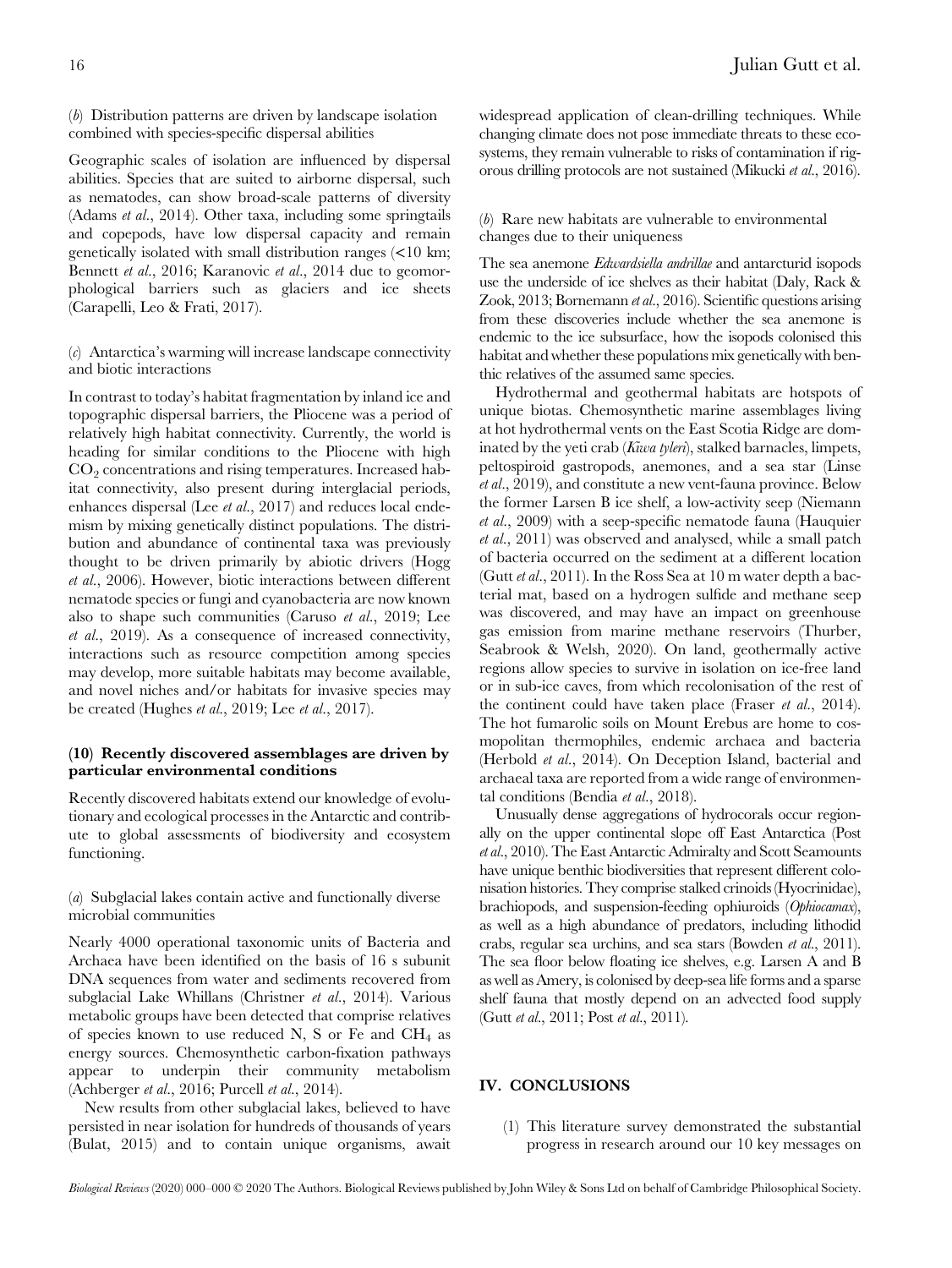Antarctic ecosystems under stress and how important most themes behind these messages are. However, there is a clear need for further study in many of these themes to underpin socially relevant opinion-forming, decisions and actions.

- (2) A clear conclusion from the 10 key messages discussed herein is that life in the Southern Ocean and Antarctica is highly sensitive to environmental changes. We conclude that the greatest anthropogenic threat to Antarctic ecosystems is – and will be in the future – climate change. This judgment differs from the conclusions of the IPBES Global Assessment (IPBES, 2019), which considered exploitation to represent the greatest risk for global marine and terrestrial ecosystems. This difference is due to the currently low economic importance of exploitable Antarctic resources, as well as the little land and ocean use.
- (3) Although Antarctic terrestrial and marine ecosystems are sometimes regarded as relatively homogeneous, the responses of Antarctic biotas to environmental changes vary considerably across regions, habitats, ecosystems, communities and organisms, even at the intra- and extracellular level. The highly diverse environmental demands and position in the food web will determine whether species become losers or winners in response to predicted circumpolar warming (Morley, Barnes & Dunn, 2019).
- (4) Intermediate levels of confidence, defined along axes of quality/quantity of evidence and agreement among publications, were assigned to the majority of our sub-messages (Fig. 2). However, the classification of only seven of our 31 detailed sub-messages as 'robust' shows that a sound scientific basis for decisions on the management and protection of Antarctic ecosystems is not yet fully established. Antarctic biological variability, complexity and uniqueness resulting from non-linear processes at all levels of biological organisation from molecules to ecosystems remain poorly understood. In addition, the rarity of year-round and multi-year monitoring and circumpolar-scale observations limits our understanding of past, present and future biological processes.
- (5) Analyses of the impact of multiple stressors (e.g. warming, oxygen depletion and  $CO<sub>2</sub>$  increase; Gutt *et al.*, 2015) are 'emerging' challenges for many of the 10 key messages (Pörtner & Gutt, 2016). The most difficult complex to unravel will be cause–effect relationships on multiple pathways, which cascade via bottom-up or top-down interactions through trophic levels, e.g. from phytoplankton to sediment communities, where carbon is sustainably sequestered, or from primary producers to top predators (Constable et al., 2016).
- (6) Changes observed along the Antarctic Peninsula may be harbingers for the future of the entire continent. On land, ecosystem functions such as productivity may increase, while marine organisms adapted to high-latitude conditions may suffer because southward escape is blocked by the continent (Griffiths,

Meijers & Bracegirdle, 2017). Elevated  $CO<sub>2</sub>$  uptake through increased primary production and eventually higher productivity at exploitable trophic levels may superficially be seen as favourable. Conversely, biodiversity loss and possible negative feedbacks resulting in reduced long-term  $CO<sub>2</sub>$  sequestration, are not yet predictable with any accuracy. Obtaining a more comprehensive inventory of organisms and communities to help answer such questions may now be possible with advances in environmental DNA analyses (Cowart, Murphy & Cheng, 2018), particularly in pelagic systems, and seabed-imaging methods in benthic habitats.

- (7) This synthesis showed that comparisons across ecosystems, e.g. among marine, limnetic and terrestrial or among different groups of organisms, are useful with regard to adaptation or range shifts. Detailing similarities and fundamental differences between two systems can provide added value in understanding the origin, structure and functioning of the systems under study.
- (8) The uniqueness and rarity of biotas in the small terrestrial, ice-free areas of Antarctica justifies their protection. The Southern Ocean makes a remarkable contribution to global biodiversity and ecosystem services (nature's contributions to people) under increasing anthropogenic stress (Chown & Brooks, 2019). Protection and conservation strategies should consider that Antarctic biotas and their functioning are more connected to the rest of the world than previously understood.
- (9) Pollution in both marine and terrestrial Antarctic habitats has recently attracted particular attention, especially regarding microplastics. Quantification of the impacts of pollutants and the responses of different biotas, especially of key species, is needed to develop efficient management strategies. This emerging field demonstrates the need for flexibility in research strategies to react rapidly to new threats and unexpected findings, further developing links between science and policy (Hughes et al., 2018)
- (10) The development of novel concepts in Antarctic science (Xavier et al., 2016a) demands the implementation of question-driven research programs, ideally collaborative and integrative, while avoiding potentially negative effects of competition for research resources or the maintenance of traditions. To address the big challenges, a balance is necessary between applied approaches, e.g. solving climate-, conservation- and ecosystem-management problems, and academic freedom to carry out fundamental research, which in turn informs applied approaches.

## V. ACKNOWLEDGEMENTS

The discussion and writing of this synthesis was supported by the SCAR AnT-ERA Research Programme. We dedicate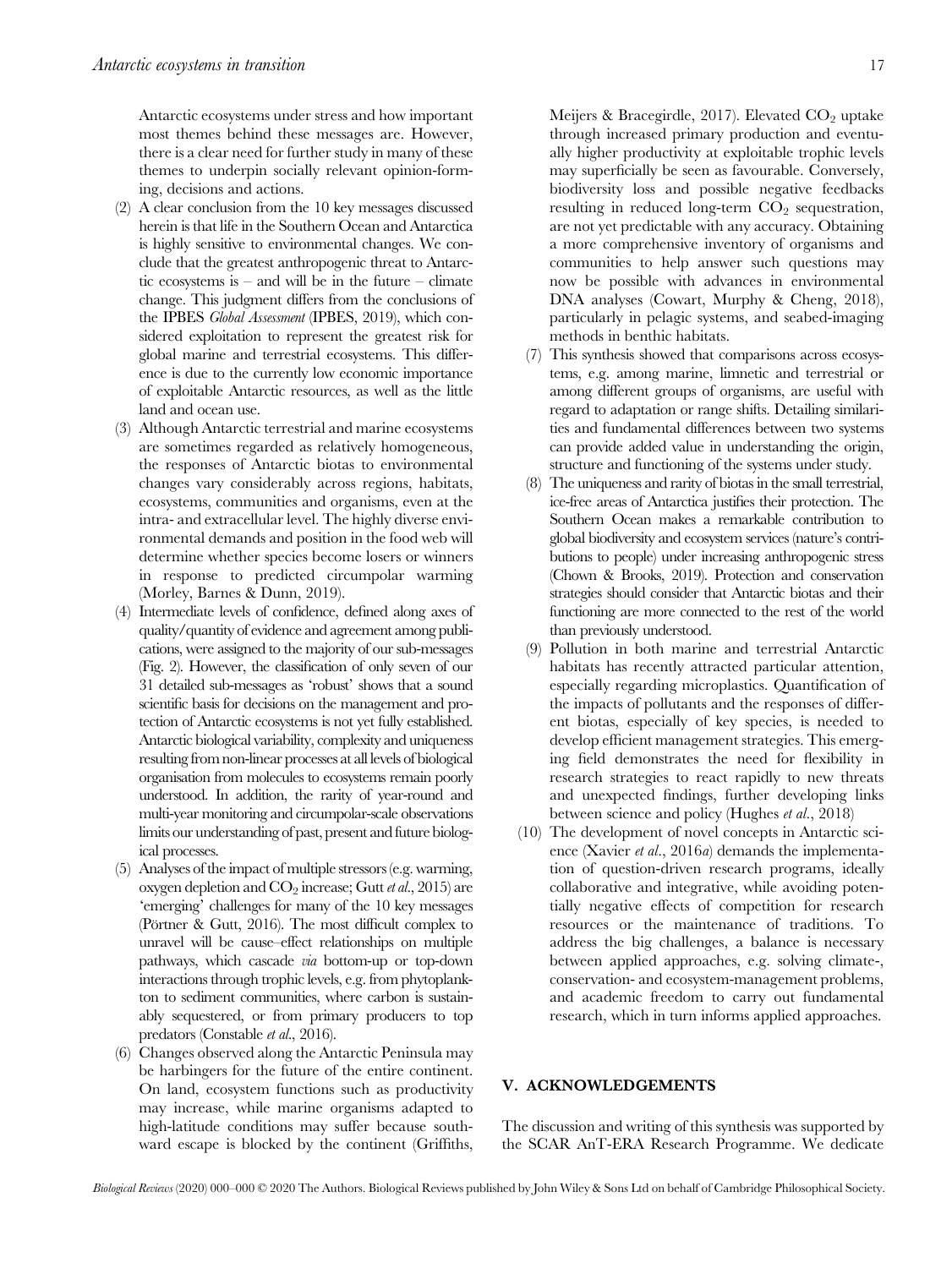### VI. REFERENCES

- Achberger, A. M., Christner, B. C., Michaud, A. B., Priscu, J. C., SKIDMORE, M. L. & VICK-MAJORS, T. J. (2016). Microbial community structure of subglacial Lake Whillans, Antarctica. Frontiers in Microbiology 7, 1457.
- Adams, B. J., Wall, D. H., Virginia, R. A., Broos, E. & Knox, M. A. (2014). Ecological biogeography of the terrestrial nematodes of Victoria land, Antarctica. ZooKeys 419, 29–71.
- Amesbury, M. J., Roland, T. P., Royles, J., Hodgson, D. A., Convey, P., Griffiths, H. & Charman, D. J. (2017). Widespread biological response to rapid warming on the Antarctic peninsula. Current Biology 27, 1616–1622.
- Andriuzzi, W. S., Adams, B. J., Barrett, J. E., Virginia, R. A. & Wall, D. H. (2018). Observed trends of soil fauna in the Antarctic dry valleys: early signs of shifts predicted under climate change. Ecology 99, 312–321.
- Ashton, G., Morley, S. A., Barnes, D. K. A., Clark, M. S. & Peck, L. S. (2017). Warming by 1°C drives species and assemblage level responses in Antarctica's marine shallows. Current Biology 27, 2698–2705.
- ATKINSON, A., HILL, S. L., PAKHOMOV, E. A., SIEGEL, V., REISS, C. S., LOEB, V. J., Steinberg, D. K., Schmidt, K., Tarling, G. A., Gerrish, L. & Sailley, S. F. (2019). Krill (Euphausia superba) distribution contracts southward during rapid regional warming. Nature Climate Change 9, 142–147.
- Bagshaw, E. A., Wadham, J. L., Tranter, M., Perkins, R., Morgan, A., Williamson, C. J., Fountain, A. G., Fitzsimons, S. & Dubnick, A. (2016). Response of Antarctic cryoconite microbial communities to light. FEMS Microbiology Ecology 92, fiw076.
- BARGELLONI, L., BABBUCCI, M., FERRARESSO, S., PAPETTI, C., VITULO, N., Carraro, R., Pauletto, M., Santovito, G., Lucassen, M., Mark, F. C., ZANE, L. & PATARNELLO, T. (2019). Draft genome assembly and transcriptome data of the icefish Chionodraco myersi reveal the key role of mitochondria for a life without hemoglobin at subzero temperatures. Communications Biology 2, 443.
- Bartlett, J. C., Convey, P., Pertierra, L. R. & Hayward, S. A. L. (2020). An insect invasion of Antarctica: the past, present and future distribution of Eretmoptera murphyi (Diptera, Chirionomidae) on Signy Island. Insect Conservation and Diversity 13, 77–90.
- Barnes, D. K. A. (2017). Polar zoobenthos blue carbon storage increases with sea ice losses, because across-shelf growth gains from longer algal blooms outweigh ice scour mortality in the shallows. Global Change Biology 23, 5083–5091.
- BARNES, D. K. A. & SANDS, C. J. (2017). Functional group diversity is key to Southern Ocean benthic carbon pathways. PLoS One 12, e0179735.
- Barnes, D. K. A., Walters, A. & Goncalves, L. (2010). Macroplastics at sea around Antarctica. Marine Environmental Research 70, 250–252.
- BARRERA-ORO, E., MARSCHOFF, E. & AINLEY, D. (2017). Changing status of three notothenioid fish at the South Shetland Islands (1983–2016) after impacts of the 1970–80s commercial fishery. Polar Biology 40, 2047–2054.
- BEERS, J. M. & SIDELL, B. D. (2011). Thermal tolerance of Antarctic notothenioid fishes correlates with level of circulating hemoglobin. Physiological and Biochemical Zoology 84, 353–362.
- BENDIA, A. G., SIGNORI, C. N., FRANCO, D. C., DUARTE, R. T., BOHANNAN, B. J. & PELLIZARI, V. H. (2018). A mosaic of geothermal and marine features shapes microbial community structure on deception Island volcano, Antarctica. Frontiers in Microbiology 9, 899.
- Bengtson Nash, S. M., Castrillon, J., Eisenmann, P., Fry, B., Shuker, J. D., Cropp, R. A., Dawson, A., Bignert, A., Bohlin-Nizzetto, P., Waugh, C. A., Polkinghorne, B. J., Dalle Luche, G. & McLagan, D. (2018). Signals from the south; humpback whales carry messages of Antarctic Seaice ecosystem variability. Global Change Biology 12, 3218–3221.
- BENNETT, K. R., HOGG, I. D., ADAMS, B. J. & HEBERT, P. D. N. (2016). High levels of intra-specific genetic divergences revealed for Antarctic springtails: evidence for small-scale isolation following Pleistocene glaciation. Biological Journal of the Linnean Society **119**, 166-178.
- Bergami, E., Rota, E., Caruso, T., Birarda, G., Vaccari, L. & Corsi, I. (2020). Plastics everywhere: first evidence of polystyrene fragments inside the common Antarctic collembolan Cryptopygus antarcticus. Biology Letters 16, 20200093.
- BERTOLIN, M. L. & SCHLOSS, I. R. (2009). Phytoplankton production after the collapse of the Larsen A ice shelf, Antarctica. Polar Biology 32, 1435–1446.
- Bessa, F., Ratcliffe, N., Otero, V., Sobral, P., Marques, J. C., Waluda, C. M., Trathan, P. N. & Xavier, J. C. (2019). Microplastics in Gentoo penguins from Antarctic region. Scientific Reports 9, 14191.
- Biederman, A. M., Kuhn, D. E., O'Brien, K. M. & Crockett, E. L. (2019). Physical, chemical, and functional properties of neuronal membranes vary between species of Antarctic notothenioids differing in thermal tolerance. Journal of Comparative Physiology B 189, 213–222.
- Biersma, E. M., Jackson, J. A., Stech, M., Griffiths, H., Linse, K. & Convey, P. (2018). Molecular data suggest long-term in situ Antarctic persistence within Antarctica's most speciose plant genus, Schistidium. Frontiers in Ecology and Evolution 6, 77.
- Biggs, T. E. G., Alvarez-Fernandez, S., Evans, C., Mojica, K. D. A., Rozema, P. D., Venables, H. J., Pond, D. W. & Brussaard, C. P. (2019). Antarctic phytoplankton community composition and size structure: importance of ice type and temperature as regulatory factors. Polar Biology 42, 1997–2015.
- BILYK, K. T., VARGAS-CHACOFF, L. & CHENG, C. H. C. (2018). Evolution in chronic cold: varied loss of cellular response to heat in Antarctic notothenioid fish. BMC Evolutionary Biology 18, 143.
- Bjerke, J. W. (2011). Winter climate change: ice encapsulation at mild subfreezing temperatures kills freeze-tolerant lichens. Environmental and Experimental Botany 72, 404–408.
- BLACK, J. G., STARK, J. S., JOHNSTONE, G. J., MCMINN, A., BOYD, P. W., McKINLAY, J., WOOTHERSPOON, S. & RUNCIE, J. W. (2019). In-situ behavioural and physiological responses of Antarctic microphytobenthos to ocean acidification. Scientific Reports 9, 1890.
- BOKHORST, S., CONVEY, P. & AERTS, R. (2019). Nitrogen inputs by marine vertebrates drive abundance and richness in Antarctic terrestrial ecosystems. Current Biology 29, 1721–1727.
- Bornemann, H., Held, C., Nachtsheim, D., Owsianowski, N., Richter, C. & STEINMETZ, R. (2016). Seal research at the Drescher inlet (SEADI). In The Expedition PS96 of the Research Vessel POLARSTERN to the Southern Weddell Sea in 2015/16 (Volume 700, ed. M. SCHRÖDER Bremerhaven, Germany: Alfred-Wegener-Institut, Helmholtz-Zentrum für Polar- und Meeresforschung), pp. 116–129.Reports on Polar and Marine Research.
- Bowden, D., Schiaparelli, D. A., Clark, M. R. & Rickard, G. J. (2011). A lost world? Archaic crinoid - dominated assemblages on an Antarctic seamount. Deep-Sea Research Part II 58, 119-127.
- Bramley-Alves, J., King, D. H., Robinson, S. A. & Miller, R. E. (2014). Dominating the Antarctic environment: bryophytes in a time of change. In Photosynthesis in Bryophytes and Early Land Plants (eds D. T. HANSON and S. K. RICE), pp. 309–324. Springer, Dordrecht.
- Brown, M. S., Munro, D. R., Feehan, C. J., Sweeney, C., Ducklow, H. W. & SCHOFIELD, O. M. (2019). Enhanced oceanic  $CO<sub>2</sub>$  uptake along the rapidly changing West Antarctic peninsula. Nature Climate Change 9, 678–683.
- Bruno, S., Coppola, D., di Prisco, G., Giordano, D. & Verde, C. (2019). Enzymes from marine polar regions and their biotechnological applications. Marine Drugs 17, 544.
- Bulat, S. (2015). Microbiology of the subglacial Lake Vostok: first results of boreholefrozen lake water analysis and prospects for searching for lake inhabitants. Philosophical Transactions of the Royal Society B 374, 20140292.
- BYLENGA, C. H., CUMMINGS, V. J. & RYAN, K. G. (2017). High resolution microscopy reveals significant impacts of ocean acidification and warming on larval shell development in *Laternula elliptica*. PLoS One 12, e0175706.
- Byun, M. Y., Lee, J., Cui, L. H., Kang, Y., Oh, T. K., Park, H., Lee, H. & Kim, W. T. (2015). Constitutive expression of DaCBF7, an Antarctic vascular plant Deschampsia Antarctica CBF homolog, resulted in improved cold tolerance in transgenic rice plants. Plant Science 236, 61-74.
- CABRERIZO, A., DACHS, J., BARCELÓ, D. & JONES, K. C. (2012). Influence of organic matter content and human activities on the occurrence of organic pollutants in Antarctic soils, lichens, grass, and mosses. Environmental Science & Technology 46, 1396–1405.
- Cape, M. R., Vernet, M., Kahru, M. & Spreen, G. (2014). Polynya dynamics drive primary production in the Larsen A and B embayments following ice shelf collapse. Journal of Geophysical Research: Oceans 119, 572–594.
- Carapelli, A., Leo, C. & Frati, F. (2017). High levels of genetic structuring in the antarctic springtail Cryptopygus terranovus. Antarctic Science 29, 311–323.
- Caruso, T., Hogg, I. D., Nielsen, U. N., Bottos, E. M., Lee, C. K., Hopkins, D. W., Cary, S. C., Barrett, J. E., Green, T. G. A., Storey, B. C., WALL, D. H. & ADAMS, B. J. (2019). Nematodes in a polar desert reveal the relative role of biotic interactions in the coexistence of soil animals. Communications Biology 2, 63.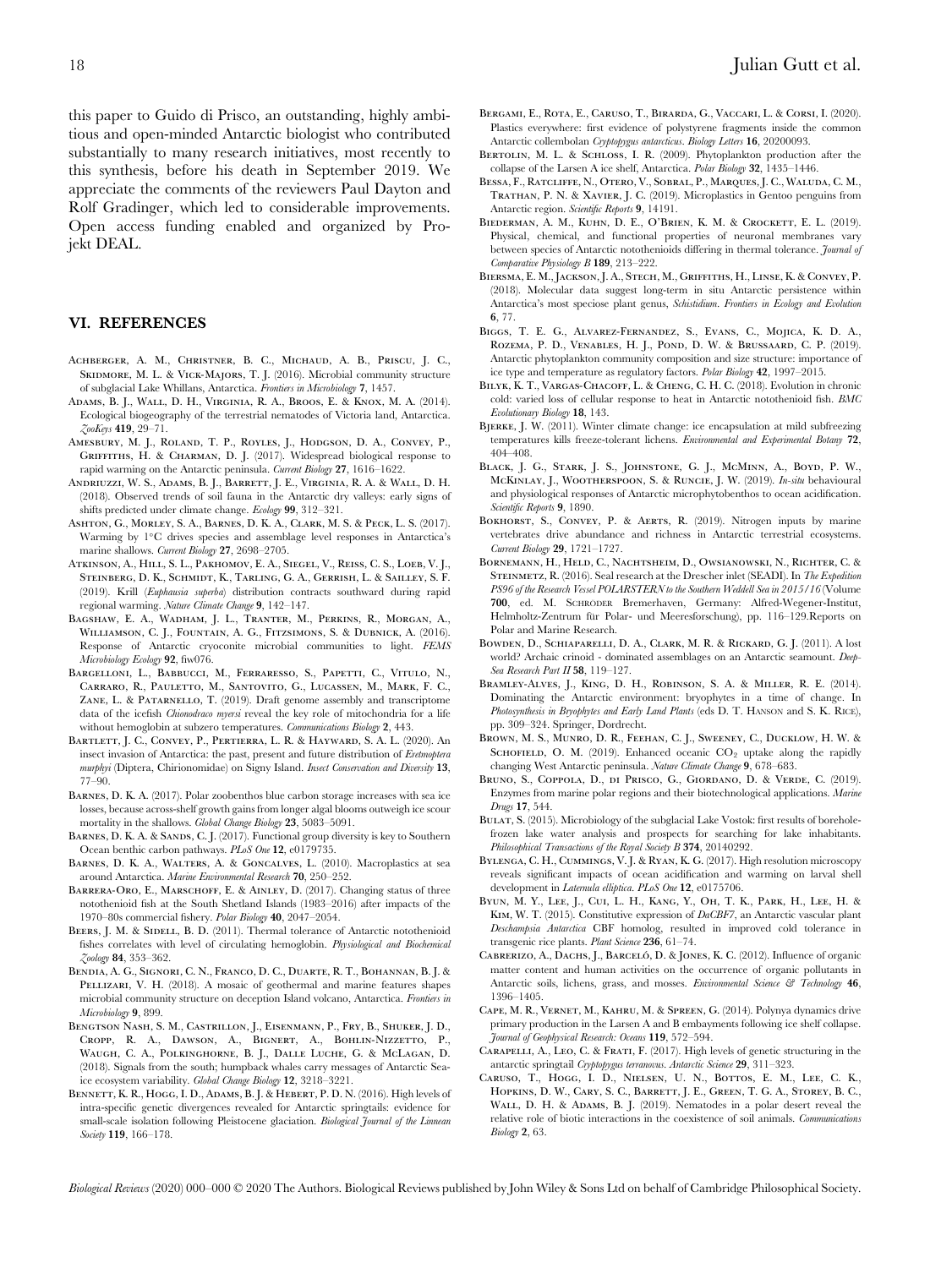- Cavieres, L. A., Sanhueza, A. K., Torres-Mellado, G. & Casanova-Katny, A. (2018). Competition between native Antarctic vascular plants and invasive Poa annua changes with temperature and soil nitrogen availability. Biological Invasions 20, 1597–1610.
- CCAMLR Secretariat. (2018). Analysis of gear loss by fishing vessels in the CCAMLR Convention Area as contribution to the marine debris program. Conference paper WG-FSA-18/17, p. 12.
- CHAMBERT, T., ROTELLA, J. J. & GARROTT, R. A. (2012). Environmental extremes versus ecological extremes: impact of a massive iceberg on the population dynamics of a high-level Antarctic marine predator. Proceedings of the Royal Society B: Biological Sciences 279, 4532–4541.
- Chen, L., Lu, Y., Li, W., Ren, Y., Yu, M., Jiang, S., Fu, Y., Wang, J., Peng, S., Bilyk, K. T., Murphy, K. R., Zhuang, X., Hune, M., Zhai, W., Wang, W., Xu, Q. & Cheng, C.-H. C. (2019). The genomic basis for colonizing the freezing Southern Ocean revealed by Antarctic toothfish and Patagonian robalo genomes. GigaScience 8, giz016.
- Cheung, W. W. L., Lam, V. W. Y., Sarmiento, J. L., Kearney, K., Watson, R. & PAULY, D. (2009). Projecting global marine biodiversity impacts under climate change scenarios. Fish and Fisheries 10, 235–251.
- Chown, S. L. & Brooks, C. M. (2019). The state and future of Antarctic environments in a global context. Annulal Review of Environment and Resources 44, 1–30.
- CHOWN, S. L., HAUPT, T. M. & SINCLAIR, B. J. (2016). Similar metabolic ratetemperature relationships after acclimation at constant and fluctuating temperatures in caterpillars of a sub-Antarctic moth. Journal of Insect Physiology 85, 10–16.
- Christner, B. C., Priscu, J. C., Achberger, A. M., Barbante, C., Carter, S. P., Christianson, K., Michaud, A. B., Mikucki, J. A., Mitchell, A. C., SKIDMORE, M. L. & VICK-MAJORS, T. J. (2014). A microbial ecosystem beneath the West Antarctic ice sheet. Nature 512, 310–394.
- Cimino, M. A., Lynch, H. J., Saba, V. S. & Oliver, M. J. (2016). Projected asymmetric response of Adélie penguins to Antarctic climate change. Scientific Reports 6, 28786.
- Cipro, C. V. Z., Cherel, Y., Bocher, P., Caurant, F., Miramand, P. & Bustamante, P. (2018). Trace elements in invertebrates and fish from Kerguelen waters, southern Indian Ocean. Polar Biology 41, 175–191.
- Clark, G. F., Stark, J. S., Palmer, A. S., Riddle, M. J. & Johnston, E. L. (2017a). The roles of sea-ice, light and sedimentation in structuring shallow Antarctic benthic communities. PLoS One 12, e0168391.
- Clark, M. S., Sommer, U., Sihra, J. K., Thorne, M. A. S., Morley, S. A., King, M., Viant, M. R. & Peck, L. S. (2017b). Biodiversity in marine invertebrate responses to acute warming revealed by a comparative multi-omics approach. Global Change Biology 23, 318–330.
- Clark, M. S., Villota Nieva, L., Hoffman, J. I., Davies, A. J., Trivedi, U. H., Turner, F., Ashton, G. V. & Peck, L. S. (2019). Lack of long-term acclimation in Antarctic encrusting species suggests vulnerability to warming. Nature Communications 10, 3383.
- COLESIE, C., BÜDEL, B., HURRY, V. & GREEN, T. G. A. (2018). Can Antarctic lichens acclimatize to changes in temperature? Global Change Biology 24, 1123–1135.
- Collins, G. E., Hogg, I. D., Convey, P., Sancho, L. G., Cowan, D. A., Lyons, W. B., Adams, B. J., Wall, D. H. & Green, T. G. A. (2020). Genetic diversity of soil invertebrates corroborates timing estimates for past collapses of the West Antarctic ice sheet. Proceedings of the National Academy of Sciences of the United States of America 117, 22293–22302.
- Constable, A. J., Costa, D. P., Schofield, O., Newman, L., Urban, E. R. Jr., Fulton, E. A., Melbourne-Thomas, J., Ballerini, T., Boyd, P. W., BRANDT, A., DE LA MARE, W. K., EDWARDS, M., ELÉAUME, M., EMMERSON, L., Fennel, K., Fielding, S., Griffiths, H., Gutt, J., Hindell, M. A., Hofmann, E. E., Jennings, S., La, H. S., McCurdy, A., Mitchell, B. G., Moltmann, T., Muelbert, M., Murphy, E., Press, A. J., Raymond, B., Reid, K., Reiss, C., Rice, J., Salter, I., Smith, D. C., Song, S., Southwell, C., Swadling, K. M., van de Putte, A. & Willis, Z. (2016). Developing priority variables ("ecosystem Essential Ocean variables" – eEOVs) for observing dynamics and change in Southern Ocean ecosystems. Journal of Marine Systems 161, 26–41.
- Convey, P. & Peck, L. S. (2019). Antarctic environmental change and biological responses. Science Advances 5, eaaz0888.
- Cook, A. J., Holland, P. R., Meredith, M. P., Murray, T., Luckman, A. & Vaughan, D. G. (2016). Ocean forcing of glacier retreat in the western Antarctic peninsula. Science 353, 283–286.
- Coppola, D., Abbruzzetti, S., Nicoletti, F., Merlino, A., Gambacurta, A., Giordano, D., Howes, B. D., de Sanctis, G., Vitagliano, L., Bruno, S., di Prisco, G., Mazzarella, L., Smulevich, G., Coletta, M., Viappiani, C., VERGARA, A. & VERDE, C. (2012). ATP regulation of the ligand-binding properties in temperate and cold-adapted haemoglobins. X-ray structure and ligand-binding kinetics in the sub-Antarctic fish Eleginops maclovinus. Molecular BioSystems 8, 3295–3304.
- Cowart, D. A., Murphy, K. R. & Cheng, C.-H. C. (2018). Metagenomic sequencing of environmental DNA reveals marine faunal assemblages from the West Antarctic peninsula. Marine Genomics 37, 148–160.
- Cristofari, R., Liu, X., Bonadonna, F., Cherel, Y., Pistorius, P., Le Maho, Y., Raybaud, V., Stenseth, N. C., Le Bohec, C. & Trucchi, E. (2018). Climate-driven range shifts of the king penguin in a fragmented ecosystem. Nature Climate Change 8, 245-251.
- Cross, E. L., Harper, E. M. & Peck, L. S. (2019). Thicker shells compensate extensive dissolution in brachiopods under future ocean acidification. Environmental Science & Technology 53, 5016-5026.
- Cummings, V. J., Barr, N. G., Marriott, P. M., Budd, R. G., Safi, K. A. & LOHRER, A. M. (2019). In situ response of Antarctic under-ice primary producers to experimentally altered pH. Scientific Reports 9, 6069.
- Cummings, V. J., Hewitt, J. E., Thrush, S. F., Marriott, P. M., Halliday, N. J. & Norkko, A. M. (2018). Linking Ross Sea coastal benthic ecosystems to environmental conditions: documenting baselines in a changing world. Frontiers in Marine Science 5, 232.
- Cuypers, B., Vermeylen, S., Hammerschmid, D., Trashin, S., Rahemi, V., Konijnenberg, A., de Schutter, A., Cheng, C. -H. C., Giordano, D., Verde, C., de Wael, K., Sobott, F., Dewilde, S. & Van Doorslaer, S. (2017). Antarctic fish versus human cytoglobins—the same but yet so different. Journal of Inorganic Biochemistry 173, 66–78.
- DALY, M., RACK, F. & ZOOK, R. (2013). Edwardsiella andrillae, a new species of sea anemone from Antarctic ice. PLoS One 8, e83476.
- Dawson, A., Huston, W., Kawaguchi, S., King, C., Cropp, R., Wild, S., Eisenmann, P., Townsend, K. & Nash, S. B. (2018). Uptake and depuration kinetics influence microplastic bioaccumulation and toxicity in Antarctic krill (Euphausia superba). Environmental Science & Technology 52, 3195–3201.
- DAYTON, P., JARRELL, S., KIM, S., THRUSH, S., HAMMERSTROM, K., SLATTERY, M. & PARNELL, E. (2016). Surprising episodic recruitment and growth of Antarctic sponges: implications for ecological resilience. Journal of Experimental Marine Biology and Ecology 482, 38-55.
- Dayton, P. K., Jarrell, S. C., Kim, S., Parnell, P. E., Thrush, S. F., HAMMERSTROM, K. & LEICHTER, J. J. (2019). Benthic responses to an Antarctic regime shift: food particle size and recruitment biology. Ecological Applications 29, e01823.
- Dayton, P. K., Kim, S., Jarrell, S. C., Oliver, J. S., Hammerstrom, K., Fisher, J. L., O'Connor, K., Barber, J. S., Robilliard, G., Bary, J., THURBER, A. R. & CONLAN, K. (2013). Recruitment, growth and mortality of an Antarctic hexactinellid sponge, Anoxycalyx joubini. PLoS One 8, e56939.
- Dell'Acqua, O., Ferrando, S., Chiantore, M. & Asnaghi, M. (2019). The impact of ocean acidification on the gonads of three key Antarctic benthic macroinvertebrates. Aquatic Toxicology 210, 19-29.
- DEPPELER, S. L. & DAVIDSON, A. T. (2017). Southern Ocean phytoplankton in a changing climate. Frontiers in Marine Science 4, 40.
- Deppeler, S. L., Petrou, K., Schulz, K. G., Westwood, K., Pearce, I., McKINLAY, J. & DAVIDSON, A. (2018). Ocean acidification of a coastal Antarctic marine microbial community reveals a critical threshold for  $CO<sub>2</sub>$  tolerance in phytoplankton productivity. Biogeosciences 15, 209–231.
- DI PRISCO, G., MARESCA, B. & TOTA, B. (1991). Biology of Antarctic Fish. Springer, Berlin.
- Ducklow, H. W., Fraser, W. R., Meredith, M. P., Stammerjohn, S. E., Doney, S. C., Martinson, D. G., Sailley, S. F., Schofield, O. M., Steinberg, D. K., Venables, H. J. & Amsler, C. D. (2013). West Antarctic peninsula: an ice-dependent coastal marine ecosystem in transition. Oceanography 26, 190–203.
- Duffy, G. A., Coetzee, B. W., Latombe, G., Akerman, A. H., McGeoch, M. A. & Chown, S. L. (2017). Barriers to globally invasive species are weakening across the Antarctic. Diversity and Distributions 23, 982–996.
- Eastman, J. T., Amsler, M. O., Aronson, R. B., Thatje, S., McClintock, J. B., Vos, S. C., KAELI, J. W. & SINGH, H. (2013). Photographic survey of benthos provides insights into the Antarctic fish fauna from the Marguerite Bay slope and the Amundsen Sea. Antarctic Science 25, 31-43.
- Enzor, L. A., Hunter, E. M. & Place, S. P. (2017). The effects of elevated temperature ocean acidification on the metabolic pathways of notothenioid fish. Conservation Physiology 5, cox019.
- Ericson, J. A., Hellessey, N., Kawaguchi, S., Nicol, S., Nichols, P. D., Hoem, N. & Virtue, P. (2018). Adult Antarctic krill proves resilient in a simulated high  $CO<sub>2</sub>$  ocean. Communications Biology 1, 190.
- Everatt, M. J., Bale, J. S., Convey, P., Worland, M. R. & Hayward, S. A. L. (2013). The effect of acclimation temperature on thermal activity thresholds in polar terrestrial invertebrates. Journal of Insect Physiology 59, 1057–1064.
- Favero-Longo, S. E., Worland, M. R., Convey, P., Smith, R. I. L., PIERVITTORI, R., GUGLIELMIN, M. & CANNONE, N. (2012). Primary succession of lichen and bryophyte communities following glacial recession on Signy Island, South Orkney Islands, maritime Antarctic. Antarctic Science 24, 323-336.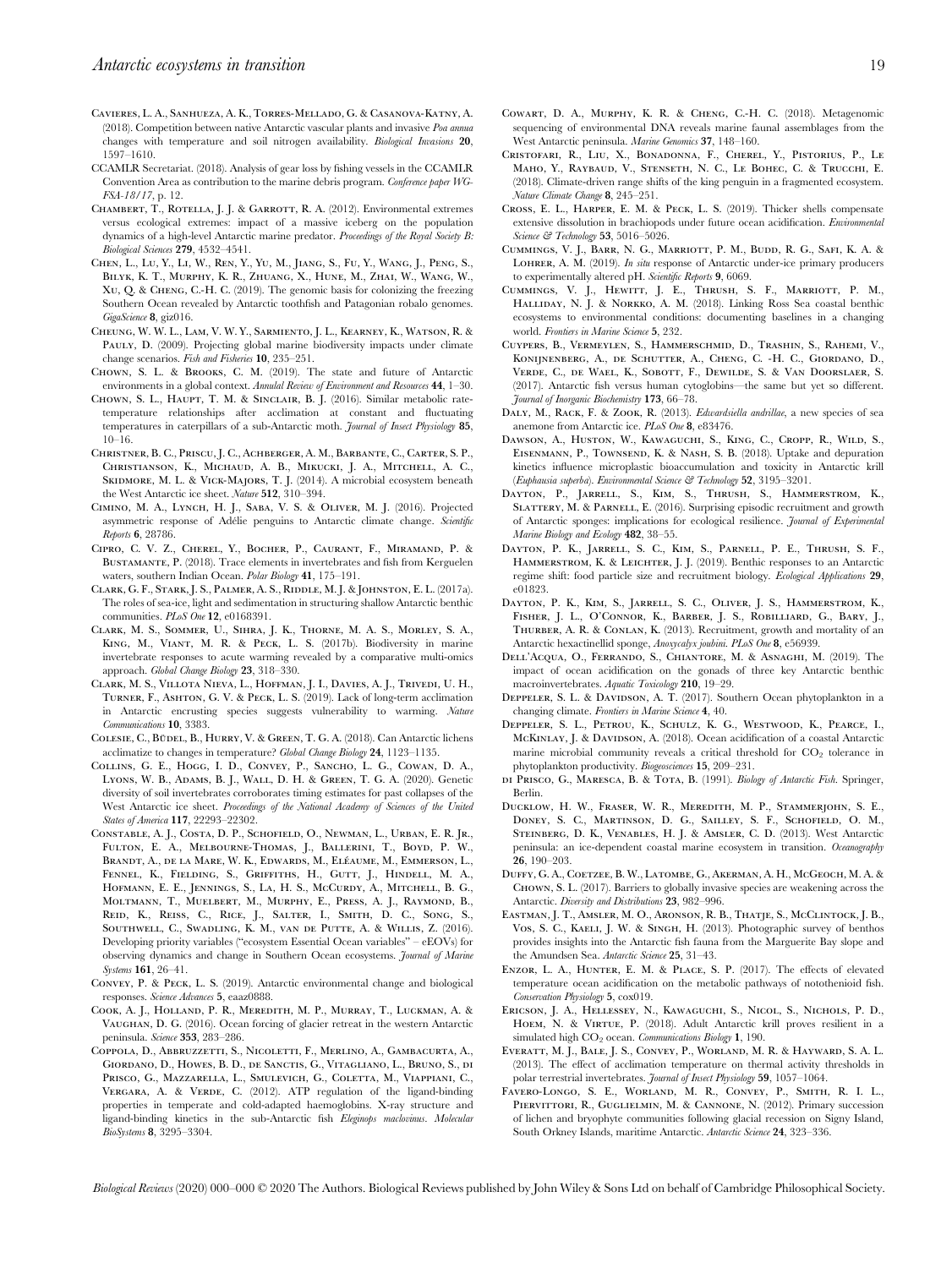- Flores, H., Atkinson, A., Kawaguchi, S., Krafft, B. A., Milinevsky, G., Nicol, S., Reiss, C., Tarling, G. A., Werner, R., Bravo Rebolledo, E., Cirelli, V., Cuzin-Roudy, J., Fielding, S., Groeneveld, J. J., HARALDSSON, M., et al. (2012). Impact of climate change on Antarctic krill. Marine Ecology Progress Series 458, 1–19.
- Flynn, E. E., Bjelde, B. E., Miller, N. A. & Todgham, A. E. (2015). Ocean acidification exerts negative effects during warming conditions in a developing Antarctic fish. Conservation Physiology 3, cov033.
- FORCADA, J. & HOFFMAN, J. I. (2014). Climate change selects for heterozygosity in a declining fur seal population. Nature 511, 462–465.
- Fraser, C. I., Morrison, A. K., Hogg, A. M., Macaya, E. C., van Sebille, E., Ryan, P. G., Padovan, A., Jack, C., Valdivia, N. & Waters, J. M. (2018). Antarctica's ecological isolation will be broken by storm-driven dispersal and warming. Nature Climate Change 8, 704-708.
- Fraser, C. I., Terauds, A., Smellie, J., Convey, P. & Chown, S. L. (2014). Geothermal activity helps life survive glacial cycles. Proceedings of the National Academy of Sciences of the United States of America 111, 5634–5639.
- Freer, J. J., Tarling, G. A., Collins, M. A., Partridge, J. C. & Genner, M. J. (2019). Predicting future distributions of lanternfish, a significant ecological resource within the Southern Ocean. Diversity and Distributions 25, 1259–1272.
- FRETWELL, P. T. & TRATHAN, P. N. (2019). Emperors on thin ice: three years of breeding failure at Halley Bay. Antarctic Science 31, 133–138.
- Giordano, D., Pesce, A., Vermeylen, S., Abbruzzetti, S., Nardini, M., Marchesani, F., Berghmans, H., Seira, C., Bruno, S., Luque, F. J., di Prisco, G., Ascenzi, P., Dewilde, S., Bolognesi, M., Viappiani, C. & VERDE, C. (2020). Structural and functional properties of Antarctic fish cytoglobins-1: cold-reactivity in multi-ligand reactions. Computational and Structural Biotechnology Journal 18, 2132–2144.
- GOUTTE, A., MEILLÈRE, A., BARBRAUD, C., BUDZINSKI, H., LABADIE, P., PELUHET, L., WEIMERSKIRCH, H., DELORD, K. & CHASTEL, O. (2018). Demographic, endocrine and behavioral responses to mirex in the south polar skua. Science of the Total Environment 631–632, 317–325.
- GRANGE, L. J. & SMITH, C. R. (2013). Megafaunal communities in rapidly warming fjords along the West Antarctic peninsula: hotspots of abundance and beta diversity. PLoS One 8, e77917.
- Gray, A., Krolikowski, M., Fretwell, P., Convey, P., Peck, L. S., Mendelova, M., Smith, A. & Davey, M. P. (2020). Remote sensing reveals Antarctic green snow algae as important terrestrial carbon sink. Nature Communications 11, 2527.
- Griffiths, H. J., Meijers, A. J. S. & Bracegirdle, T. J. (2017). More losers than winners in a century of future Southern Ocean seafloor warming. Nature Climate Change 7, 749–755.
- Griffiths, H. J., Whittle, R. J., Roberts, S. J., Belchier, M. & Linse, K. (2013). Antarctic crabs: invasion or endurance? PLoS One 8, e66981.
- Grzymski, J. J., Riesenfeld, C. S., Williams, T. J., Dussaq, A. M., Ducklow, H., Erickson, M., Cavicchioli, R. & Murray, A. E. (2012). A metagenomic assessment of winter and summer bacterioplankton from Antarctic peninsula coastal surface waters. The ISME Journal 6, 1901-1915.
- Gutt, J., Barratt, I., Domack, E., d'Udekem d'Acoz, C., Dimmler, W., GRÉMARE, A., HEILMAYER, O., ISLA, E., JANUSSEN, D., JORGENSEN, E., KOCK, K.-H., LEHNERT, L. S., LÓPEZ-GONZÁLES, P., LANGNER, S., LINSE, K., et al. (2011). Biodiversity change after climate-induced ice-shelf collapse in the Antarctic. Deep-Sea Research Part II 58, 74-83.
- Gutt, J., Bertler, N., Bracegirdle, T. J., Buschmann, A., Comiso, J., Hosie, G., Isla, E., Schloss, I. R., Smith, C. R., Tournadre, J. & XAVIER, J. C. (2015). The Southern Ocean ecosystem under multiple climate stresses - an integrated circumpolar assessment. Global Change Biology 21, 1434–1453.
- Gutt, J., Cape, M., Dimmler, W., Fillinger, L., Isla, E., Lieb, V., LUNDÄLV, T. & PULCHER, C. (2013). Shifts in Antarctic megabenthic structure after ice-shelf disintegration in the Larsen area east of the Antarctic peninsula. Polar Biology 36, 895–906.
- Gutt, J., Isla, E., Bertler, N., Bodeker, G. E., Bracegirdle, T. J., Cavanagh, R. D., Comiso, J. C., Convey, P., Cummings, V., de Conto, R., DeMaster, D., di Prisco, G., d'Ovidio, F., Griffiths, H. J. & Khan, A. L. (2018). Cross-disciplinarity in the advance of Antarctic ecosystem research. Marine Genomics 37, 1–17.
- Ha, S. Y., Ahn, I.-Y., Moon, H.-W., Choi, B. & Shin, K.-H. (2019). Tight trophic association between benthic diatom blooms and shallow-water megabenthic communities in a rapidly deglaciated Antarctic fjord. Estuarine, Coastal and Shelf Science 218, 258-267.
- Hájek, J., Váczi, P., Barták, M. & Jahnová, L. (2012). Interspecific differences in cryoresistance of lichen symbiotic algae of genus Trebouxia assessed by cell viability and chlorophyll fluorescence. Cryobiology 64, 215-222.
- HAUCK, J. & VÖLKER, C. (2015). Rising atmospheric  $CO_2$  leads to large impact of biology on Southern Ocean CO<sub>2</sub> uptake via changes of the Revelle factor. Geophysical Research Letters 42, 1459–1464.
- Hauquier, F., Ingens, J., Gutt, J., Raes, M. & Vanreusel, A. (2011). Characterisation of the nematode community of a low-activity cold seep in the recently ice-shelf free Larsen B area, eastern Antarctic peninsula. PLoS One 6, e22240.
- Hawkins, J. R., Wadham, J. L., Tranter, M., Raiswell, R., Benning, L. G., Statham, P. J., Tedstone, A., Nienow, P., Lee, K. & Telling, J. (2014). Ice sheets as a significant source of highly reactive nanoparticulate iron to the oceans. Nature Communications 5, 3929.
- HEMPEL, G. (1994). Antarctic Science: Global Concerns, p. 287. Springer Verlag, Berlin.
- Henley, S. F., Cavan, E. L., Fawcett, S. E., Kerr, R., Monteiro, T., Sherrell, R. M., Bowie, A. R., Boyd, P. W., Barnes, D. K. A., SCHLOSS, I. R., MARSHALL, T., FLYNN, R. & SMITH, S. (2020). Changing biogeochemistry of the Southern Ocean and its ecosystem implications. Frontiers in Marine Science 7, 581.
- Henley, S. F., Jones, E. M., Venables, H. J., Meredith, M. P., Firing, Y. L., DITTRICH, R., HEISER, S., STEFELS, J. & DOUGANS, J. (2018). Macronutrient and carbon supply, uptake and cycling across the Antarctic peninsula shelf during summer. Philosophical Transactions of the Royal Society A 376, 20170168.
- HENSCHKE, N., EVERETT, J. D., RICHARDSON, A. J. & SUTHERS, I. M. (2016). Rethinking the role of salps in the ocean. Trends in Ecology & Evolution 31, 720-733.
- HERBOLD, C. W., LEE, C. K., McDONALD, I. R. & CARY, S. C. (2014). Evidence of global-scale aeolian dispersal and endemism in isolated geothermal microbial communities of Antarctica. Nature Communications 5, 3875.
- HINDELL, M. A., REISINGER, R. R., ROPERT-COUDERT, Y., HÜCKSTÄDT, L. A., Trathan, P. N., Bornemann, H., Charrassin, J.-B., Chown, S. L., Costa, D. P., Danis, B., Lea, M.-A., Thompson, D., Torres, L. G., van de PUTTE, A. P., ALDERMAN, R., et al. (2020). Tracking of marine predators to protect Southern Ocean ecosystems. Nature 580, 87–92.
- HÖFER, J., GIESECKE, R., HOPWOOD, M., CARRERA, V., ALARCÓN, E. & GONZÁLEZ, H. E. (2019). The role of water column stability and wind mixing in the production/export dynamics of two bays in the Western Antarctic peninsula. Progress in Oceanography 174, 105-116.
- Hogg, I. D., Cary, S. C., Convey, P., Newsham, K., O'Donnell, A., Adams, B. J., Aislabie, J., Frati, F., Stevens, M. I. & Wall, D. H. (2006). Biotic interactions in Antarctic terrestrial ecosystems: are they a factor? Soil Biology and Biochemistry 38, 3035–3040.
- Hoppe, C. J. M., Klaas, C., Ossebaar, S., Soppa, M. A., Cheah, W., Laglera, L. M., Santos-Echeandia, J., Rost, B., Wolf-Gladrow, D. A., Bracher, A., Hoppema, M., Strass, V. & Trimborn, S. (2017). Controls of primary production in two phytoplankton blooms in the Antarctic circumpolar current. Deep-Sea Research Part II 138, 63–73.
- HOPWOOD, M. J., CARROLL, D., HÖFER, J., ACHTERBERG, E. P., MEIRE, L., LE Moigne, F. A. C., Bach, L. T., Eich, C., Sutherland, D. A. & GONZÁLEZ, H. E. (2019). Highly variable iron content modulates iceberg-ocean fertilisation and potential carbon export. Nature Communications 10, 5261.
- HÜCKSTÄDT, L. A., PIÑONES, A., PALACIOS, D. M., McDONALD, B. I., Dinniman, M. S., Hofmann, E. E., Burns, J. M., Crocker, D. E. & Costa, D. P. (2020). Projected shifts in the foraging habitat of crabeater seals along the Antarctic peninsula. Nature Climate Change 10, 472–477.
- HUGHES, K. A., CONSTABLE, A., FRENOT, Y., LÓPEZ-MARTÍNEZ, J., MCIVOR, E., Njåstad, B., Terauds, A., Liggett, D., Roldan, G., Wilmotte, A. & Xavier, J. C. (2018). Antarctic environmental protection: strengthening the links between science and governance. Environmental Science & Policy 83, 86-95.
- HUGHES, K. A., CONVEY, P., PERTIERRA, L. R., VEGA, G. C., ARAGÓN, P. & OLALLA-TÁRRAGA, M. Á. (2019). Human-mediated dispersal of terrestrial species between Antarctic biogeographic regions: a preliminary risk assessment. Journal of Environmental Management 232, 73–89.
- HUTH, T. P. & PLACE, S. P. (2016). Transcriptome wide analyses reveal a sustained cellular stress response in the gill tissue of Trematomus bernacchii after acclimation to multiple stressors. BMC Genomics 17, 127.
- IAKOVENKO, N. S., SMYKLA, J., CONVEY, P., KAŠPAROVÁ, E., KOZERETSKA, I. A., TROKHYMETS, V., DYKYY, I., PLEWKA, M., DEVETTER, M., DURIŠ, Z. & Janko, K. (2015). Antarctic bdelloid rotifers: diversity, endemism and evolution. Hydrobiologia 761, 5–43.
- Ingels, J., Vanreusel, A., Brandt, A., Catarino, A. I., David, B., De RIDDER, C., DUBOIS, P., GOODAY, A. J. & MARTIN, P. (2012). Possible effects of global environmental changes on Antarctic benthos: a synthesis across five major taxa. Ecology and Evolution 2, 453–485.
- IPBES (2019). Summary for policymakers of the global assessment report on biodiversity and ecosystem services of the Intergovernmental Science-Policy Platform on Biodiversity and Ecosystem Services, eds. S. Díaz, J. Settele, E. S. Brondízio E.S., H. T. Ngo, M. Guèze, J. Agard, A. Arneth, P. Balvanera, K. A. Brauman, S. H. M. Butchart, K. M. A. Chan, L. A. Garibaldi, K. Ichii, J. Liu, S. M. Subramanian, et al., p. 56. IPBES Secretariat, Bonn.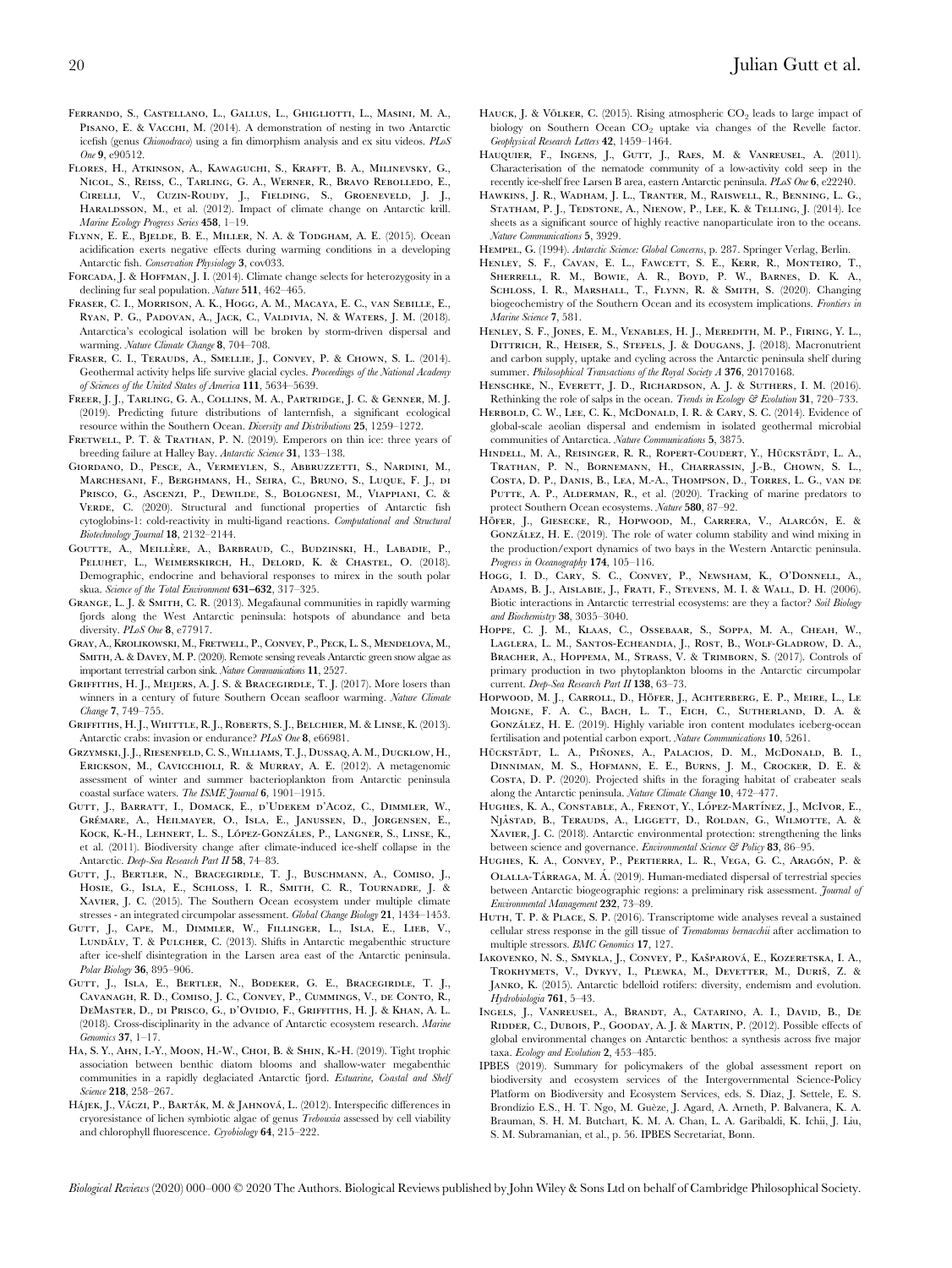- Isla, E. & DeMaster, D. (2018). Labile organic carbon dynamics in continental shelf sediments after the recent collapse of the Larsen ice shelves off the eastern Antarctic peninsula: A radiochemical approach. Geochimica et Cosmochimica Acta 242, 34–50.
- ISLA, E., PÉREZ-ALBALADEJO, E. & PORTE, C. (2018). Toxic anthropogenic signature in Antarctic continental shelf and deep sea sediments. Scientific Reports 8, 9154.
- Isobe, A., Uchiyama-Matsumoto, K., Uchida, K. & Tokai, T. (2017). Microplastics in the Southern Ocean. Marine Pollution Bulletin 114, 623–626.
- JANSEN, J., DUNSTAN, P. K., HILL, N. A., KOUBBI, P., MELBOURNE-THOMAS, J., Causse, R. & Johnson, C. R. (2020). Integrated assessment of the spatial distribution and structural dynamics of deep benthic marine communities. Ecological Applications 30, e02065.
- Jenouvrier, S., Holland, M., Iles, D., Labrousse, S., Landrum, L., Garnier, J., Caswell, H., Weimerskirch, H., LaRue, M., Ji, R. & BARBRAUD, C. (2020). The Paris agreement objectives will likely halt future declines of emperor penguins. Global Change Biology 26, 1170–1184.
- Jenouvrier, S., Holland, M., Stroeve, J., Barbraud, C., Weimerskirch, H., Serrezes, M. & Caswell, H. (2012). Effects of climate change on an emperor penguin population: analysis of coupled demographic and climate models. Global Change Biology 18, 2756–2770.
- Jia, Z., Swadling, K. M., Meiners, K. M., Kawaguchi, S. & Virtue, P. (2016). The zooplankton food web under East Antarctic pack ice–a stable isotope study. Deep-Sea Research Part II: Topical Studies in Oceanography 131, 189–202.
- Johnson, K. M., Wong, J. M., Hoshijima, U., Sugano, C. S. & Hofmann, G. E. (2019). Seasonal transcriptomes of the Antarctic pteropod, Limacina helicina Antarctica. Marine Environmental Research 143, 49–59.
- JONES, C. D. & NEAR, T. J. (2012). The reproductive behaviour of Pogonophryne scotti confirms widespread egg-guarding parental care among Antarctic notothenioids. Journal of Fish Biology 80, 2629–2635.
- Jones, D. O. B., Yool, A., Wei, C.-L., Henson, S. A., Ruhl, H. A., WATSON, R. A. & GEHLEN, M. (2013). Global reductions in seafloor biomass in response to climate change. Global Change Biology 20, 1861–1872.
- Jones, T. C., Hogg, I. D., Wilkins, R. J. & Green, T. G. A. (2015). Microsatellite analyses of the Antarctic endemic lichen Buellia frigida Darb. (Physciaceae) suggest limited dispersal and the presence of glacial refugia in the Ross Sea region. Polar Biology 38, 941–949.
- JUNG, P., BRIEGEL-WILLIAMS, L., SCHERMER, M. & BÜDEL, B. (2019). Strong in combination: Polyphasic approach enhances arguments for cold-assigned cyanobacterial endemism. MicrobiologyOpen 8, e00729.
- KARANOVIC, T., GIBSON, J., HAWES, I., ANDERSEN, D. & STEVENS, M. (2014). Diacyclops (Copepoda: Cyclopoida) in continental Antarctica, inclusing three new species. Antarctic Science 26, 250-260.
- KAUFMAN, D. E., FRIEDRICHS, M. A. M., SMITH, W. O. JR., HOFMANN, E. E., Dinniman, M. S. & Hemmings, J. C. P. (2017). Climate change impacts on southern Ross Sea phytoplankton composition, productivity, and export. Journal of Geophysical Research: Oceans 122, 2339–2359.
- Kawaguchi, S., Ishida, A., King, R., Raymond, B., Waller, N., Constable, A., Nicol, S., Wakita, M. & Ishimatsu, A. (2013). Risk maps for Antarctic krill under projected Southern Ocean acidification. Nature Climate Change 3, 843-847.
- Keller, D. P., Kriest, I., Koeve, W. & Oschlies, A. (2016). Southern Ocean biological impacts on global ocean oxygen. Geophysical Research Letters 43, 6469–6477.
- Kelly, A., Lannuzel, D., Rodemann, T., Meiners, K. M. & Auman, H. J. (2020). Microplastic contamination in East Antarctic Sea ice. Marine Pollution Bulletin 154, 111130.
- KENNICUTT, M. C. II, BROMWICH, D., LIGGETT, D., NIÅSTAD, B., PECK, L. S., Rintoul, S. R., Ritz, C., Siegert, M. J., Aitken, A., Brooks, C. M., Cassano, J., Chaturvedi, S., Chen, D., Dodds, K., Golledge, N. R., et al. (2019). Sustained Antarctic research: a 21th century imperative. One Earth 1, 95–113.
- Kim, B.-M., Amores, A., Kang, S., Ahn, D.-H., Kim, J.-H., Kim, I.-C., Lee, J. H., Lee, S. G., Lee, H., Lee, J., Kim, H.-W., Desvignes, T., Batzel, P., Sydes, J., Titus, T., Wilson, C. A., Catchen, J. M., Warren, W. C., Schartl, M., Detrich, H. W. III, Postlethwait, J. H. & Park, H. (2019a). Antarctic blackfin icefish genome reveals adaptations to extreme environments. Nature Ecology & Evolution 3, 469–478.
- Kim, H. & Ducklow, H. W. (2016). A decadal (2002–2014) analysis for dynamics of heterotrophic bacteria in an Antarctic coastal ecosystem: variability and physical and biogeochemical forcings. Frontiers in Marine Science 3, 214.
- KIM, H., DUCKLOW, D. H., ABELE, D., RUIZ BARTLETT, E., BUMA, A. G. J., Meredith, M. P., Rozema, P. D., Schofield, O. M., Venables, H. J. & SCHLOSS, I. R. (2018). Interdecadal variability of phytoplankton biomass along the coastal West Antarctic peninsula. Philosophical Transactions of the Royal Society of London A 376, 20170174.
- Kim, S., Hammerstrom, K. & Dayton, P. (2019b). Epifauna community response to iceberg-mediated environmental change in McMurdo Sound, Antarctica. Marine Ecology Progress Series 613, 1–14.
- Knox, G. A. (2006). The Biology of the Southern OceanCRC Marine Biology Series, 2nd Edition (), p. 640. CRC Press, Boca Raton.
- Knox, M. A., Wall, D. H., Virginia, R. A., Vandegehuchte, M. L., San Gil, I. & ADAMS, B. I. (2016). Impact of diurnal freeze–thaw cycles on the soil nematode Scottnema lindsayae in Taylor Valley, Antarctica. Polar Biology 39, 583–592.
- KOCIOLEK, J. P., KOPALOVÁ, K., HAMSHER, S. E., KOHLER, T. J., VAN DE VIJVER, B., Convey, P. & McKnight, D. M. (2017). Freshwater diatom biogeography and the genus Luticola: an extreme case of endemism in Antarctica. Polar Biology 40, 1185–1196.
- Kohlbach, D., Graeve, M., Lange, B. A., David, C., Schaafsma, F. L., van Franeker, J. A., Vortkamp, M., Brandt, A. & Flores, H. (2018). Dependency of Antarctic zooplankton species on ice algae-produced carbon suggests a sea ice-driven pelagic ecosystem during winter. Global Change Biology 24, 4667–4681.
- Krüger, L., Ramos, J. A., Xavier, J. C., Gremillet, D., González-Solís, J., Petry, M. V., Phillips, R. A., Wanless, R. M. & Paiva, V. H. (2018). Projected distributions of Southern Ocean albatrosses, petrels and fisheries as a consequence of climatic change. Ecography 41, 195–208.
- Kuklinski, P., Wicikowski, L., Koper, M., Grala, T., Leniec-Koper, H., BARASIŃSKI, M., TALAR, M., KAMIŃSKI, I., KIBART, R. & MAłecki, W. (2019). Offshore surface waters of Antarctica are free of microplastics, as revealed by a circum-Antarctic study. Marine Pollution Bulletin 149, 110573.
- La Mesa, M., Piepenburg, D., Pineda-Metz, S. E. A., Riginella, E. & Eastman, J. T. (2019). Spatial distribution and habitat preferences of demersal fish assemblages in the southeastern Weddell Sea (Southern Ocean). Polar Biology 42, 1025–1040.
- LAGGER, C., NIME, M., TORRE, L., SERVETTO, N., TATIÁN, M. & SAHADE, R. (2018). Climate change, glacier retreat and a new ice-free Island offer new insights on Antarctic benthic responses. Ecography 41, 579-591.
- LAGLERA, L. M., TOVAR-SÁNCHEZ, A., IVERSEN, M. H., GONZÁLEZ, H. E., Naik, H., Mangesh, G., Assmy, P., Klaas, C., Mazzocchi, M. G., Montresor, M., Naqvi, S. W. A., Smetacek, V. & Wolf-Gladrow, D. A. (2017). Iron partitioning during LOHAFEX: copepod grazing as a major driver for iron recycling in the Southern Ocean. Marine Chemistry 196, 148-161.
- Laws, R. M. (1984). Antarctic Ecology, p. 850. Academic Press, Cambridge.
- Le, P. T., Makhalanyane, T. P., Guerrero, L. D., Vikram, S., Van de Peer, Y. & Cowan, D. A. (2016). Comparative metagenomic analysis reveals mechanisms for stress response in hypoliths from extreme hyperarid deserts. Genome Biology and Evolution 8, 2737–2747.
- Le Guen, C., Kato, A., Raymond, B., Barbraud, C., Beaulieu, M., Bost, C.-A., Delord, K., MacIntosh, A. J. J., Meyer, X., Raclot, T., Sumner, M., Takahashi, A., Thiebot, J.-B. & Ropert-Coudert, Y. (2018). Reproductive performance and diving behaviour share a common sea-ice concentration optimum in Adélie penguins (Pygoscelis adelidae). Global Change Biology 24, 5304–5317.
- Lee, C. K., Laughlin, D. C., Bottos, E. M., Caruso, T., Joy, K., Barrett, J. E., Brabyn, L., Nielsen, U. N., Adams, B. J., Wall, D. H., Hopkins, D. W., Pointing, S. B., McDonald, I. R., Cowan, D. A., Banks, J. C., Stichbury, G. A., Jones, I., Zawar-Reza, P., Katurji, M., Hogg, I. D., Sparrow, A. D., Storey, B. C., Allan Green, T. G. & Cary, S. C. (2019). Biotic interactions are an unexpected yet critical control on the complexity of an abiotically driven polar ecosystem. Communications Biology 2, 62.
- LEE, J. R., RAYMOND, B., BRACEGIRDLE, T. J., CHADÈS, I., FULLER, R. A., SHAW, J. D. & TERAUDS, A. (2017). Climate change drives expansion of Antarctic ice-free habitats. Nature 547, 49–54.
- Li, C., Zhang, Y., Li, J., Kong, L., Hu, H., Pan, H., Xu, L., Deng, Y., Li, Q., Jin, L., Yu, H., Chen, Y., Liu, B., Yang, L. & Liu, S. (2014). Two Antarctic penguin genomes reveal insights into their evolutionary history and molecular changes related to the Antarctic environment. GigaScience 3, 27.
- Linse, K., Copley, J. T., Connelly, D. P., Larter, R. D., Pearce, D. A., Polunin, N. V. C., Rogers, A. D., Chen, C., Clarke, A., Glover, A. G., Graham, A. G. C., Huvenne, V. A. I., Marsh, L., Reid, W. D. K., ROTERMAN, C. N., et al. (2019). Fauna of the Kemp caldera and its upper bathyal hydrothermal vents (South Sandwich arc, Antarctica). Royal Society Open Science 6, 191501.
- Lohrer, A. M., Cummings, V. J. & Thrush, S. F. (2013). Altered Sea ice thickness and permanence affects benthic ecosystem functioning in coastal Antarctica. Ecosystems 16, 224–236.
- Lundesgaard, Ø., Winsor, P., Truffer, M., Merrifield, M., Powell, B., STATSCEWICH, H., EIDAM, E. & SMITH, C. R. (2020). Hydrography and energetics of a cold fjord: Andvord Bay, western Antarctic peninsula. Progress in Oceanography 181, 102224.
- Luria, C. M., Amaral-Zettler, L. A., Ducklow, H. W. & Rich, J. J. (2016). Seasonal succession of free-living bacterial communities in coastal waters of the Western Antarctic peninsula. Frontiers in Microbiology 7, 1731.
- Mach, K. J., Mastrandrea, M. D., Freeman, P. T. & Field, C. B. (2017). Unleashing expert judgments in assessment. Global Environmental Change 44, 1–14.
- Maksym, T. (2019). Arctic and Antarctic Sea ice change: contrasts, commonalities, and causes. Annual Review of Marine Science 11, 187-213.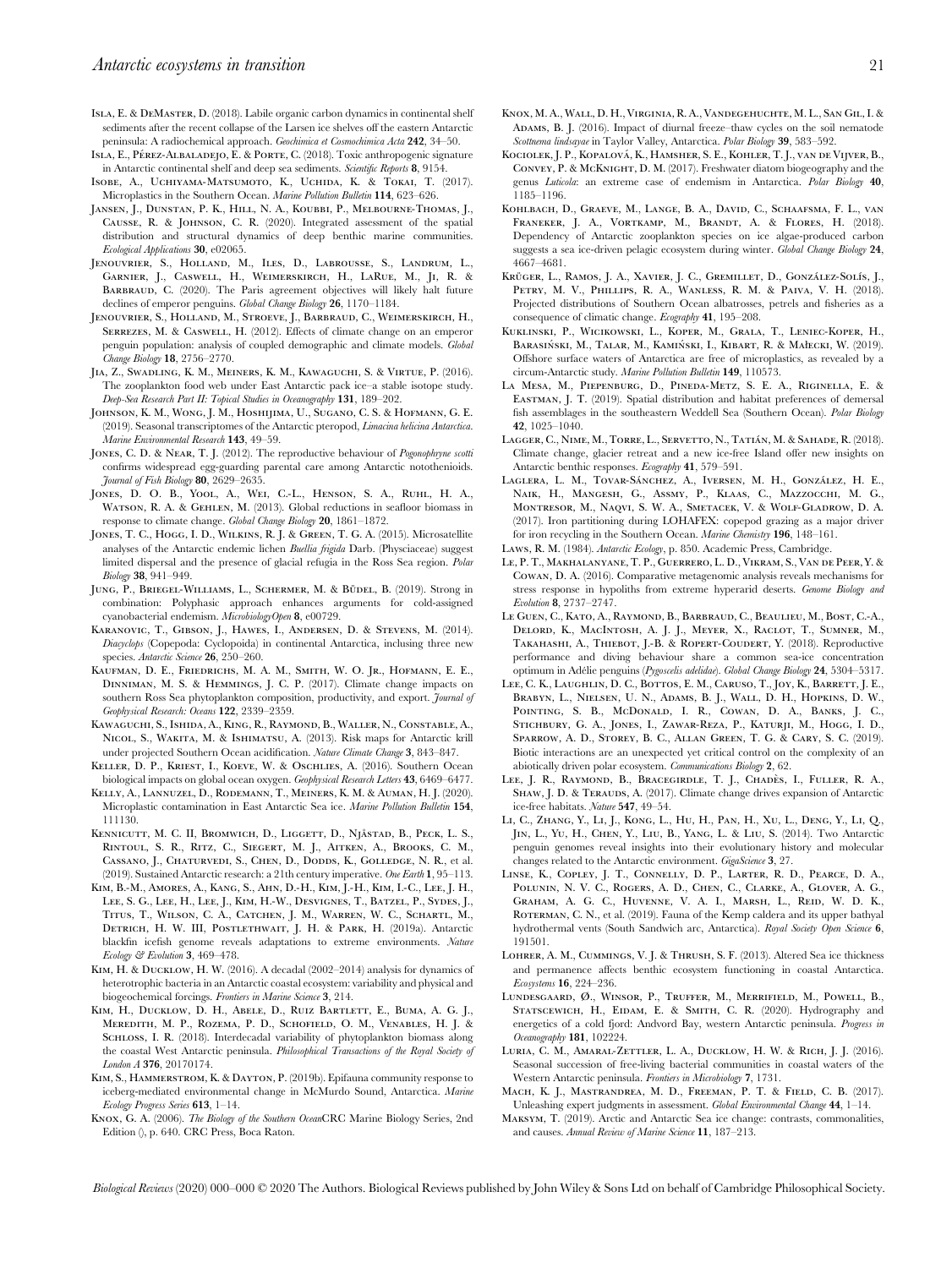- Malekar, V. C., Morton, J. D., Hider, R. N., Cruickshank, R. H., Hodge, S. & METCALF, V. I. (2018). Effect of elevated temperature on membrane lipid saturation in Antarctic notothenioid fish. Peer $76. e4765$ .
- MANNO, C., BEDNARŠEK, N., TARLING, G. A., PECK, V. L., COMEAU, S., Adhikari, D., Bakker, D. C. E., Bauerfeind, E., Bergan, A. J., BERNING, M. I., BUITENHUIS, E., BURRIDGE, A. K., CHIERICI, M., FLOTER, S., Fransson, A., et al. (2017). Shelled pteropods in peril: assessing vulnerability in a high CO<sub>2</sub> ocean. Earth-Science Reviews 169, 132-145.
- Marschoff, E. R., Barrera-Oro, E. R., Alescio, N. S. & Ainley, D. G. (2012). Slow recovery of previously depleted demersal fish at the South Shetland Islands, 1983-2010. Fisheries Research 125–126, 206–213.
- McCarthy, A. H., Peck, L. S., Hughes, K. A. & Aldridge, D. C. (2019). Antarctica: the final frontier for marine biological invasions. Global Change Biology 25, 2221–2241.
- McGaughran, A., Convey, P., Stevens, M. I. & Chown, S. L. (2010). Metabolic rate, genetic and microclimate variation among springtail populations from sub-Antarctic Marion Island. Polar Biology 33, 909–918.
- Meijers, A. J. S., Meredith, M. P., Murphy, E. J., Chambers, D. P., BELCHIER, M. & YOUNG, E. F. (2019). The role of ocean dynamics in king penguin range extention. Nature Climate Change 9, 120–121.
- Mendes, C. R. B., Tavanoa, V. M., Segabinazzi Dotto, T., Kerr, R., Silva de Souza, M., Eiras Garcia, C. A. & Secchici, E. R. (2018). New insights on the dominance of cryptophytes in Antarctic coastal waters: A case study in Gerlache Strait. Deep-Sea Research Part II 149, 161–170.
- Meredith, M., Sommerkorn, M., Cassotta, S., Derksen, C., Ekaykin, A., Hollowed, A., Kofinas, G., Mackintosh, A., Melbourne-Thomas, J., Muelbert, M. M. C., Ottersen, G., Pritchard, H. & Schuur, E. A. G. (2019). Polar regions. In IPCC Special Report on the Ocean and Cryosphere in a Changing Climate (eds H.-O. PÖRTNER, D. C. ROBERTS, V. MASSON-DELMOTTE, P. ZHAI, M. TIGNOR, E. POLOCZANSKA, K. MINTENBECK, A. ALEGRÍA, M. NICOLAI, A. OKEM, J. PETZOLD, B. RAMA and N. M. WEYER), pp. 203–320.
- Meyer, B., Freier, U., Grimm, V., Groeneveld, J., Hunt, B. P., Kerwath, S., King, R., Klaas, C., Pakhomov, E., Meiners, K. M. & Melbourne-Thomas, J. (2017). The winter pack-ice zone provides a sheltered but food-poor habitat for larval Antarctic krill. Nature Ecology & Evolution 1, 1853-1861.
- Mikucki, J. A., Lee, P. A., Ghosh, D., Purcell, A. M., Mitchell, A. C., Mankoff, K. D., Fisher, A. T., Tulaczyk, S., Carter, S., Siegfried, M. R., Fricker, H. A., Hodson, T., Coenen, J., Powell, R., Scherer, R., et al. (2016). Subglacial Lake Whillans microbial biogeochemistry: a synthesis of current knowledge. Philosophical Transactions of the Royal Society A 374, 20140290.
- Miller, D. G. & Hampton, I. (1989). Biology and ecology of the Antarctic krill (Euphausia superba Dana): a review. BIOMASS Scientific Series 9, Cambridge, SCAR and SCOR, p. 166.
- Montes-Hugo, M., Doney, S. C., Ducklow, H. W., Fraser, W., Martinson, D., STAMMERJOHN, S. E. & SCHOFIELD, O. (2009). Recent changes in phytoplankton communities associated with rapid regional climate change along the western Antarctic peninsula. Science 323, 1470-1473.
- Moon, H. W., Wan Hussin, W. M. R., Kim, H.-C. & Ahn, I.-Y. (2015). The impacts of climate change on Antarctic nearshore mega-epifaunalbenthic assemblages in a glacial fjord on King George Island: responses and implications. Ecological Indicators 57, 280–292.
- Moore, J. K., Fu, W., Primeau, F., Britten, G. L., Lindsay, K., Lomg, M., Doney, S. C., Mahowald, N., Hoffman, F. & Randerson, J. T. (2018). Sustaining climate warming drives declining marine biological productivity. Science 359, 1139–1143.
- MOREAU, S., MOSTAJIR, B., BÉLANGER, S., SCHLOSS, I. R., GOOSSE, H., Vancoppenolle, M., Demers, S. & Ferreyra, G. A. (2015). Climate change enhances primary production in the Western Antarctic peninsula. Global Change Biology 21, 2191–2205.
- Morley, S. A., Berman, J., Barnes, D. K. A., de Juan Carbonell, C., Downey, R. V. & Peck, L. S. (2016). Extreme phenotypic plasticity in metabolic physiology of Antarctic demosponges. Frontiers in Ecology and Evolution 3, 157.
- MORLEY, S. A., ABELE, D., BARNES, D. K. A., CÁRDENAS, C. A., COTTÉ, C., GUTT, J., HENLEY, S. F., HÖFER, K. A. J., HUGHES, K. A., MARTIN, S. M., Moffat, C., Raphael, M. N., Stammerjohn, S. E., Suckling, C. C., Tulloch, W. J. D., et al. (2020). 1–4: global drivers on Southern Ocean ecosystems: changing physical environments and anthropogenic pressures in an earth system. Frontiers in Marine Science 7, 1–24.
- Morley, S. A., Barnes, D. K. A. & Dunn, M. J. (2019). Predicting which species succeed in climate-forced polar seas. Frontiers in Marine Science 5, 507.
- Munari, C., Infantini, V., Scoponi, M., Rastelli, E., Corinaldesi, C. & MISTRI, M. (2017). Microplastics in the sediments of Terra Nova Bay (Ross Sea, Antarctica). Marine Pollution Bulletin 122, 161–165.
- NEGRETE-GARCÍA, G., LOVENDUSKI, N. S., HAURI, C., KRUMHARDT, K. M. & LAUVSET, S. K. (2019). Sudden emergence of a shallow aragonite saturation horizon in the Southern Ocean. Nature Climate Change 9, 313-317.
- NEUMANN, B., MIKOLEIT, A., BOWMAN, J. S., DUCKLOW, H. W. & MÜLLER, F. (2019). Ecosystem service supply in the Antarctic peninsula region: evaluating an expert-based assessment approach and a novel seascape data model. Frontiers in Environmental Science 7, 157.
- Newman, J., Poirot, C., Roper-Gee, R., Leihy, R. I. & Chown, S. L. (2018). A decade of invertebrate colonization pressure on Scott Base in the Ross Sea region. Biological Invasions 20, 2623–2633.
- Niemann, H., Fischer, D., Graffe, D., Knittel, K., Montiel, A., HEILMAYER, O., NÖTHEN, K., PAPE, T., KASTEN, S., BOHRMANN, G., BOETIUS, A. & GUTT, J. (2009). Biogeochemistry of a low-activity cold seep in the Larsen B area, western Weddell Sea, Antarctica. Biogeosciences 6, 2383–2395.
- Nowacek, D. P., Friedlaender, A. S., Halpin, P. N., Hazen, E. L., Johnston, D. W., Read, A. J., Espinasse, B., Zhou, M. & Zhu, Y. (2011). Super-aggregations of krill and humpback whales in Wilhelmina Bay, Antarctic peninsula. PLoS One 6, e19173.
- NÚÑEZ-PONS, L. & AVILA, C. (2015). Natural products mediating ecological interactions in Antarctic benthic communities: a mini-review of the known molecules. Natural Product Reports 32, 1114–1130.
- O'Brien, C., Virtue, P., Kawaguchi, S. & Nichols, P. D. (2011). Aspects of krill growth and condition during late winter-early spring off East Antarctica (110–130 E). Deep-Sea Research Part II: Topical Studies in Oceanography 58, 1211–1221.
- Obryk, M. K., Doran, P. T., Friedlaender, A. S., Gooseff, M. N., Morgan-Kiss, R. M., Priscu, J. C., Schofield, O., Stammerjohn, S. E. & STEINBERG, D. K. (2016). Responses of Antarctic marine and freshwater ecosystems to changing ice conditions. Bioscience 66, 864–879.
- Obryk, M. K., Doran, P. T. & Priscu, J. C. (2019). Prediction of ice-free conditions for a perennially ice-covered Antarctic lake. Journal of Geophysical Research: Earth Surface 124, 686–694.
- Oosthuizen, W. C., Bester, M. N., Altwegg, R., McIntyre, T. & de Bruyn, P. J. N. (2015). Decomposing the variance in southern elephant seal weaning mass: partitioning environmental signals and maternal effects. *Ecosphere* 6, 1–22.
- PABIS, K., SICINSKI, J. & KRYMARYS, M. (2011). Distribution patterns in the biomass of macrozoobenthic communities in Admiralty Bay (King George Island, south Shetlands, Antarctic). Polar Biology 34, 489–500.
- PARDO, D., JENOUVRIER, S., WEIMERSKIRCH, H. & BARBRAUD, C. (2017). Effect of extreme sea surface temperature events on the demography of an age-structured albatross population. Philosophical Transactions of the Royal Society of London B 372, 20160143.
- Parker, M. L., Fraser, W. R., Ashford, J., Patarnello, T., Zane, L. & Torres, J. J. (2015). Assemblages of micronektonic fishes and invertebrates in a gradient of regional warming along the Western Antarctic peninsula. Journal of Marine Systems 152, 18–41.
- Parker, S. J., Stevens, D. W., Ghigliotti, L., La Mesa, M., Di Blasi, D. & VACCHI, M. (2019). Winter spawning of Antarctic toothfish Dissostichus mawsoni in the Ross Sea region. Antarctic Science 31, 243–253.
- PECK, L. S. (2011). Organisms and responses to environmental change. Marine Genomics 4, 237–243.
- PECK, L. S. (2018). Antarctic marine biodiversity: adaptations, environments and responses to change. Oceanography and Marine Biology: An Annual Review 56, 105–236.
- Peck, L. S., Barnes, D. K. A., Cool, A. J., Fleming, A. H. & Clarke, A. (2010). Negative feedback in the cold: ice retreat produces new carbon sinks in Antarctica. Global Change Biology 16, 2614–2623.
- PECK, L. S., MORLEY, S. A., RICHARD, J. & CLARK, M. S. (2014). Acclimation and thermal tolerance in Antarctic marine ectotherms. Journal of Experimental Biology 217, 16–22.
- PEREIRA, J. L., PEREIRA, P., PADEIRO, A., GONÇALVES, F., AMARO, E., LEPPE, M., VERKULICH, S., HUGHES, K. A., PETER, H.-U. & CANÁRIO, J. (2017). Environmental hazard assessment of contaminated soils in Antarctica: using a structured tier 1 approach to inform decision-making. Science of the Total Environment 574, 443–454.
- Péron, C., Authier, M., Barbraud, C., Delord, K., Besson, D. & WEIMERSKIRCH, H. (2010). Interdecadal changes in at-sea distribution and abundance of subantarctic seabirds along a latitudinal gradient in the southern Indian Ocean. Global Change Biology 16, 1895–1909.
- PETROU, K., KRANZ, S. A., TRIMBORN, S., HASSLER, C. S., AMEIJEIRAS, S. B., SACKETT, O., RALPH, P. J. & DAVIDSON, A. T. (2016). Southern Ocean phytoplankton physiology in a changing climate. Journal of Plant Physiology 203, 135–150.
- PHILLIPS, R. A. & WALUDA, C. M. (2020). Albatrosses and petrels at South Georgia as sentinels of marine debris input from vessels in the Southwest Atlantic Ocean. Environment International 136, 105443.
- PINEDA-METZ, S. E. A., GERDES, D. & RICHTER, C. (2020). Benthic fauna declined on a whitening Antarctic continental cheld. Nature Communications 11, 2226.
- PLUM, C., HILLEBRAND, H. & MOORTHI, S. (2020). Krill vs salps: dominance shifts from krill to salps is associated with higher dissolved N:P ratios. Scientific Reports 10, 5911.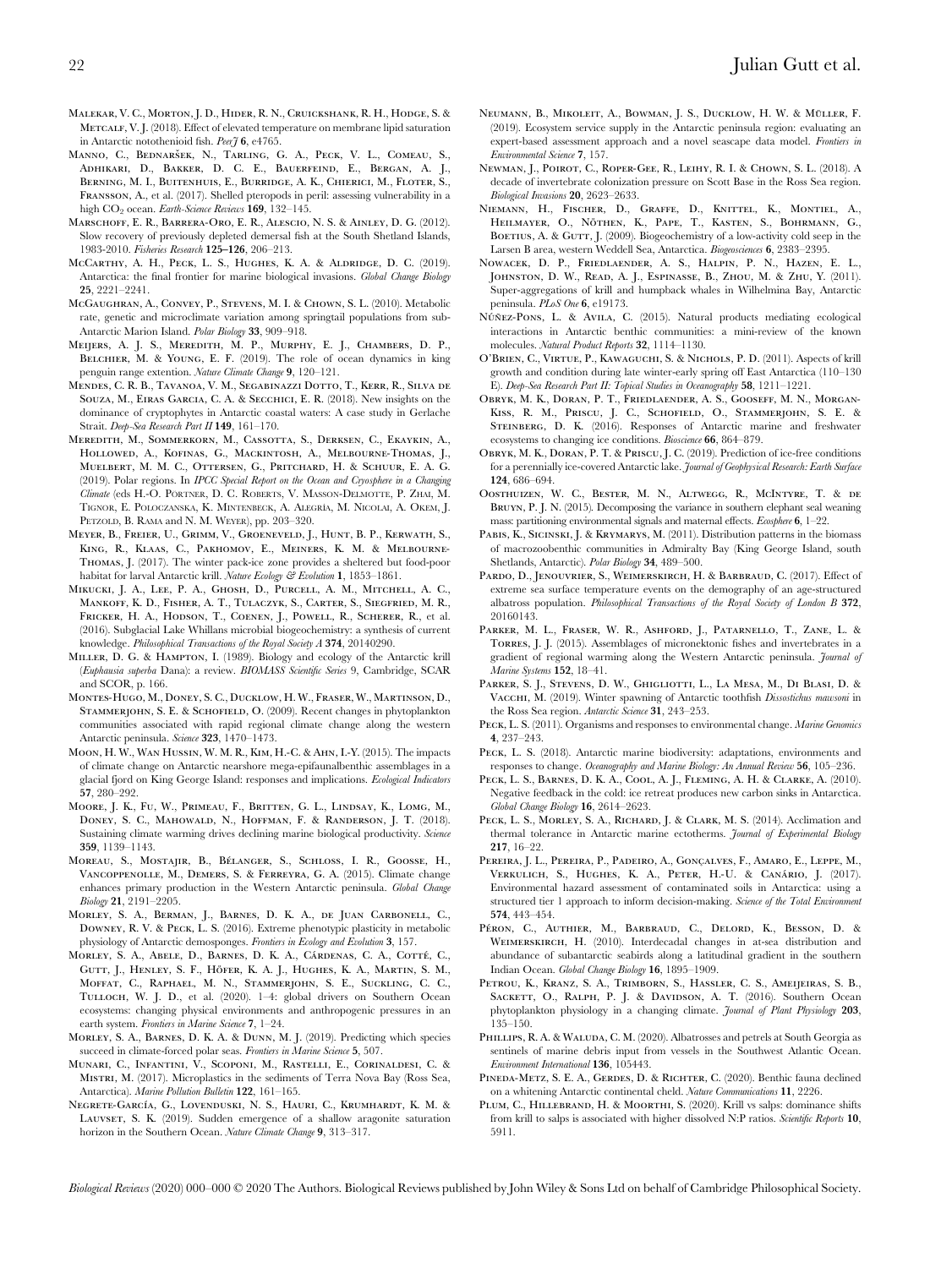- PÖRTNER, H. O. & GUTT, J. (2016). Impacts of climate variability and change on (marine) animals: physiological underpinnings and evolutionary consequences. Integrative and Comparative Biology 56, 31–44.
- Post, A. L., Beaman, R. J., O'Brien, P. E., Eléaume, M. & Riddle, M. J. (2011). Community structure and benthic habitats across the George V shelf, East Antarctica: trends through space and time. Deep-Sea Research Part II 58, 105-118.
- Post, A. L., O'Brien, P. E., Beaman, R. J., Riddle, M. J. & de Santis, L. (2010). Physical controls on deep water coral communities on the George V land slope, East Antarctica. Antarctic Science 22, 371–378.
- Purcell, A. M., Mikucki, J. A., Achberger, A. M., Alekhina, I. A., Barbante, C., Christner, B. C., Ghosh, D., Michaud, A. B., Mitchell, A. C., Priscu, J. C., Scherer, R., Skidmore, M. L., Vick-Majors, T. J. & the WISSARD Science Team (2014). Microbial sulfur transformations in sediments from subglacial Lake Whillans. Frontiers in Microbiology 5, 594.
- Raes, M., Rose, A. & Vanreusel, A. (2010). Response of nematode communities after large-scale ice-shelf collapse events in the Antarctic Larsen area. Global Change Biology 16, 1618–1631.
- Reid, P., Stammerjohn, S., Massom, R. A., Barreira, S., Scambos, T. & LIESER, J. L. (2020). Sea ice extent, concentration, and seasonality. In State of the Climate in 2019 (Volume 101, eds J. BLUNDEN and D. S. ARNDT), pp. S304–S306. According to [https://www.ametsoc.org/index.cfm/ams/publications/bulletin-of](https://www.ametsoc.org/index.cfm/ams/publications/bulletin-of-the-american-meteorological-society-bams/)[the-american-meteorological-society-bams/](https://www.ametsoc.org/index.cfm/ams/publications/bulletin-of-the-american-meteorological-society-bams/)
- Robinson, J., Popova, E. E., Yool, A., Srokosz, M., Lampitt, R. S. & BLUNDELL, J. R. (2014). How deep is deep enough? Ocean iron fertilization and carbon sequestration in the Southern Ocean. Geophysical Research Letters 41, 2489–2495.
- Robinson, S. A., King, D. H., Bramley-Alves, J., Waterman, M. J., ASHCROFT, M. B., WASLEY, J., TURNBULL, J. D., MILLER, R. E., RYAN-Colton, E., Benny, T., Mullany, K., Clatke, L. J., Barry, L. A. & Hua, Q. (2018). Rapid change in East Antarctic terrestrial vegetation in response to regional drying. Nature Climate Change 8, 879–884.
- Rogers, A. D., Frinault, B. A. V., Barnes, D. K. A., Bindoff, N. L., Downie, R., Ducklow, H. W., Friedlaender, A. S., Hart, T., Hill, S. L., Hofmann, E. E., Linse, K., McMahon, C. R., Murphy, E. J., Pakhomov, E. A., Reygondeau, G., et al. (2020). Antarctic futures: an assessment of climate-driven changes in ecosystem structure, function, and service provisioning in the Southern Ocean. Annual Review of Marine Science 12, 87-130.
- Ropert-Coudert, Y., Kato, A., Shiomi, K., Barbraud, C., Angelier, F., Delord, K., Poupart, T., Koubbi, P. & Raclot, T. (2018). Two recent massive breeding failures in an Adélie penguin colony call for the creation of a marine protected area in D'Urville Sea/Mertz. Frontiers in Marine Science 5, 264.
- ROSE, A., INGELS, J., RAES, M., VANREUSEL, A. & MARTÍNEZ ARBIZU, P. (2014). Longterm iceshelf-covered meiobenthic communities of the Antarctic continental shelf resemble those of the deep sea. Marine Biodiversity 45, 743–762.
- Saba, G. K., Fraser, W. R., Saba, V. S., Iannuzzi, R. A., Coleman, K. E., Doney, S. C., Ducklow, H. W., Martinson, D. G., Miles, T. N., Patterson-Fraser, D. L., Stammerjohn, S. E., Steinberg, D. K. & SCHOFIELD, O. (2014). Winter and spring controls on the summer food web of the coastal West Antarctic peninsula. Nature Communications 5, 4318.
- Sahade, R., Lagger, C., Torre, L., Momo, F., Monien, P., Schloss, I., BARNES, D. K. A., SERVETTO, N., TARANTELLI, S., TATIÁN, M., ZAMBONI, N. & ABELE, D. (2015). Climate change and glacier retreat drive shifts in an Antarctic benthic ecosystem. Science Advances 1, e1500050.
- Salter, I., Schiebel, R., Ziveri, P., Movellan, A., Lampitt, R. & Wolff, G. A. (2014). Carbonate counter pump stimulated by natural iron fertilization in the polar frontal zone. Nature Geoscience 7, 885–889.
- SANCHO, L. G., PINTADO, A. & GREEN, T. G. (2019). Antarctic studies show lichens to be excellent biomonitors of climate change. Diversity 11, 42.
- SAÑÉ, E., ISLA, E., GERDES, D., MONTIEL, A. & GILI, J.-M. (2012). Benthic macrofauna assemblages and biochemical properties of sediments in two Antarctic regions differently affected by climate change. Continental Shelf Research 35, 53–63.
- Schloss, I. R., Wasilowska, A., Dumont, D., Almandoz, G. O., Hernando, M. P., Michaud-Tremblay, C. A., Saravia, L., Rzepecki, M., Monien, P., Monien, D., Kopczynska, E. E., Bers, A. V. & Ferreyra, G. A. (2014). On the phytoplankton bloom in coastal waters of southern King George Island (Antarctica) in January 2010: an exceptional feature? Limnology and Oceanography 59, 195–210.
- SCHOFIELD, O., SABA, G., COLEMAN, K., CARVALHO, F., COUTO, N., Ducklow, H., Finkel, Z., Irwin, A., Kahl, A., Miles, T., Montes-HUGO, M., STAMMERJOHN, S. & WAITE, N. (2017). Decadal variability in coastal phytoplankton community composition in a changing West Antarctic peninsula. Deep-Sea Research Part I 124, 42–54.
- Schram, J. B., Amsler, M. O., Amsler, C. D., Schoenrock, K. M., McClintock, J. B. & Angus, R. A. (2016). Antarctic crustacean grazer assemblages exhibit resistance following exposure to decreased pH. Marine Biology 163, 1–12.
- Seco, J., Xavier, J. C., Coelho, J. P., Pereira, B., Targling, G., Pardal, M. A., Bustamante, P., Stowsser, G., Brierley, A. S. & PEREIRA, M. E. (2019). Spatial variability in total and organic mercury levels in Antarctic krill Euphausia superba across the Scotia Sea. Environmental Pollution 247, 332–339.
- Segelken-Voigt, A., Bracher, A., Dorschel, B., Gutt, J., Huneke, W., Link, H. & Piepenburg, D. (2016). Spatial distribution patterns of ascidians (Ascidiacea: Tunicata) on the continental shelves off the northern Antarctic peninsula. Polar Biology 39, 863–879.
- Shin, S. C., Ahn, D. H., Kim, S. J., Pyo, C. W., Lee, H., Kim, M. K., Lee, J., Lee, J. E., Detrich, H. W., Postlethwait, J. H., Edwards, D., Lee, S. G., LEE, J. H. & PARK, H. (2014). The genome sequence of the Antarctic bullhead notothen reveals evolutionary adaptations to a cold environment. Genome Biology 15, 468.
- SMITH, C. R., DEMASTER, D. J., THOMAS, C., SRŠEN, P., GRANGE, L., EVRARD, V. & DeLeo, F. (2012a). Pelagic-benthic coupling, food banks, and climate change on the West Antarctic peninsula shelf. Oceanography 25, 188–201.
- SMITH, C. R., GRANGE, L. J., HONIG, D. L., NAUDTS, L., HUBER, B., GUIDI, L. & Domack, E. (2012b). A large population of king crabs in Palmer deep on the West Antarctic peninsula shelf and potential invasive impacts. Proceedings of the Royal Society of London B: Biological Sciences 279, 1017–1026.
- Smith, T. E., Wall, D. H., Hogg, I. D., Adams, B. J., Nielsen, U. N. & Virginia, R. A. (2012). Thawing permafrost alters nematode populations and soil habitat characteristics in an Antarctic polar desert ecosystem. Pedobiologia 55, 75-81.
- SMITH, W. O. (1990). Polar Oceanography Chemistry, Biology, and Geology, p. 368. Academic Press, Cambridge.
- Souffreau, C., Vanormelingen, P., van de Vijver, B., Isheva, T., Verleyen, E., Sabbe, K. & Vyverman, W. (2013). Molecular evidence for distinct Antarctic lineages in the cosmopolitan terrestrial diatoms Pinnularia borealis and Hantzschia amphioxys. Protist 164, 101–115.
- STEINBERG, D. K., RUCK, K. E., GLEIBER, M. R., GARZIO, L. M., COPE, L. S., Bernard, K. S., Stammerjohn, S. E., Schofield, O. M., Quetin, L. B. & Ross, R. M. (2015). Long-term (1993–2013) changes in macrozooplankton off the Western Antarctic peninsula. Deep-Sea Research Part I 101, 54–70.
- Suckling, C., Clark, M. S., Richard, J., Morley, S. A., Thorne, M. A. S., Harper, E. M. & Peck, L. S. (2015). Adult acclimation to combined temperature and pH stressors significantly enhances reproductive outcomes compared to shortterm exposures. Journal of Animal Ecology 84, 773-784.
- Sutherland, D., Howard-Williams, C. & Hawes, I. (2020). Environmental drivers that influence microalgal species in meltwater pools on the McMurdo ice shelf, Antarctica. Polar Biology 43, 467-482.
- Thurber, A. R., Seabrook, S. & Welsh, R. M. (2020). Riddles in the cold: Antarctic endemism and microbial succession impact methane cycling in the Southern Ocean. Proceedings of the Royal Society B: Biological Sciences 287, 20201134.
- Todgham, A. E., Crombie, T. A. & Hofmann, G. E. (2017). The effect of temperature adaptation on the ubiquitin proteasome pathway in notothenioid fishes. Journal of Experimental Biology 220, 369-378.
- Trevisiol, A., Bergamasco, A., Montagna, P., Sprovieri, M. & Taviani, M. (2013). Antarctic seawater temperature evaluation based on stable isotope measurements on Adamussium colbecki shells: kinetic effects vs. isotopic equilibrium. Journal of Marine Systems 126, 43–55.
- Trimborn, S., Thoms, S., Brenneis, T., Heiden, J. P., Beszteri, S. & BISCHOF, K. (2017). Two Southern Ocean diatoms are more sensitive to ocean acidification and changes in irradiance than the prymnesiophyte Phaeocystis Antarctica. Physiologia Plantarum 160, 155–170.
- Tripathi, V. C., Satishb, S., Horama, S., Raja, S., Lala, A., Arockiarajc, J., PASUPULETIA, M. & DIKSHITD, D. K. (2018). Natural products from polar organisms: structural diversity, bioactivities and potential pharmaceutical applications. Polar Science 18, 147-166.
- Trivelpiece, W. Z., Hinke, J. T., Miller, A. K., Reiss, C. S., Trivelpiece, S. G. & WATTERS, G. M. (2011). Variability in krill biomass links harvesting and climate warming to penguin population changes in Antarctica. Proceedings of the National Academy of Sciences of the United States of America 108, 7625–7628.
- Tulloch, V. J. D., Plaga´nyi, E´. E., Brown, C., Richardson, A. J. & Matear, R. (2019). Future recovery of baleen whales is imperiled by climate change. Global Change Biology 25, 1263–1281.
- Turner, J., Barrand, N. E., Bracegirdle, T. J., Convey, P., Hodgson, D., Jarvis, M., Jenkins, A., Marshall, G., Meredith, M. P., Roscoe, H., SHANKLIN, J., FRENCH, J., GOOSSE, H., GUTT, J., JACOBS, S., et al. (2014). Antarctic climate change and the environment: an update. Polar Record 50, 237–259.
- VACCHI, M., PISANO, E. & GHIGLIOTTI, L. (2017). The Antarctic Silverfish: A Keystone Species in a Changing Ecosystem. Advances in Polar Ecology, p. 314. Springer, Berlin.
- Velasco-Castrillo´n, A., Page, T. J., Gibson, J. A. & Stevens, M. I. (2014). Surprisingly high levels of biodiversity and endemism amongst Antarctic rotifers uncovered with mitochondrial DNA. Biodiversity 15, 130–142.